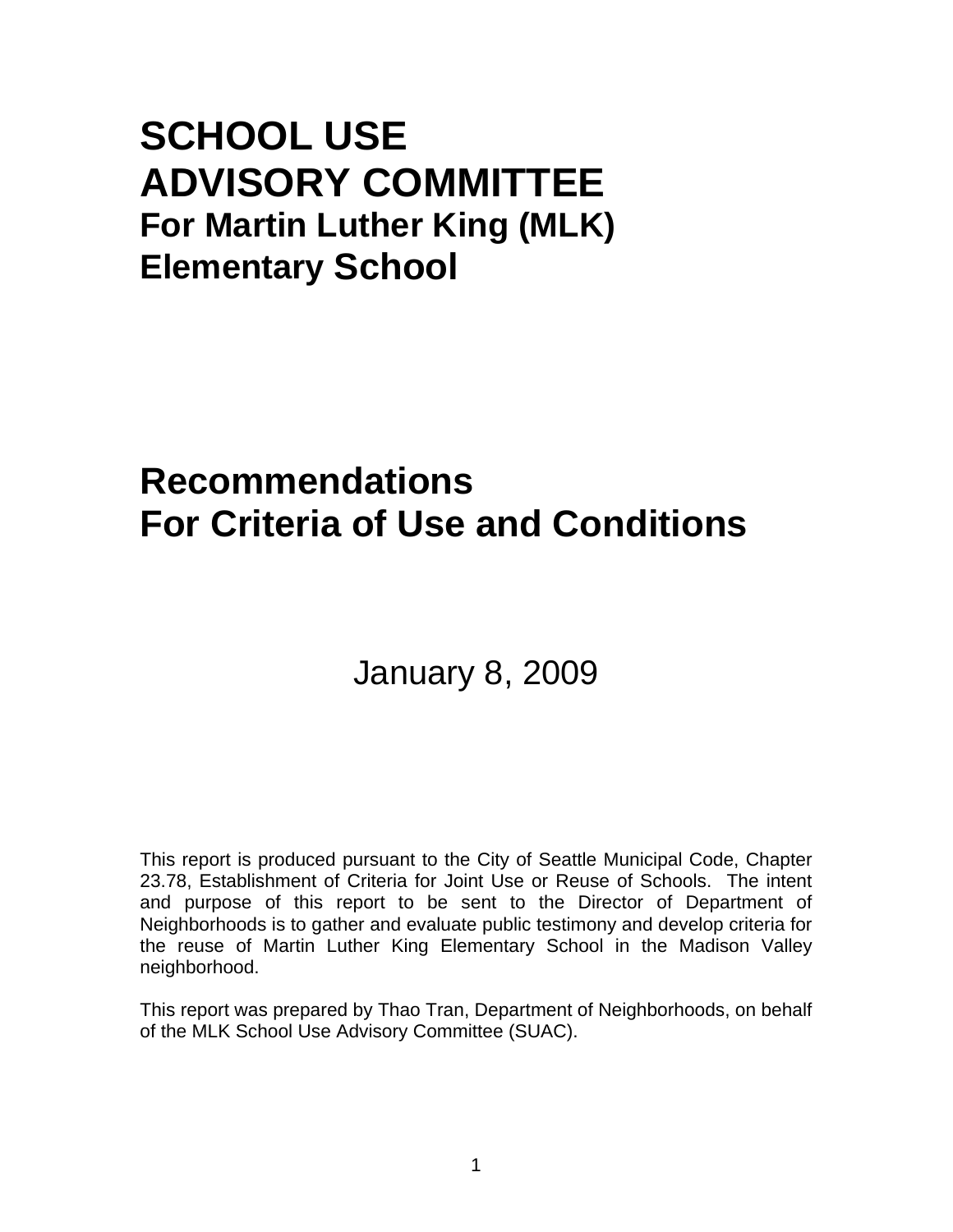School Use Advisory Committee MLK Elementary School

# Final Report and Recommendations

# January 8, 2008

Table of Contents

A. Background

B. Recommendations of Criteria for Permitted Uses and Conditions for Use

Appendices

- ♦ MLK School Site Plan
- ♦ MLK School Floor Plan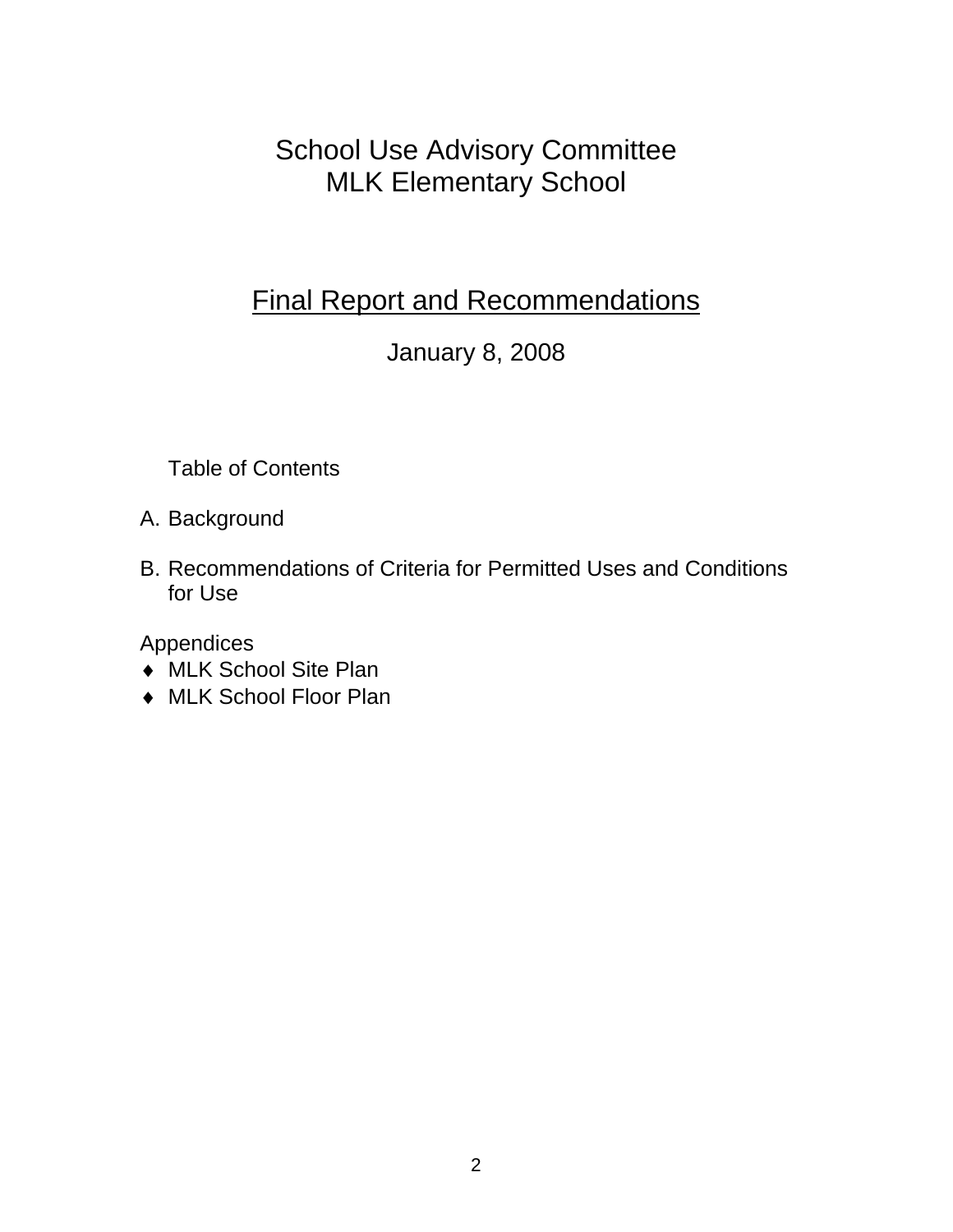# **Section A**

## **Background**

The Seattle Public Schools initiated the process to convene a School Use Advisory Committee (SUAC) under the City of Seattle Municipal Code Chapter 23.78 for the former Martin Luther King Elementary School located at 3201 E. Republican Street in the Madison Valley neighborhood, in order to sell or lease the property. The school program was closed in June 2006. The Department of Neighborhoods in May, 2008, advertised in the local community newspaper, *The Facts*, and mailed public notices to the surrounding residents within 600 feet of the school and to community organizations to recruit volunteers to serve on the advisory committee.

The Advisory Committee was comprised of Ron English, Seattle Public Schools; Thao Tran, City of Seattle – Department of Neighborhoods, and Tamara Garrett, City of Seattle – Department of Permitting and Development. Ron English is a voting member while Thao Tran serves as chair and facilitator but is a non-voting member. Tamara Garrett serves as the technical expert for Land Use Code and is a non-voting member. For community representation, the following categories of community members and individuals were appointed:

|                | Resident within 600 feet #1                      | Ms. Sabrina Kang     |
|----------------|--------------------------------------------------|----------------------|
| $\overline{2}$ | Resident within 600 feet #2                      | Ms. Leah Mena        |
| $\cdot$ 3      | A Representative of the Neighborhood #1          | Ms. Kimberly Larson- |
|                |                                                  | <b>Edwards</b>       |
|                | A Representative of the Neighborhood #2          | Mr. David Barfield   |
| -5             | A Representative at Large to Represent City-Wide | Ms. Chanin Kelly-    |
|                | <b>Education Issues</b>                          | Rae                  |

There were seven meetings held beginning July 22, followed by meetings on August 12, September 11, September 30, October 21, November 20 and December 9. The first meeting was advertised in *The Facts*, and a notice was mailed out to residents who live within 600 feet of the school. All the meetings were open to the public.

The residential makeup surrounding MLK School is principally single-family homes. All members of the committee and other nearby neighbors expressed their desire to retain the quality of life that reflects the residential character of the neighborhood.

Some of the concerns expressed both by committee members and other community members were traffic, parking, security, lighting and noise; and minimizing their impacts on the neighborhood. The second and third meetings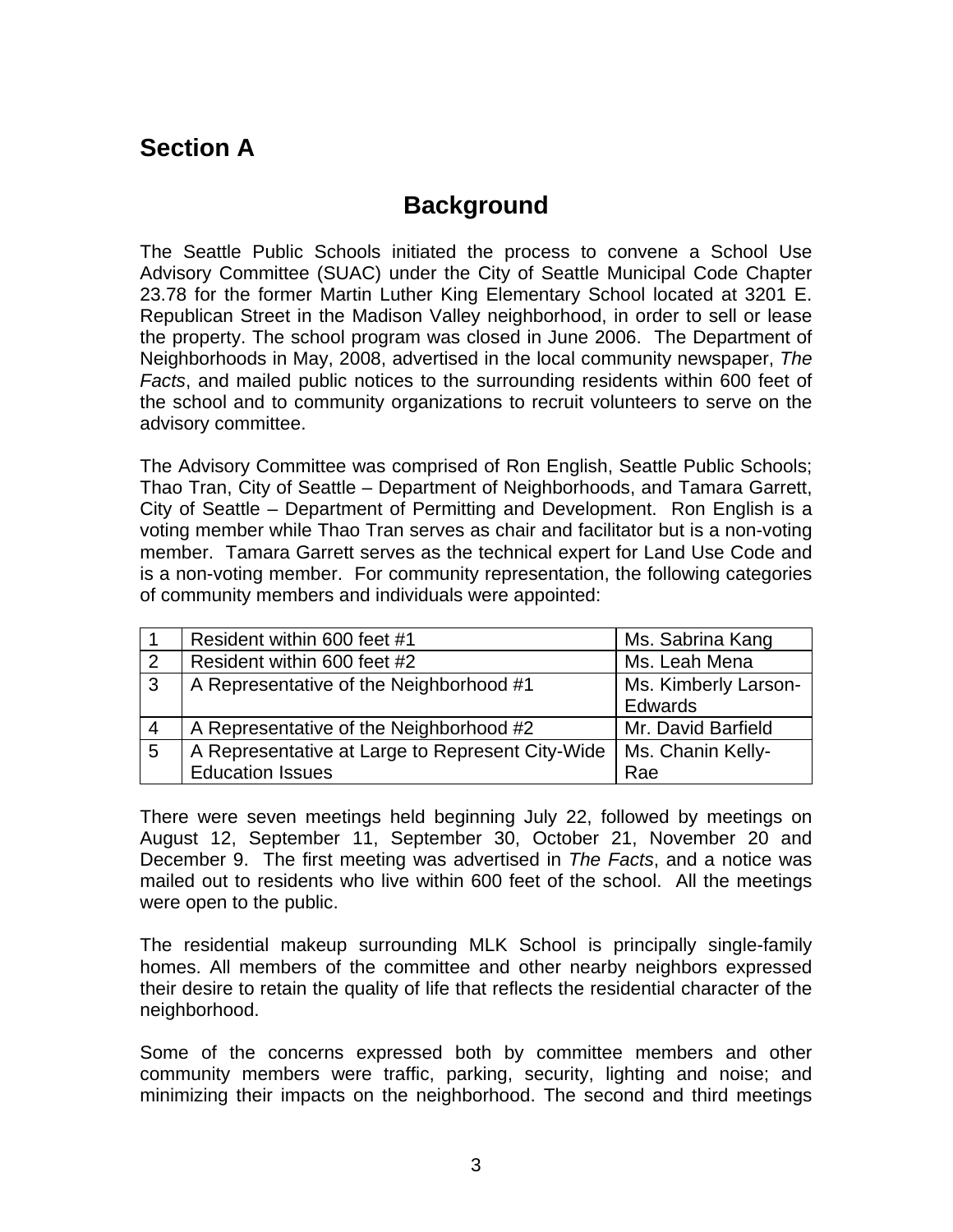delved into the type of uses and explored the conditions for re-use of MLK School. From the discussion at the third meeting and subsequent meetings, a draft report was prepared that was the basis of the committee's final recommendations for criteria.

## **Section B**

### **Recommendations of Criteria for Permitted Uses and Conditions for Use**

The School Use Advisory Committee held seven open public meetings and has recommended the following criteria for permitted uses and conditions for the reuse of MLK School located at 3201 E. Republican Street in the Madison Valley neighborhood. The SUAC recognizes that the MLK School is situated in a quiet, wholly residential neighborhood, surrounded on all sides by homes and a private school removed from retail and commercial activity, and where many residents work out of their homes, which in part guided its recommendations. The SUAC is further guided by the provisions of SMC 23.78.010(C), and has sought to develop criteria for the structure and grounds use which are compatible with the surrounding community, including but not limited to: benefits to the community and public; population to be served; community access; use of the school grounds within the context of recreational and aesthetic resources of the neighborhood; mitigation of large structure bulk; traffic impacts; generation, circulation and parking; landscaping and maintenance of grounds; exterior appearance of the structure, including signing; hazards and other potential nuisances.

### I. CRITERIA

The committee recommends the following criteria for the buildings and school grounds:

#### **A. Uses:**

- 1. That the school buildings may be used for a mix of uses including educational, community, recreational, cultural and human service activities.
- 2. That uses for the buildings that serve the immediate neighborhood shall be encouraged.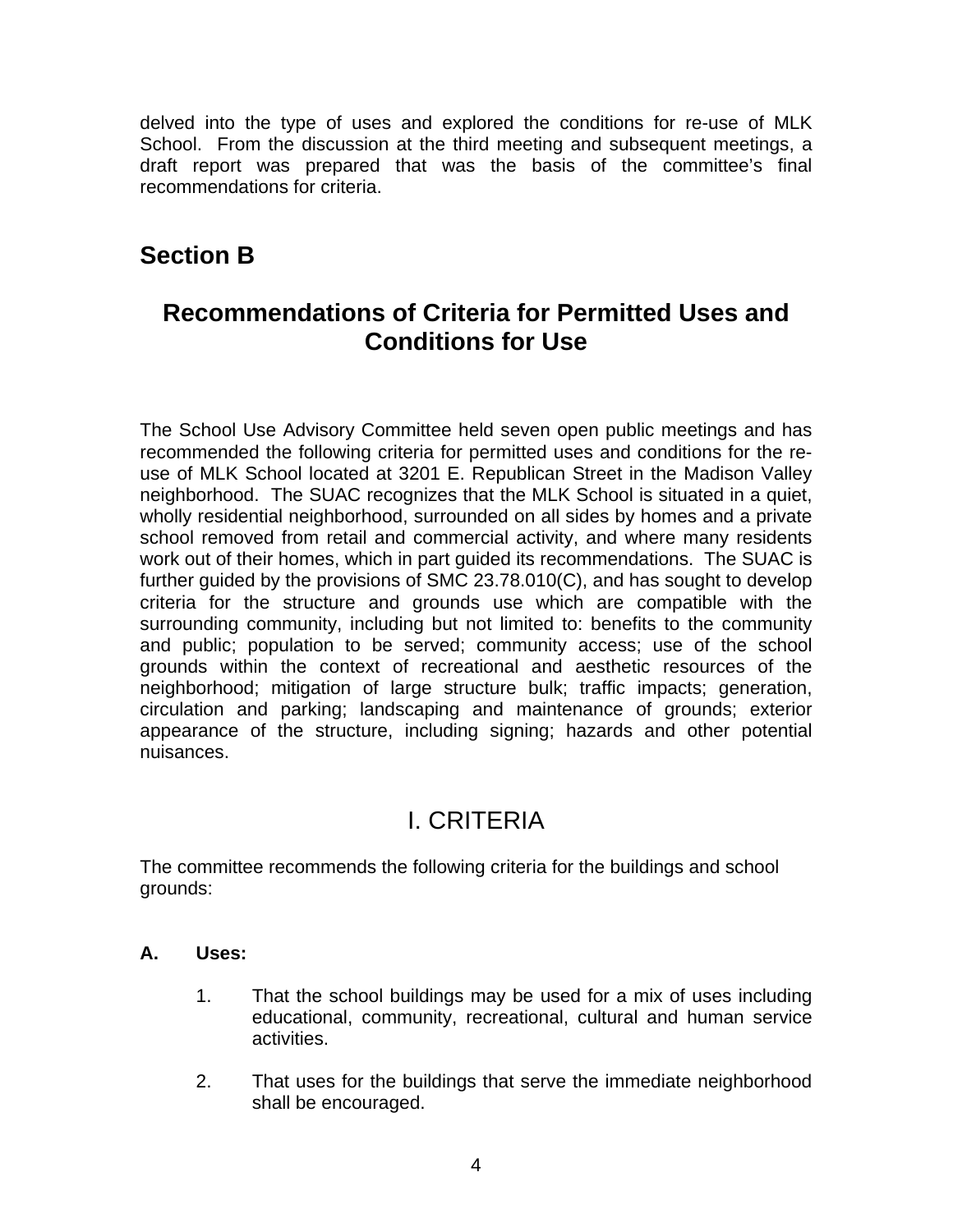#### **B. Parking:**

- 1. Occupants shall encourage use of alternative modes of transportation to lessen the impact of traffic and parking on the surrounding neighborhood.
- 2. Parking may be established on the currently paved and/or the playground area, provided adequate space is retained for open unstructured playground use and appropriate safety measures are provided to assure the safety of pedestrians.

#### **C. Play and Public Area:**

- 1. That a suitably sized playground area remains open to the neighborhood at no cost when not in use by the occupants, with the exception that if an elementary or secondary school or child care or day care occupies the building(s) and needs to restrict public access to the playground for the safety of its own students, it may restrict playground access within its own normal hours of operation only.
- 2. Some spaces in the building and the gymnasium should be available for community use (e.g. community meetings) at reasonable times and fees.

#### **D. Hours of Operation:**

1. The days and hours for occupant and public use for programs and services operating external to the building structure should be limited to:

| Days:  | Monday through Sunday |
|--------|-----------------------|
| Hours: | 6:00 AM to 9:00 PM    |

2. The days and hours for occupant and public use for programs and services operating in the internal building structure shall be limited to the following:

Days: Monday through Sunday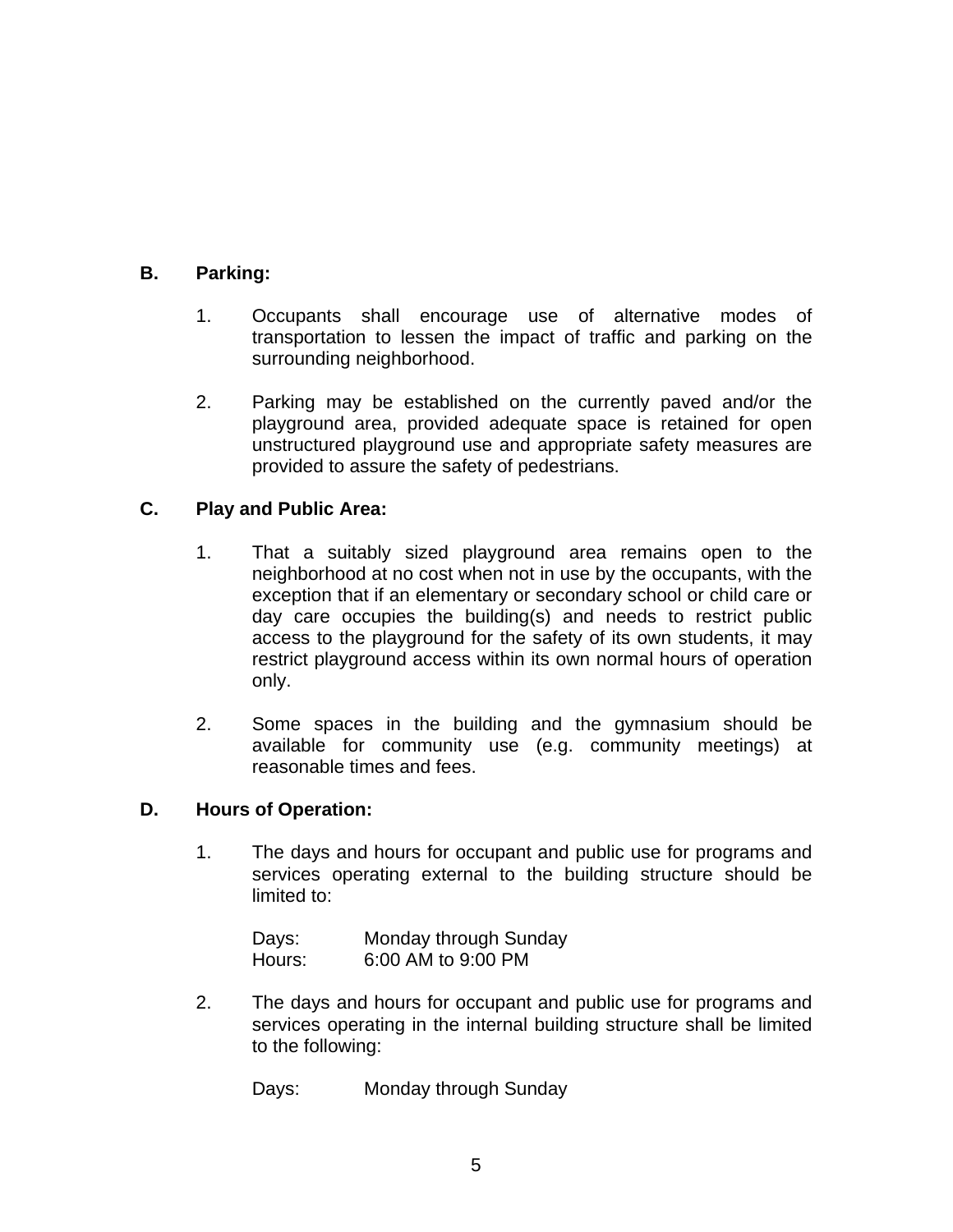- Hours: 6:00 AM to 10:00 PM (at the occupant's discretion, 16 nights over the course of a year at the time of their choosing until midnight)
- 3. The name and non-building telephone number of a contact person authorized to act on behalf of the occupant shall be posted in a conspicuous place, and that contact person shall, within reason, be generally available to residents seeking resolution of issues that may arise on a day-to-day basis.

#### **E. Building and Ground Maintenance:**

- 1. That the grounds shall not be used for storage, except storage accessory to otherwise authorize use.
- 2. That the occupant shall keep the buildings and grounds well maintained, clean and litter free. Graffiti on the property, whether on signs, the buildings or elsewhere, shall be promptly removed.
- 3. That the occupant shall make reasonable efforts, including consulting with the police department to prevent illegal activity within the buildings or on its grounds at any time.

#### **F. Lighting:**

 All exterior lighting, except security lighting be extinguished at the building closing time and remain off throughout the night.

#### **G. Signage:**

 That signage be minimized and well constructed with a professional appearance. Signs that are flashing, neon, rotating, backlit, or have changing images are prohibited. Reader boards which comply with Department of Planning and Development standards shall be allowed.

### II. PERMITTED USES

The following uses are permitted outright in single family zones: public or private elementary schools; pre-school programs; vocational training for the handicapped or disabled; technical school classes; arts and crafts school; adult day care; senior programs; cultural programs; theatre, dance, yoga, etc.; and polling location; community center (SMC 23.84A.018.I3: "Community club or center" means an institution used for athletic, social, civic or recreational purposes, operated by a nonprofit organization, and open to the general public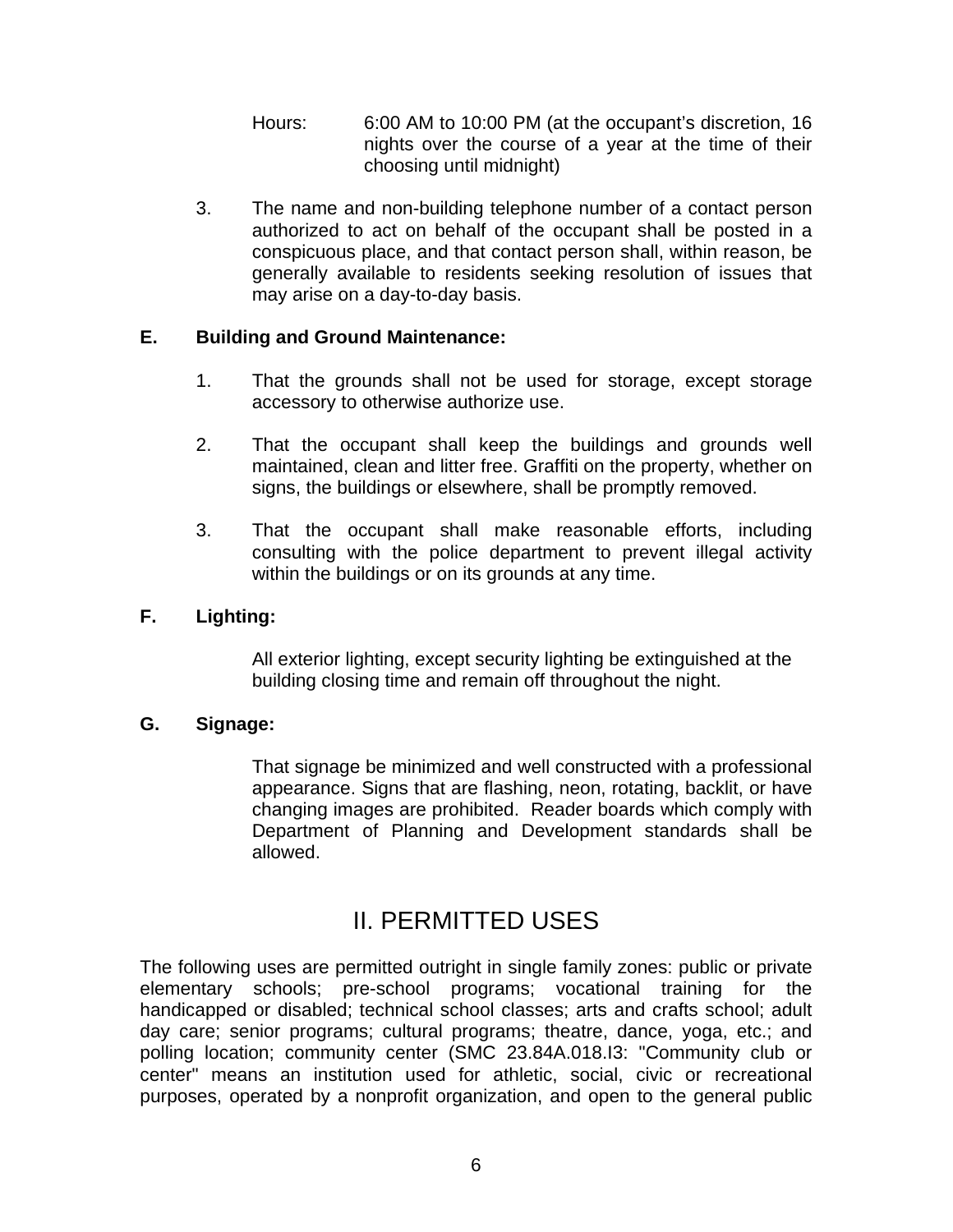on an equal basis. Activities in a community club or center may include classes and events sponsored by nonprofit organizations, community programs for the elderly, and other similar activities).

The School Use Advisory Committee recommends the following additional uses be permitted. Uses not listed may be permitted if they meet the criteria and conditions identified in this report and comply with the underlying zoning and development standards of a single-family zone.

#### **A. Arts Uses**

Custom and craft work; artist and crafts studios; classes including but not limited to classes in dance, music, ballet, martial arts; community cultural activities including theater and dance groups and other performing arts and music.

#### **B. Business Uses**

Food processing limited to catering and food preparation services; professional offices with limited walk-in customer services; accessory archival and storage; rental hall (hourly rental). Retail sales and services uses are limited to those that are accessory to otherwise authorized uses. Accessory uses may include but are not limited to outdoor cafes, coffee shops, arts and craft sales, flea markets and fund-raisers.

#### **C. Housing Uses**

Multi-family housing pursuant to the Seattle Municipal Code 23.84A.025 of SMC as described in the following four categories: low-income disabled, low-income elderly/low-income disabled, very low-income disabled, very low-income elderly/very low-income disabled; assisted living facility and artist dwelling units .

#### **D. Educational Uses**

Inter-generational educational classes (children, adult and elder); preservation of open space for public use (playground, structured and unstructured physical activity); physical education and participatory sports; programs for the elderly; educational and vocational training; before and after school programs; childcare center; tutoring program; library and museum.

#### **E. Service Uses**

Religious facility; human services, public health and medical services; well-baby clinics; non-profit organization providing community service; administrative offices for civic, social service, governmental and religious organizations; including fundraising activities directly associated with tenant uses, such as school festivals, and not designed to draw the public at large to the site and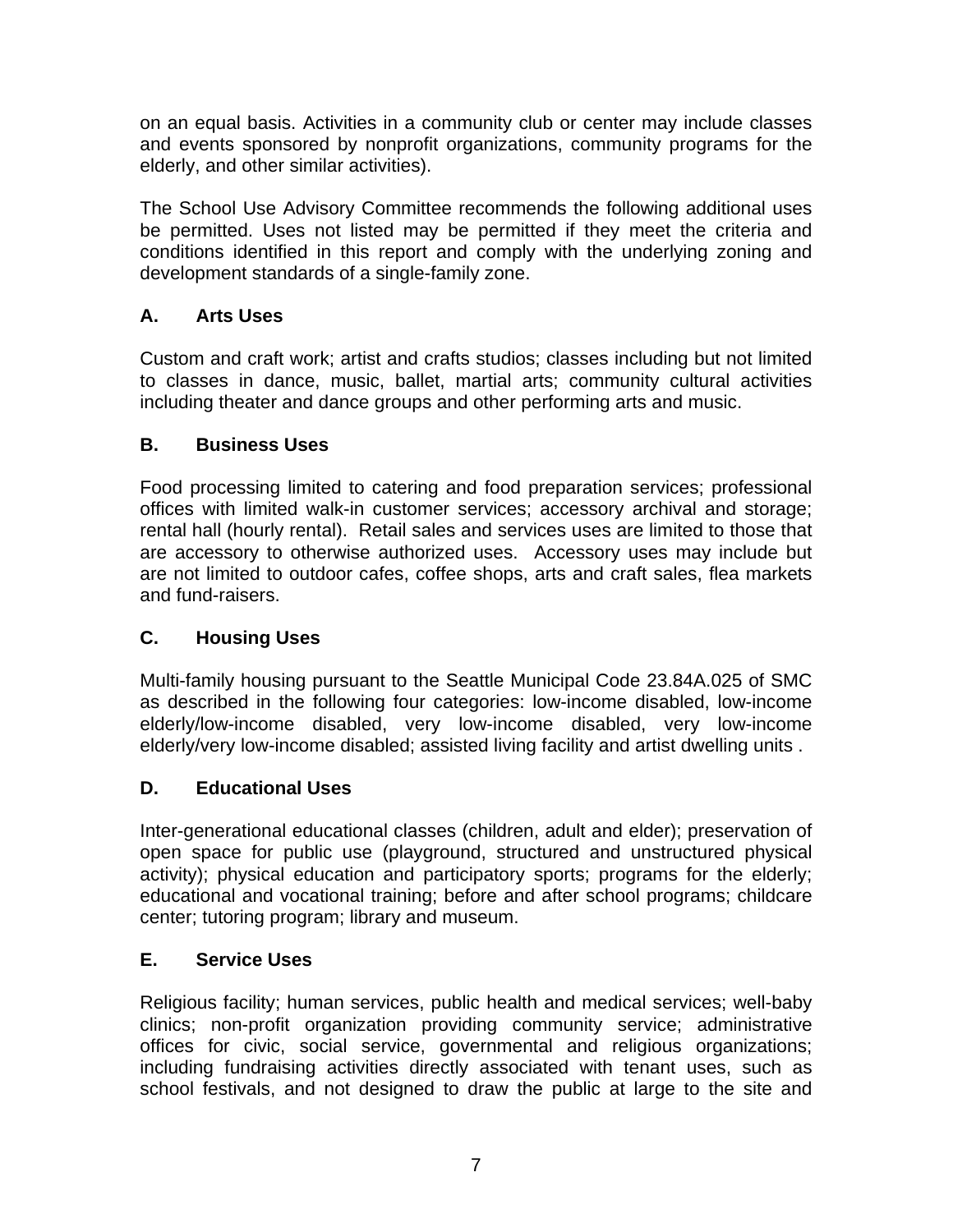home improvement programs, neighborhood playground and playfield; community open space.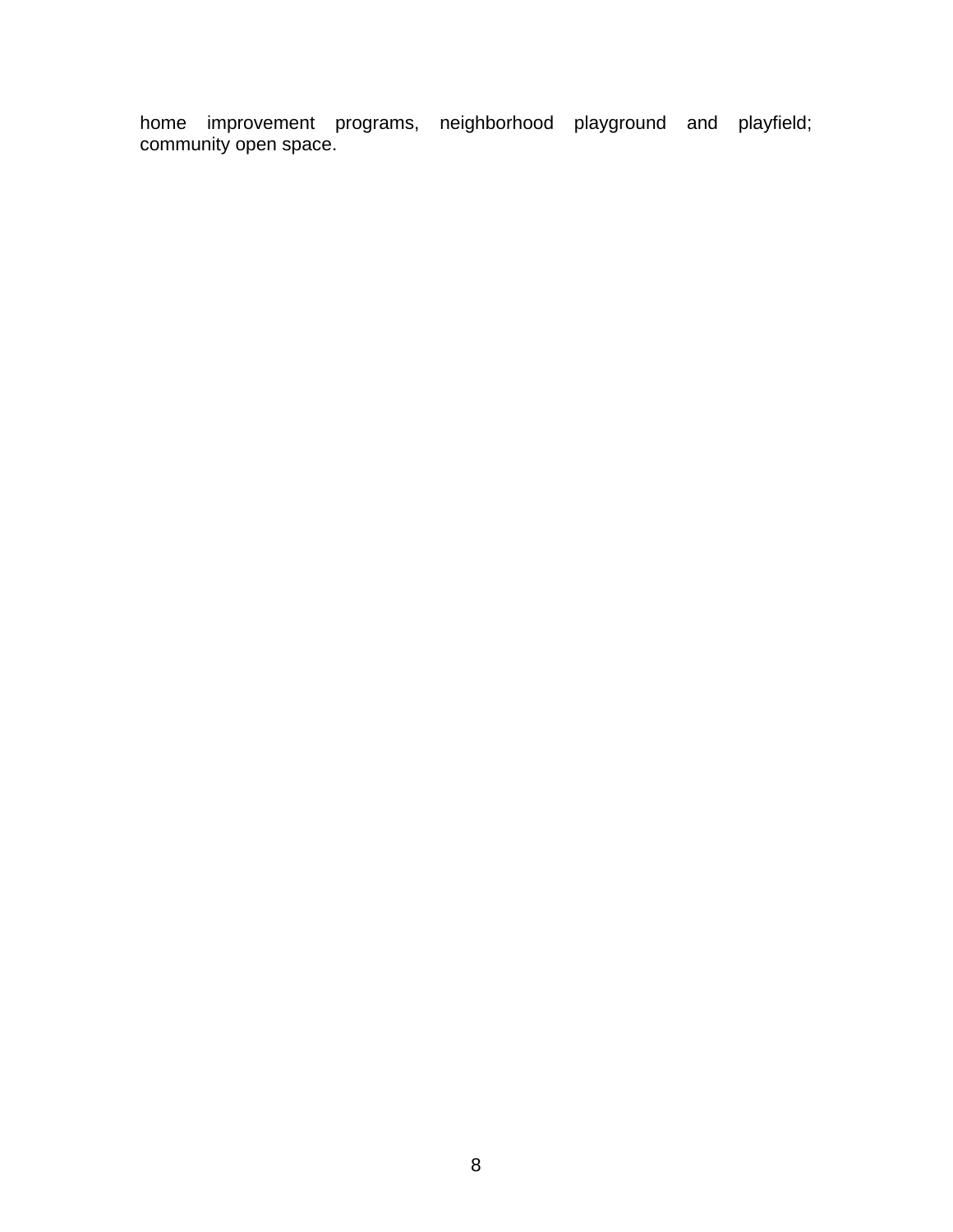# **Appendix**



**Site Plan**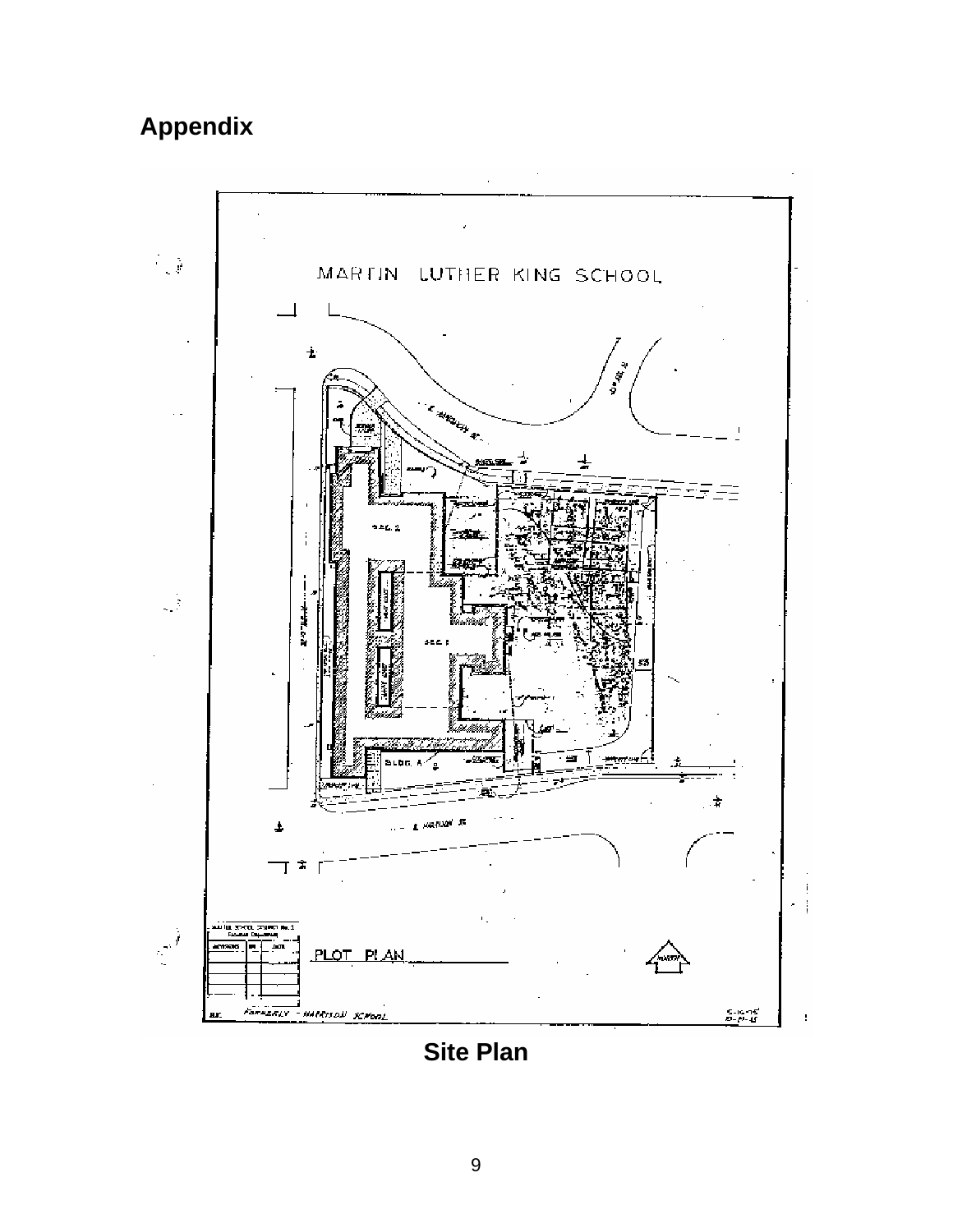

**Floor Plan**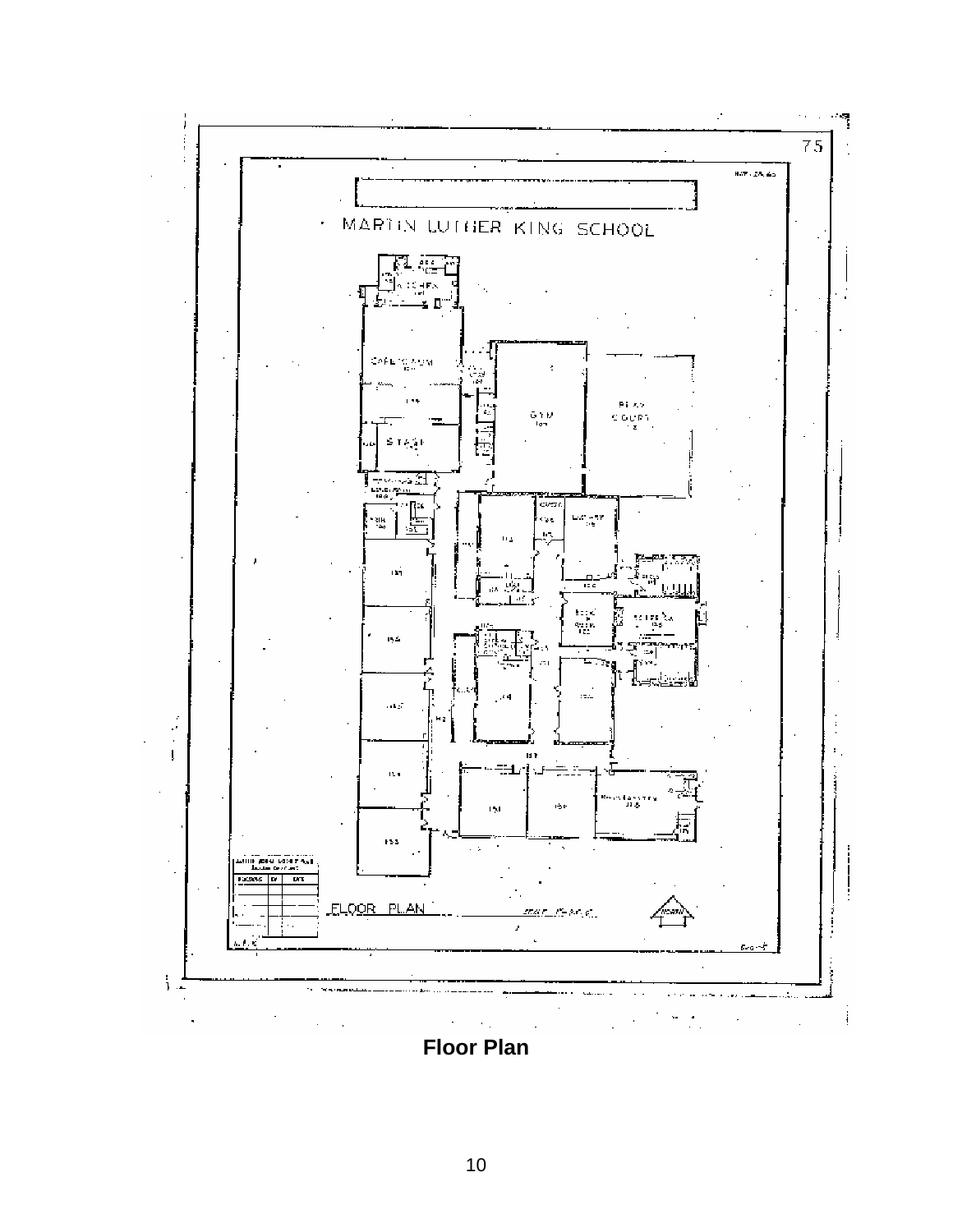I concur with the SUAC's recommendations.

By:

 \_\_\_\_\_\_\_\_\_\_\_\_\_\_\_\_\_\_\_\_\_\_ Stella Chao, Director Department of Neighborhoods

 \_\_\_\_\_\_\_\_\_\_\_\_\_\_\_\_\_ **Date**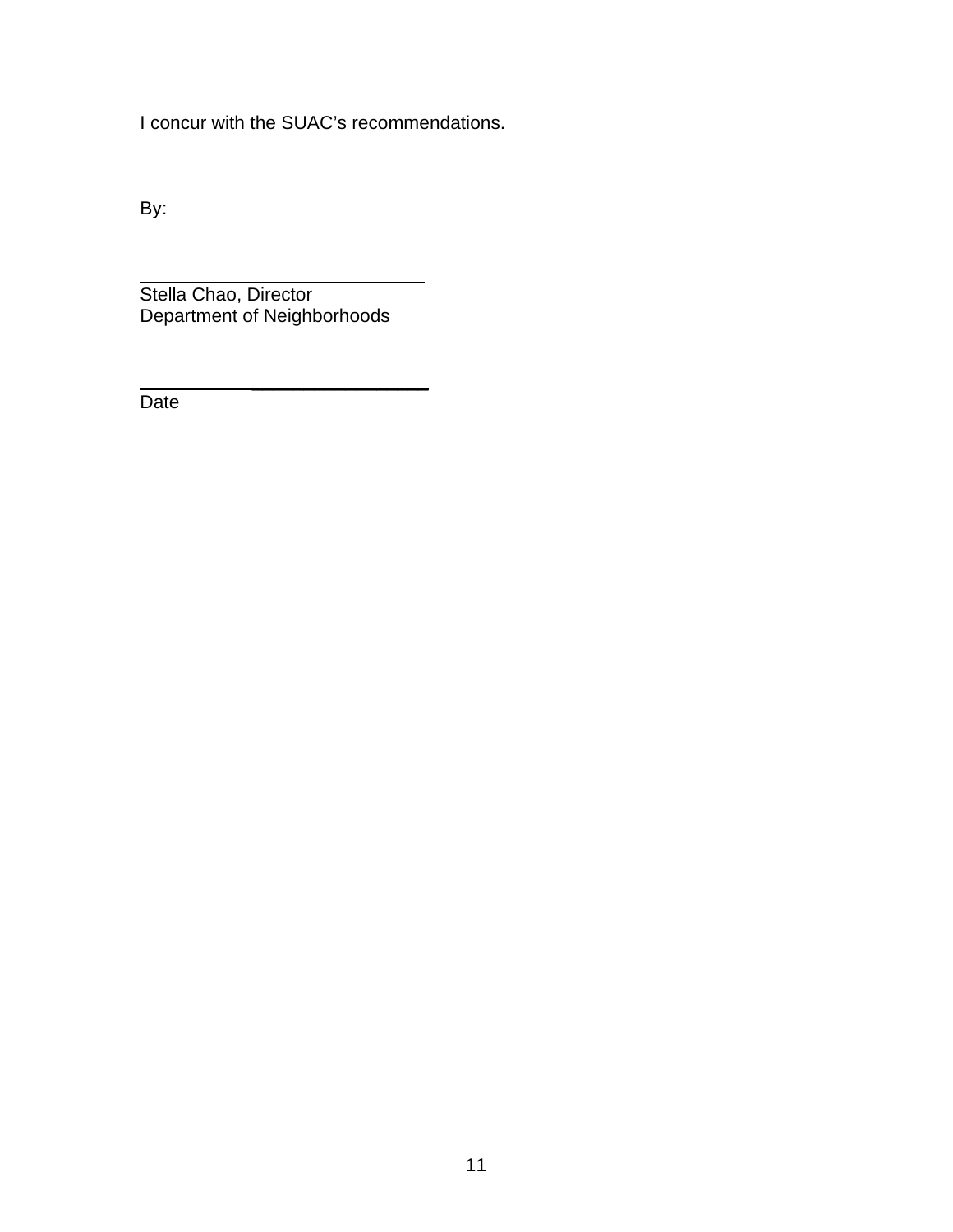#### **MLK School Use Advisory Committee July 22, 2008 T. T. Minor Elementary School 7:00pm - 9:00pm**

#### A**dvisory Committee**:

Ron English Sabrina Kang David Barfield Chanin Kelly-Rae Kimberly Larson-Edwards Leah Mena

#### **City Staff:**

Tamara Garrett Thao Tran Melinda Bloom

#### **Welcome and Introductions**

Meeting started at 7:09pm. Thao Tran welcomed all in attendance and requested that the MLK School Use Advisory Committee (SUAC) members introduce themselves.

#### **Overview of School Departure Process**

Thao Tran distributed a two page handout of information describing the school departure process that also explained the responsibilities of the committee members. He said the meeting is being recorded and minutes taken will be part of the public record and incorporated into the final report.

Thao Tran spoke about the outreach process for MLK SUAC as well as the committee selection process. There are two phases of outreach, first to announce the SUAC recruitment to identify public members that are interested in joining the Advisory Committee. The second outreach process provided public notice for the first meeting that is taking place this evening. Recruitment was mailed to residents and property owners within 600 feet of MLK School. Advertisement was made in the Seattle Times and The Facts newspaper, and emails were sent via Neighborhood District Coordinators to churches, non-profit organizations, as well as to community connectors and local leaders. In all, we had 30 candidates, interviewed 15 and selected 5 people who fit the criteria.

Ron English, Property Manager for the Seattle Public School District (SPS), said the building has been closed for the past two years. On the back table a document with a photograph of the school is the same as the image on the large board. The second document provided is a floor plan of the school. Ron English explained that the school facility is a functional building. SPS did a study and the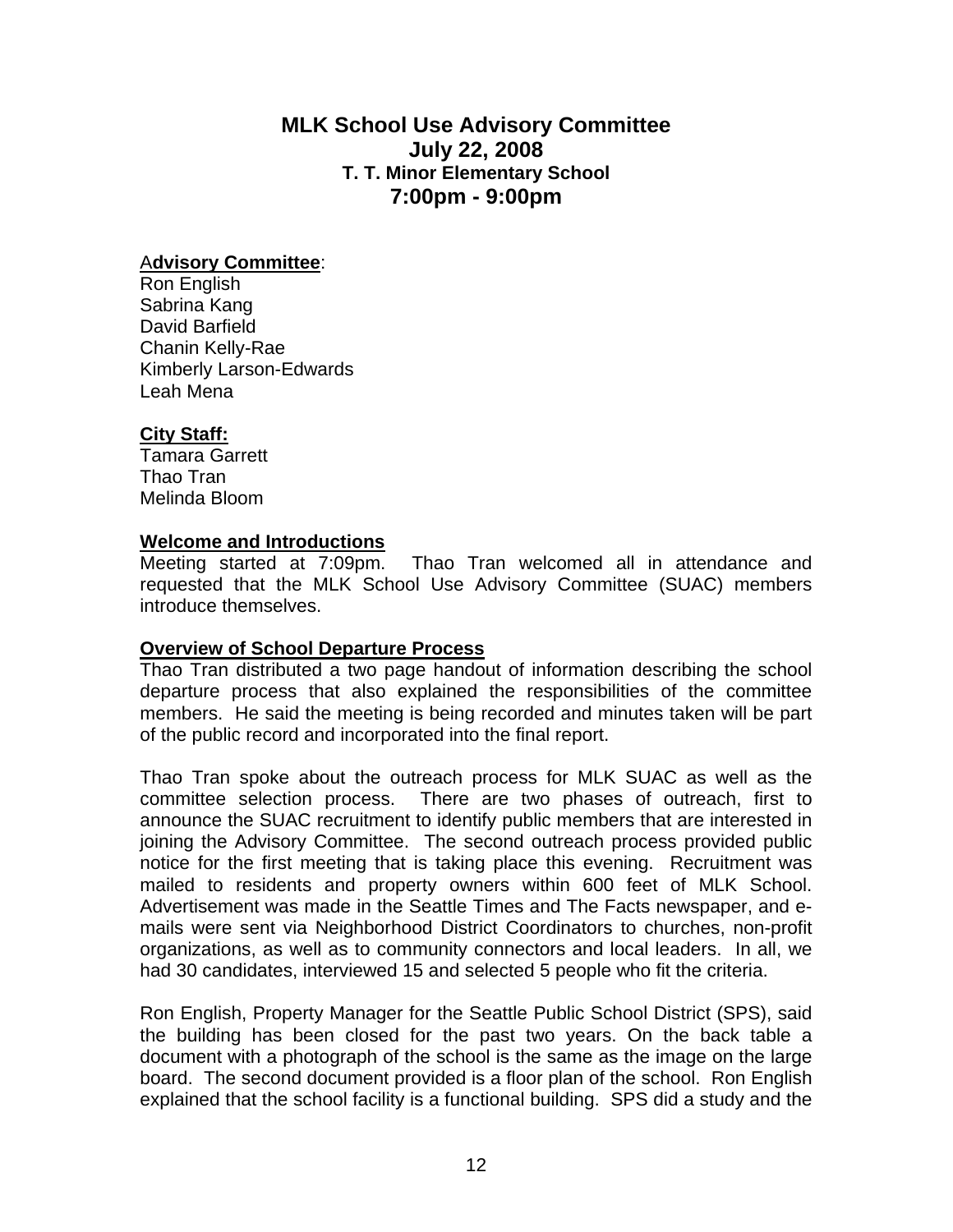maintenance needs of the school amount to several million dollars to bring the building to code. The building is aging and needs help to be a home for any group that would occupy it. We have an official history book with each school building along with original photographs and documentation of the buildings. MLK School was built in 1930. It is a building inside a 1958 building.

In January 2008, SPS decided to change the status of MLK School from the list of inventory to surplus. The school is two acres and the normal size for schools is four acres so MLK School is too small a site to be reopened as an elementary school. We asked the Department of Neighborhood (DON) to run a SUAC process to help determine the allowable uses for that building. SPS will put a request for proposals and invite community groups, organizations, governmental and non-profits to privately submit proposals for the building. In March, the school board adopted a policy on how to rent or sell buildings. We are considering both. The policy has criteria on how it is to be rented or sold to a particular group or put on open market. The policy has a different process if certain qualifications are met and if the prospective tenant or buyer would use the site primarily or exclusively (over 50%) to support youth education or a governmental organization. The School district will start its process in parallel with DON. SPS will hold a public meeting on August  $19<sup>th</sup>$  to hand a draft request for proposals. It will contain all pertinent information. We won't do anything until after the SUAC process is completed. We can't make a decision who can rent or buy until SPS knows what the qualified uses are that can occur in the building. An after note is that the SPS is not interested in renting only parts of the building.

Tamara Garrett spoke briefly on her role as an advisory non-voting member to assist the public with answering questions in regards to land use codes and regulations for proposed uses for this school. One key item to focus on is code 23.78.002, the first section states that SPS or other owner of public school structure may apply establishment of criteria for non-school use in an existing former public school structure. Key words here are "non-school use" and this committee has the opportunity of reviewing any use that is identified in the land use code, it could be residential or commercial use. The committee role is to review the uses and apply the criteria noted in this section of code. There has only been 3 SUAC process in the last 10 years.

Thao Tran asked if the committee had any questions.

Sabrina Kang asked about non-school uses. Ron English clarified SPS would have a preference for activities that support education for youth.

Leah Mena asked how closely SPS will take into consideration what this committee has to say? How it works? Ron English said that this committee will determine what the permissible uses are and as members of the community and public, we will listen closely to what you have to say especially in regards to who and what purpose that building should be used.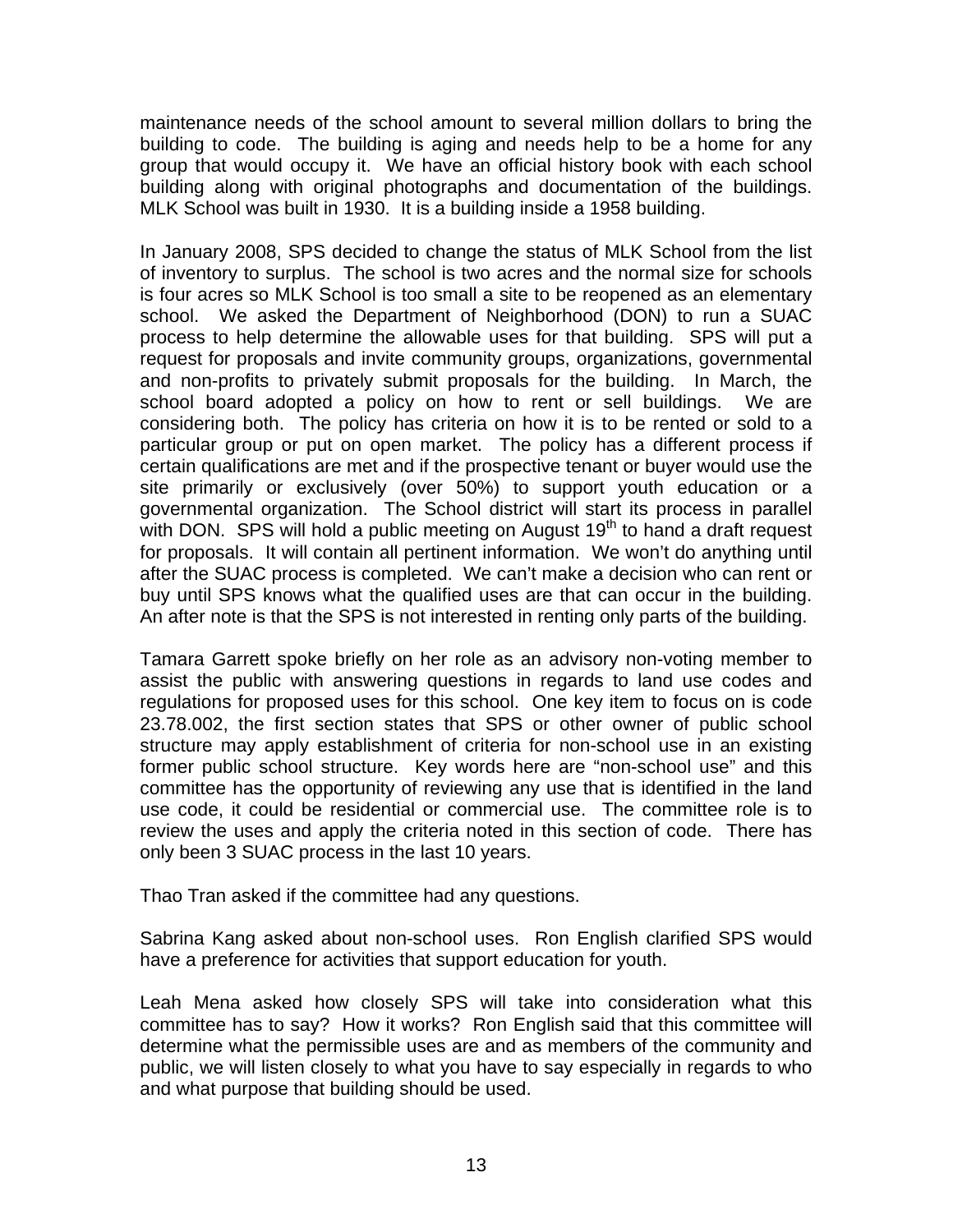Thao Tran stated that this meeting will be tape recorded and he wants to clarify his previous statement that DPD has final decision, that's not correct. Actually, DON Director approves the committee's recommendations and will publish and send report to SPS. The departure process is different. Tamara Garrett stated that once the SUAC report has been approved by DON, that when the applicant applies to change the use of the building or property, that DPD utilizes that SUAC report and base allowed uses within that structure.

Thao Tran clarified that the committee can not decide who the tenant will be. We only look at permissible uses, explores those options and possible conditions to mitigate parking, lighting, traffic, noise, etc.

Sabrina Kang asked about parking. She stated that there are parking issues and how does parking get resolved along with traffic mitigation. Tamara Garrett said the committee has to identify the proposed uses and then discuss if you allow a certain use then what kind of traffic impacts/parking may occur with that type of use. Sometimes you will have to look at code requirements for amounts of parking as well as looking at existing parking situation on the property. Sabrina Kang stated she saw very limited parking.

Dee Wyman asked about the type of uses in the zoning overlay that would be allowed by DPD to help the public to understand the parameters we are trying to reach. Tamara Garrett referred to a document, code section 23.44.006, this explains principle uses that are permitted outright. Dee Wyman wanted to know the zoning and Tamara Garrett said it is single family, 5000. Permitted zoning are single family, floating homes. This will remain single family, 5000 and whoever buys the property will have to go through a formal rezone process to officially change the zone with SPS.

Ron English read from the document after the Seattle Municipal Code section 23.44.66 that Tamara Garrett spoke about earlier. After the list, he asked about paragraph two which states other non-school uses, is that what the committee is to be looking at if anything other than what was read should be allowed?

Tamara Garrett believed it is, but not clear if they would have to go for F1, formal administrative conditional use process. Adrienne Bailey asked if going outside of what was said as a non-school use, community is concern with is what you just read and they are more amenable to the actual community use rather than nonschool use. Ron English stated you can do the things without going through the process we are going through but the SUAC process is needed if you want to do something different as he gave an example of a catering company or restaurant. Audience asked if that kind of commercial use is permitted here, and Tamara Garrett stated yes.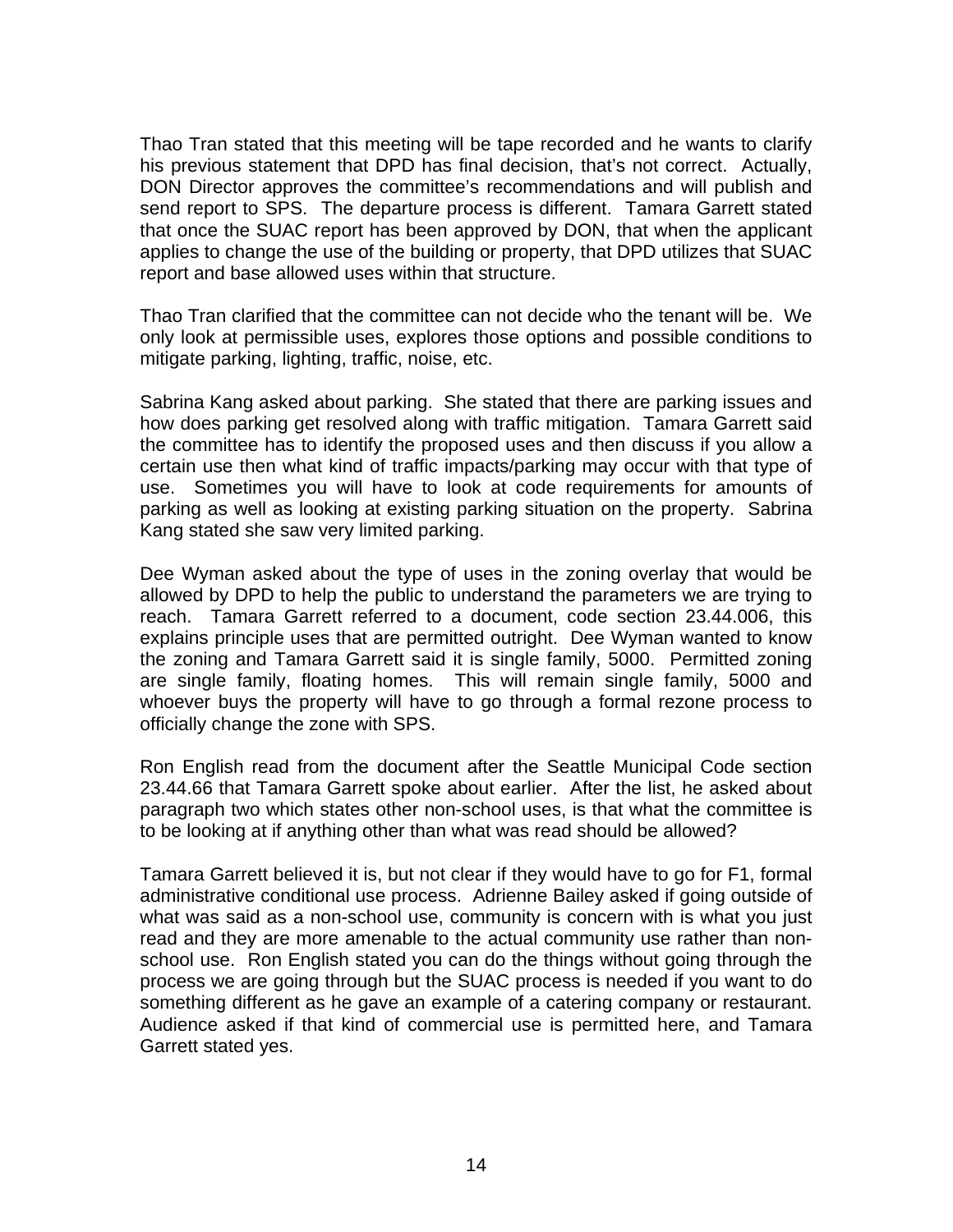Adrienne Bailey asked about the school use parameter and if the committee can determine outside the parameters what community would accept. Ron English spoke about the code listing some criteria that committee should consider to determine whether types of uses that are compatible with the surrounding community to benefit community that we serve such as community access uses for recreation, traffic, parking, landscaping, etc.

Peter Triandafilou asked does that mean that SUAC should consider a possible rezone and consider all possible uses including multi-family residences? Tamara Garrett stated that as a member of the public or committee member you can comment as to type of the uses that you wouldn't want on that particular piece of property. You can't restrict the opportunity for someone to apply for a rezone application. Peter Triandafilou asked should SUAC committee be considering all potential uses and weighing in on the pros and cons of whatever they are? Committee members agree they would be thinking of this decision.

Tamara Garrett said that this committee will converse to determine whether or not it's appropriate for any type of residential use. Committee has the option to say we will allow certain types of residential uses but not others. Or they can say we want to restrict the amount of residential uses on the school property.

Andy Engelson asked if the committee decides that part of the facility be divided for residential and work studios then they make that recommendation to DPD and the department then makes a decision to allow whether that is allowed or not? Peter Triandafilou said then they would have to get a rezone for that? Tamara Garrett said they would not have to get a rezone if it was an allowed use identified in the SUAC. And if they would have meet code requirements, the use would be allowed for that property then that would be the structure.

Laura Baumgartner wanted to know in the past if a private school had gone into that space and if that's part of the SUAC's discussion and Thao Tran confirmed that will be part of the discussion, just like residential units or artist lofts.

Heidi Randall said she was confused about the condition of the building and anyone of takes it over has to put in a million dollars into it? Ron English said that anyone who takes it over has to understand it's a building that over 50 years old and hasn't had a lot of work done it.

Kimberly Larson-Edwards asked about the duties of the DON Director. At the end of the process, SUAC makes a recommendation within ten days and the DON Director modifies the recommendations the reasons for the modification shall be put forth in writing. What would be a reason for Director to modify what the SUAC recommendations? Thao Tran said he has not facilitated a SUAC before but knows that DON Department Director will review the Advisory Committee report. He said that he does not know any reason the Director would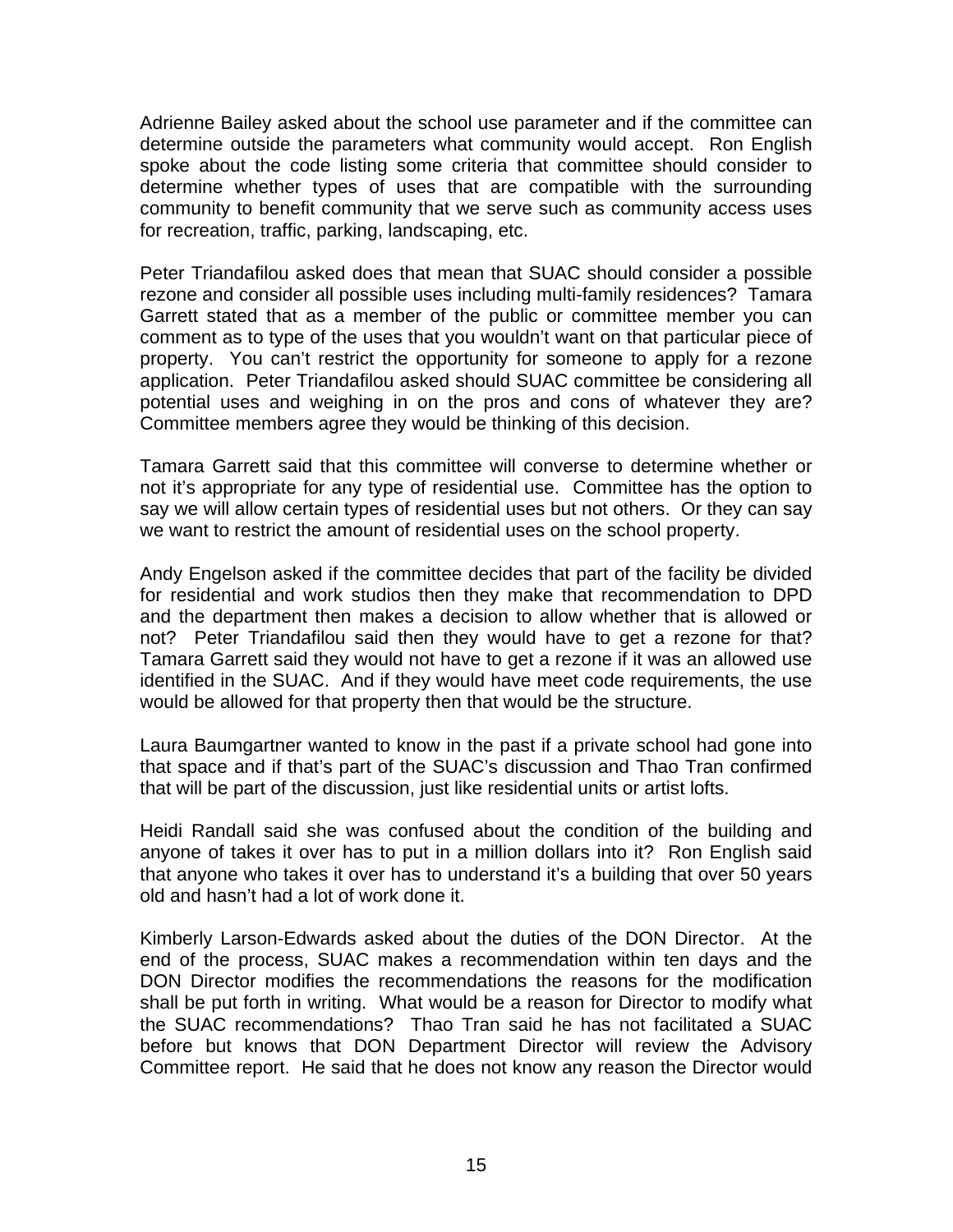change or delineate from what the committee has decided but will check to get an answer back to the Committee.

#### **Public Comment**

Heidi Randall stated that when her family moved to the neighborhood in 1993 they had 2 playgrounds and now they are both closed. They had a soccer field and playground that were heavily used by the community.

Bart Ozretich stated that he supports MLK School to be turned into a community arts and education space to serve the larger community, especially for youth in particular. He also supports the possibility with a playground or some other recreational facility. He values keeping the MLK School as a community asset and for it to remain an open public space.

Gino Perine agree to have this becoming something better for the community, lived for five years and have two small children. The crime in the area has increased. Would like the public area for kids and properly policed.

Andy Engelson family lived in the neighborhood for five years and school has served as focus for the community for 100 years. We would want to continue as community use. Reason we support this is because we saw Youngstown, and it amazing and has program for youth and we would want something similar.

Angie Bolton lives next door to the school and witnessed MLK when it was a thriving school and then it went down. We would like to see it as open to public use and after school activities and for children to have a playground. We would love to see it used like Youngstown, and to have it be a multi-generational, multiuse community center.

Chanin Kelly-Rae asked the public community that are of close proximity to the structure for many years if MLK School is a non-profit or maybe someone who is not as popular with the neighborhoods, will they have community support? Adrienne Bailey had siblings there before and after the school. She stated that the school was the center of the community. The closest play area is Miller and Garfield and most recently the Shelter House at Washington Park is not useable. People being here in the last 20 years did not know that it was the Shelter House because it created a path to the arboretum. The Shelter House has one of the longest standing community public school programs, the spaghetti dinner which started 40 years ago was a prime example. It was a fund raiser with the community council. I think our input would have some effect on the SUAC and DPD. Chanin Kelly-Rae stated that the committee doesn't determine who the tenant will be? MLK School was used for a variety of playtime even then. The community wants it back because the valley has a new crop of children and young people who were absent for 20 years. Dan Schmidt said it wasn't by the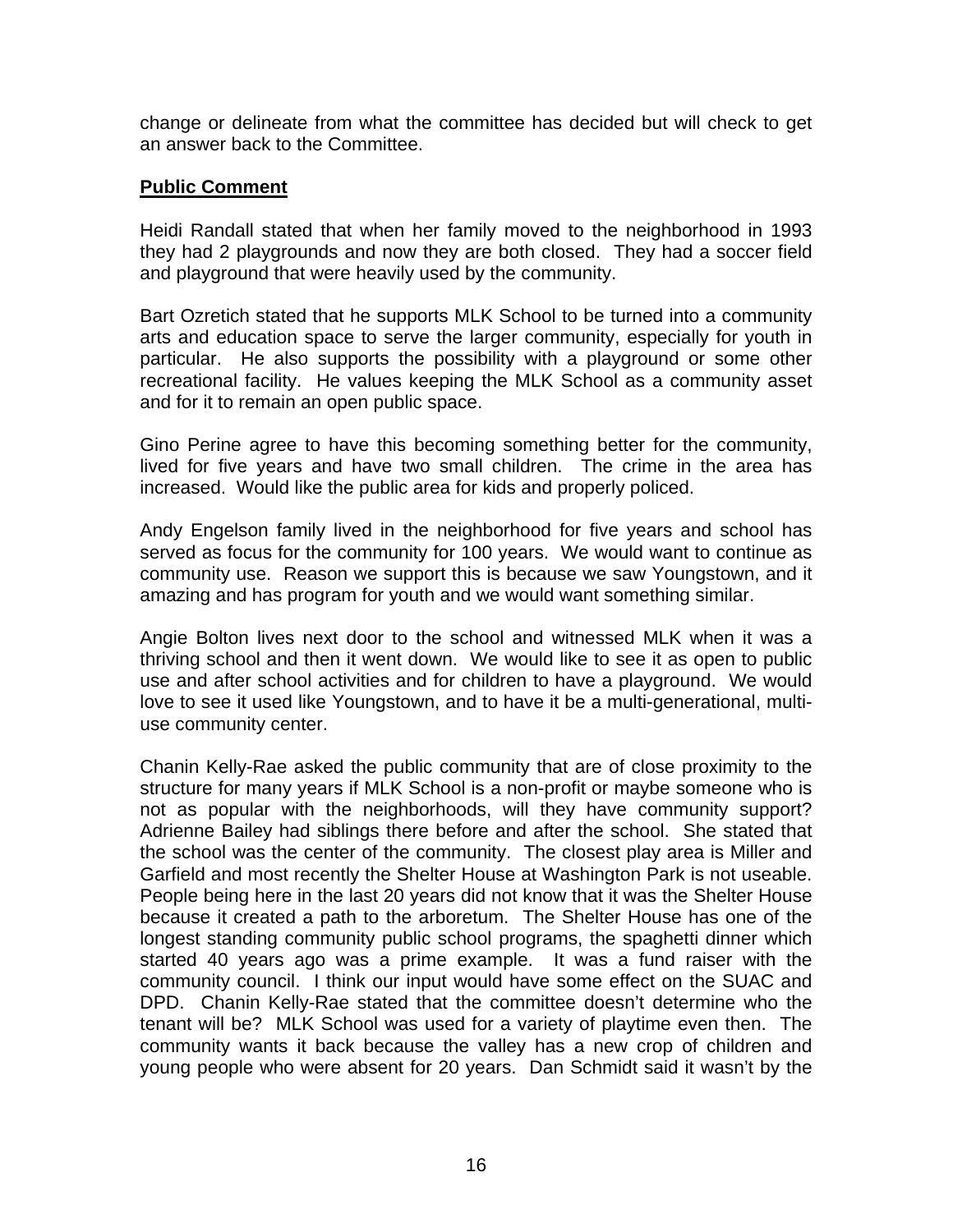community's choice that the school closed, there weren't enough kids going to MLK school and now there are a whole lot more children in the neighborhood.

Libby Sinclair lived in neighborhood for 32 years and her oldest child went to MLK School that has always been the center for the community. They had a fabulous neighborhood show that drew performers. As for the spaghetti dinner, there is no place for that anymore, we need to have a wonderful rich community place for the kids to go after school. And to be able to walk, it's something to think very hard about because we need resources in our neighborhood within walking distance.

Paul Bestock lived in the neighborhood for 35 years, we'd love to have a place in the community for elders to do classes and a variety of activities.

Laura Baumgardener has a five year old, gives a plea for playground area. We need a place to bike ride and a playground. We need a parent-lead something where the kids have a community school again because it's just not possible right now.

Chanin Kelly-Rae stated that was the impetus for the question that I had, was the fact that the input about the young kids in school. Bush school has a lot of kids except that is a tuition based school. And I want to make sure that is free or reduced or accessible to the general population. I would hope that out of this would come a multi-generational space were kids can be educated and seniors can continue to socialize and thrive and enjoy good extended years and be it faith, racial, cultural and different social strata backgrounds can come together in truly in the spirit of community. So that everyone can enjoy the space.

David Barfield asked if there is a possibility that the school could re-open? Ron English stated that the decision to close the school two years ago was based on looking at population growth in the central area of the city and the number of seats that existed in the school that are in this general area. The conclusion was that the central area as a whole would remain relatively flat, they are looking at it again. They started that process two years ago, they are in the midst of it and in another year they'll come to a conclusion. The problem with this property is that the modern model for a school is on the order of several hundred students and you can't put that many kids in this building and have an adequately educational program. The site is just too small. David Barfield asked if it could be renovated to increase capacity?

Ron English said that to be expanded you would you have to go up. I don't have an answer. Those who have looked at the school decided that the school wasn't needed or not likely to be needed in the next 20 to 30 years and it's too small for an elementary school. Adrienne Bailey asked if someone leases and does all modifications for a couple of million dollars, are you saying they will keep on doing this recalculations and recalculations and then decide they want it back?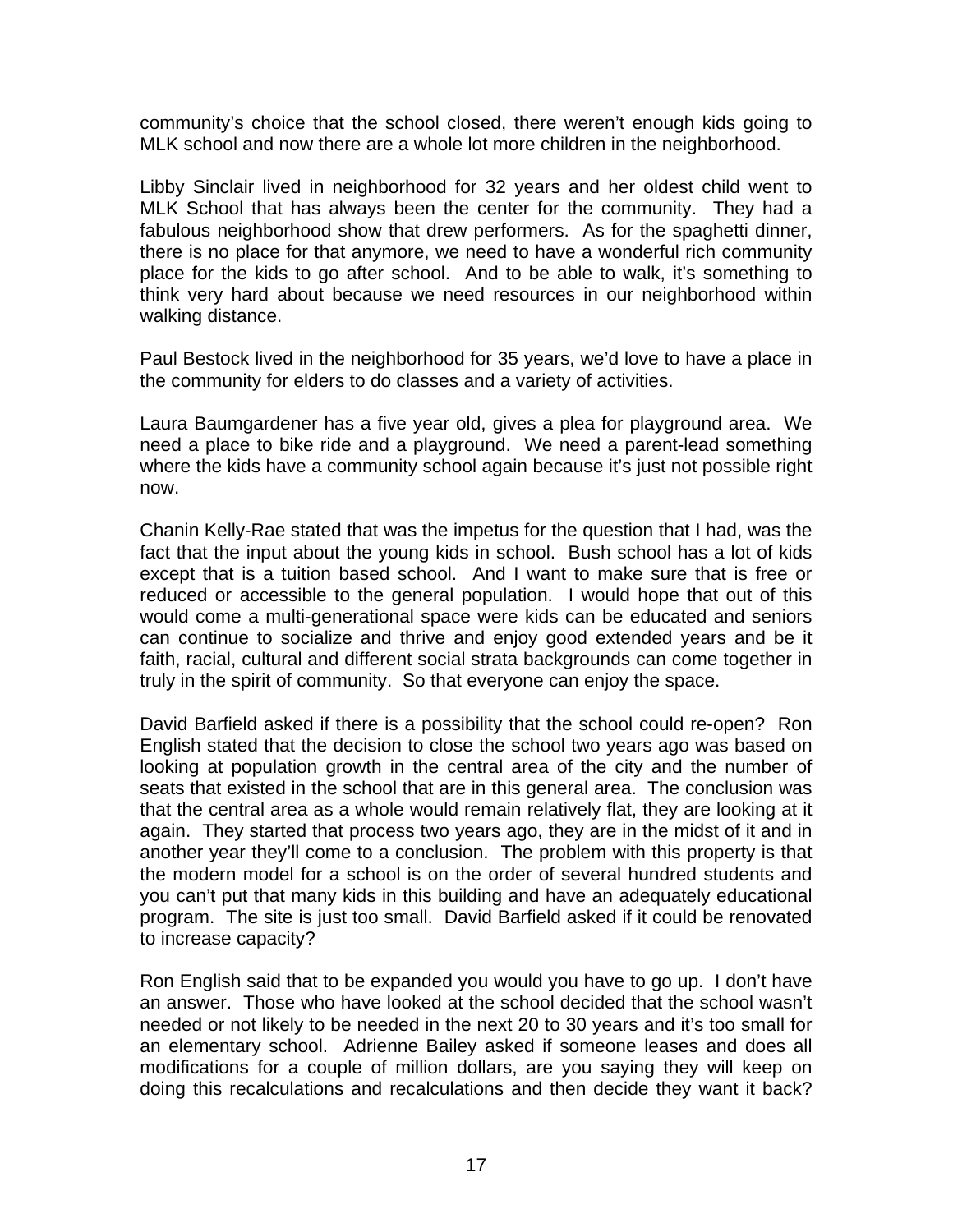Ron English answered that with the School Board's decision in January that declared this building a surplus, this means no, we don't want it back.

Peter Olson said there is very little affordable studio space for artists and need to find places where artists can work and be a part of the community. Ron English commented one of our closed buildings, Cedar Park, out in Lake City, the Cedar Park school was closed 12 years ago. They turned the classrooms into residences for artists. That is a business model that could work. It has parts of the rooms for rent. These buildings can be adapted to a number of different uses. Sabrina Kang asked how Cedar Park compares to this MLK School site? Ron English said it was closed for the same reasons MLK has been closed. It's a bigger site, building is aging and there are not enough kids to fill it.

Heidi Randall underscored security issues because I spoke with SPS official and asked about it. I thought that because of the stairwell underneath school is not easy to see. And activities that have syringes and part of the playground are partly hidden from the street. The way the school is situated it is not ideal for security. I asked that whoever takes this property on has to be responsible for the security.

Dee Wyman spoke about security issues, need more presence. I feel it incumbent for the SPS to reveal to any potential user what the state of the school is and we know that it is energy inefficient, which makes it not very conducive for children to learn. Ron English said the SPS did a formal analysis was done on a group of building and that will be posted on the website when it is available. Dee said she can see the land has value but the building doesn't. Chanin Kelly-Rae asked if Dee Wyman would entertain a tear down? Dee Wyman said if another building could gain with the openness and thought that she didn't see anything that would be energy sufficient about the building in this state.

Joanne Cullen wants to see a substantial report on buildings. Because a lot of the older buildings are very energy inefficient including this one, there are better insulated ones even though they don't have air conditioning they are not as hot. She likes the building and would like to see a report on the state of the building. She talked about a program that was in the building. Adrienne Bailey stated it is called an Arts Magnet Program.

Peter Triandafilou stated that he has lived in the neighborhood for 15 years, gave a history and said the building use by community & community council for years and years. They had meeting there and spent money to upgrade portables, conducted before and after school enrichment programs. We got grants from DON to put in a computer lab and prototype, it had been a community resource and not only for kids, but for the entire neighborhood. This building has been the focus for the neighborhood, playground for other child enrichment as well as adult oriented activities. Second issue is code about establishing this committee and it sets forth certain requirements and one is that two people live within 600'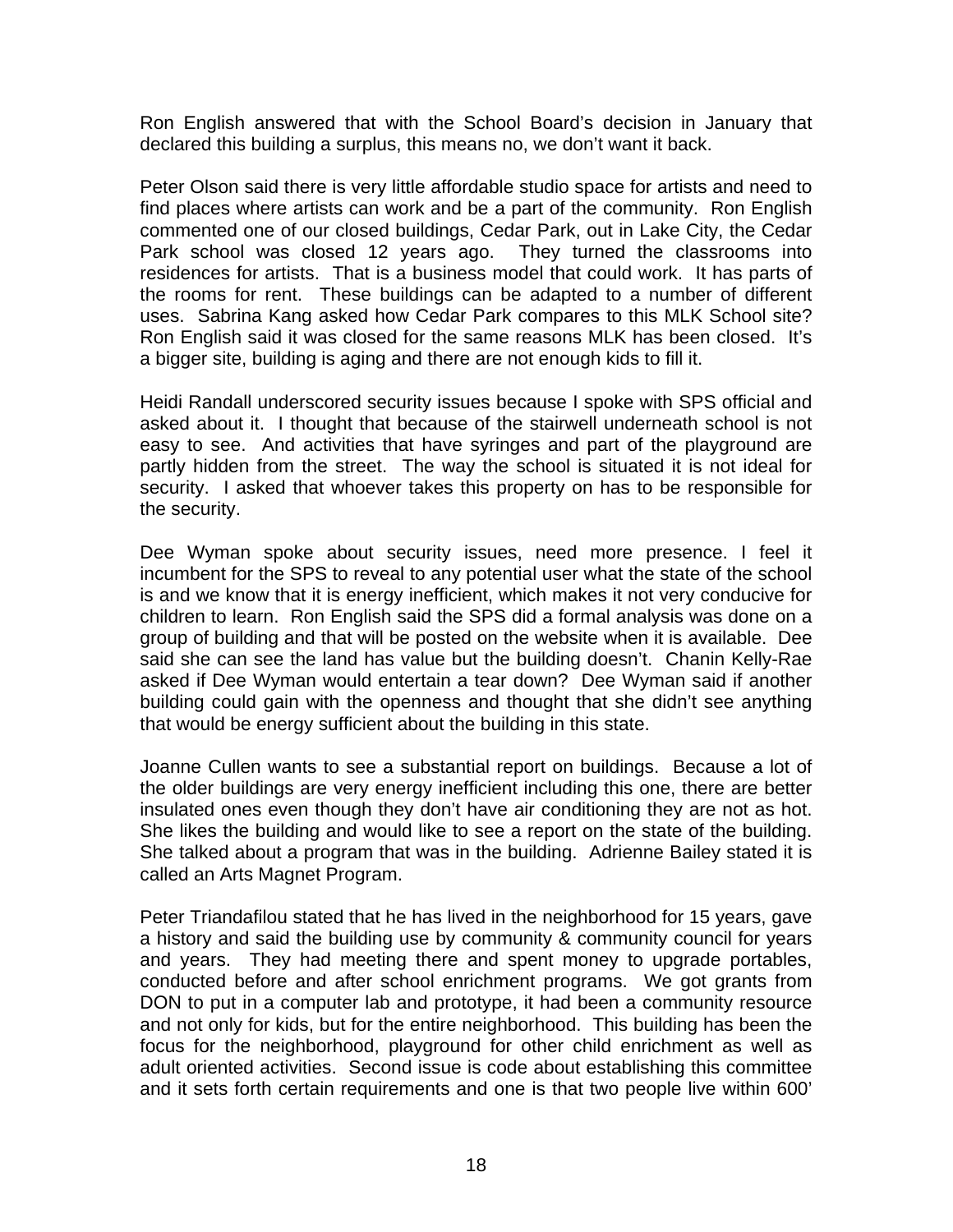of the site. One of the members who qualified does not live within the 600' feet and requirements on those two persons as well as a third representative be appointed by the DON Director in cooperation with the community organization representing the area. I'm President of the Community Council, Vice President of the Merchants Association and I'm not seeing any efforts on behalf of the Department of Neighborhoods to consult our groups to get our input to people who are chosen to fill in service slots on this committee, I ask to elaborate on what was done to get people qualified to meet the 600' requirement for two of the slots and what interface was done with community organizations? Because the concern is that we do get people who do understand the history and the neighborhood and some of the members of the committee have been in the two years have no history of this site when it was an active school and that concerns me. My concerns with members who have live here for less than two years and have no knowledge of the facility as an operating school, issues about security or whatever. Well a lot of those issues weren't necessarily present when the school was operating and why does the administration assume that we are going to continue to have those problems when operating as some kind of active facility or whatever uses it's put to. We can't ignore history and the fact when the school was there for the past 80+ years.

Thao Tran went over the selection process. He will go back and check records if that is in fact a member lives beyond 600'. The second point with community members, we worked with many community organizations to come up with candidates, the code does not explain the levels of collaboration in the municipal code. Advertisements went out to newspaper as well as community connectors like yourself and hoped that you would help spread the word for soliciting advisory committee members. We try to get folks with historical record of the neighborhood and lived here for a very long time and represent diversity in terms of sex, race but also diverse in terms of the current neighborhood make-up since the community is changing as part of the evolution of our city. That is why we also selected members who are new to the neighborhood. Thao Tran will get back on the two questions. (The two members referenced by Peter Triandafilou do actually live within 600 feet of the school property)

Peter Triandafilou said that he wants to make formal objection to failure of Department of Neighborhoods to follow the process correctly and this is a serious issue and can't just be blown off. Thao Tran said that the public comment is also taped and will be transcribed in meeting minutes and Peter Triandafilou objection will be reflected in the meeting records.

Andy Engelson said the he is with a group that is actively working for citizens for community center on MLK. He wants to collaborate with SPS. We are paying close attention to the SUAC process because that can drive what is ultimately decided to be used at that space. There is a report that came out in June 2007 on condition of buildings. Their group did an online survey, in paper, put on a listserv and a newspaper. We have 130 respondents over the last couple of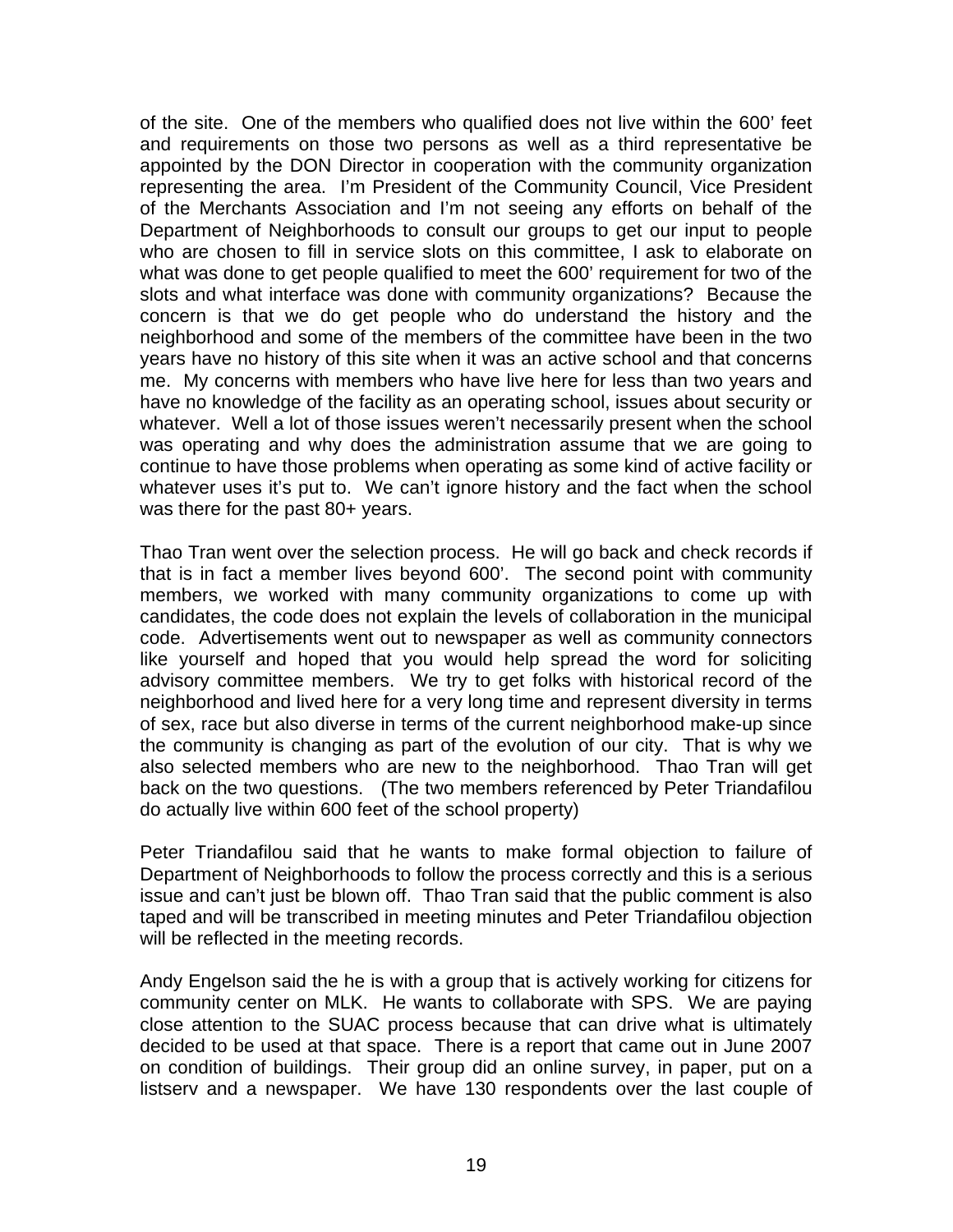months and I can make those available to SUAC. In addition to that was look at different alternatives. One point is of the 130 people said the use for a community center for MLK School, 92.7% said yes, 7.3 said no.

Dee Wyman made the comment that the building should be discounted because of the condition of the building.

Ron English explains the restriction on the SPS on selling property. To sell the property we have to get a formal appraisal done, the appraisal will look at fair market value at the highest and best use. They would look at the building and what makes the best sense and operated at what the income cost and all those things. They would also look at tearing down the building and putting in something consistent with the existing zone. The school district is obligated by state law to get full market rate value. That sets the parameters for the sale price.

Andy Engelson stated after speaking with Youngstown Cooper about their deal with SPS they got quite a discount on that building in the sale.

Ron English said cost of demolishing that building and removing the lead and asbestos from that building really drove the price down. It was not a concession of "let's be nice to the neighborhood". SPS doesn't have the flexibility to do that.

Leah Mena asked about parking, pedestrian friendliness issue in that area and what people think about that?

Chanin Kelly-Rae said people from all around the area will be coming to a shiny new community center because that's a central area school.

Libby Sinclair said that what happens in the building serves children riding on the school bus and after school. That would solve some of that. I think that area can use some parking which could be easily arranged so that some of that is off street parking.

Adrienne Bailey spoke about a long standing after school program, so she is right, a lot of drop off and pick up.

Gino Perrine asked if there are any code requirements that? I live two houses up and when the school wasn't occupied I didn't have a problem with parking. Bush School is another story, it created parking problems and has subsequently resolved a lot of issue that we had although with the Bush School using the gym created another problem. How much parking does MLK have to have if it is a community center because it can potentially occupy 200 – 300 people at a time?

Tamara Garrett said that the land code does set requirements for minimum parking amounts and it is based on the use that is proposed. The code is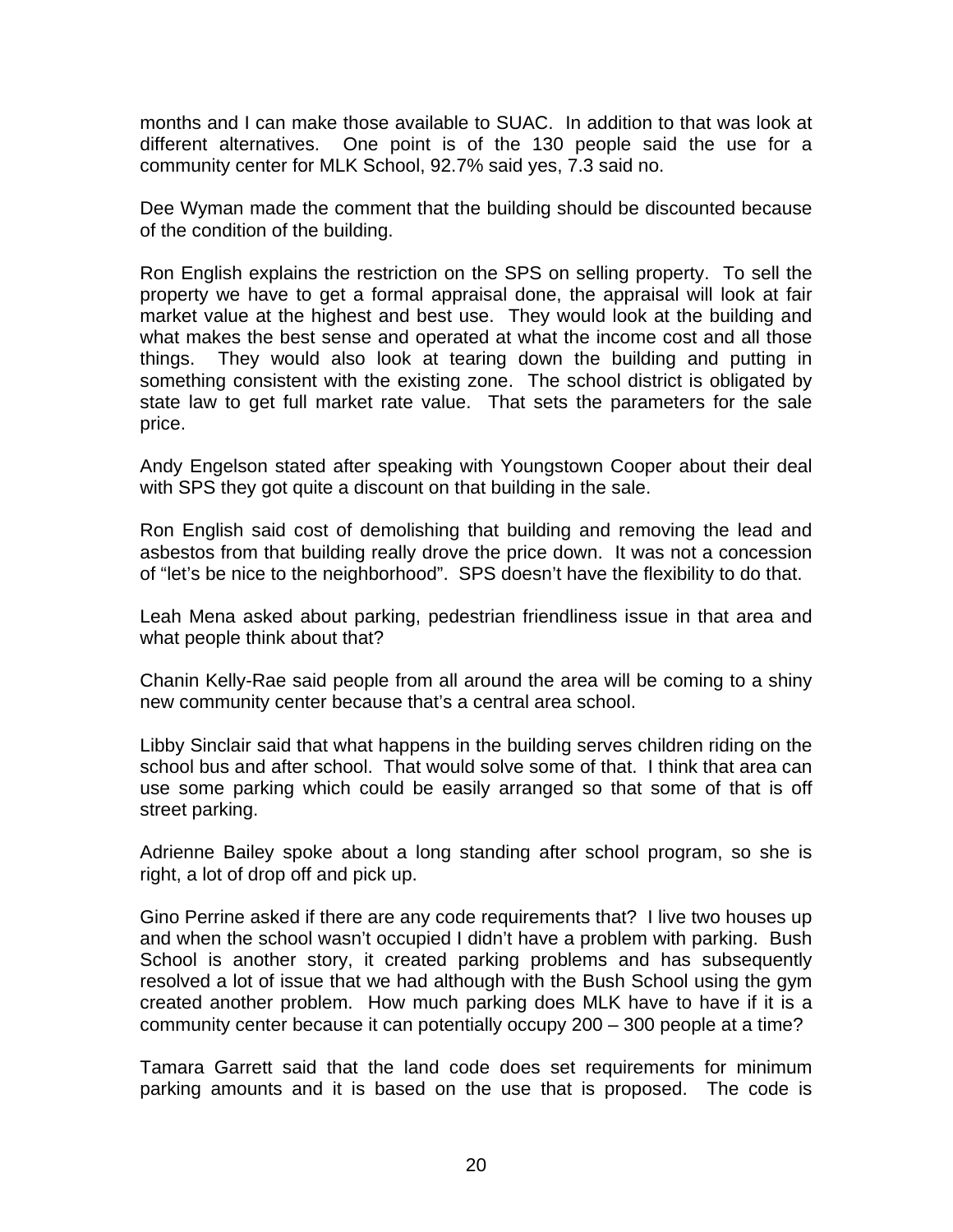different from what is required for a single-family resident versus the SPS. At the next meeting, I or Ron will provide some documents which explains what is the current established amount of parking on the site to give people an idea as to what our department accepts.

Andy Engelson asked if the SUAC can determine what is required? For instance, if we say that we want some parking and encourage people to walk or transit. Our recommendation is that we add 10 parking spots and maybe partner with the Bush School in the evenings to use there parking facility for evening events. There is nothing that says we have to have certain number of spots? Tamara Garrett stated that the code says a certain amount of parking is required based on the use. This committee can say we recommend these particular uses. By chance if community center use is pursued and we only want this amount of parking space to be created on site we can also express that we want some allowance for bicycle parking be considered on site.

Larry Levine, President of the Madison Valley Merchants Association, said that parking in the merchant area on east Madison is very limited. With the school bringing cars to a community center, the merchants can look at the school as potential parking as well as a cause of conflict between the two.

Joanna Cullen said that as a school MLK was not easily accessible by transit. Buses are not regular.

Dan Schmidt reinforced that we have plenty of private schools, this needs to be a community center that is open to everyone.

Andrew Tsu says that property tax goes into our school system. It would be good if we returned it to community in form of a community center.

Chanin Kelly-Rae asked what about affordable housing and a community center? Andy Engelson said there is potential for housing at the school site, the decline of affordable housing is an issue. Andrew Tsu says as an artist, he teaches classes to children and adults.

Thao Tran gave a meeting summary and said that there are two items of business, setting the schedule for a tour and future meetings. Thanked the community for their diversity of perspectives and to hear their stories. Please send comments to Thao Tran. Peter Triandafilou suggested the next meeting location to be be in the closed MLK School. Ron English said there is no furniture in that building.

A tour of MLK is scheduled for August 12 at 6:00pm before reconvening the meeting at 7:00pm to 9:00pm at T.T. Minor Elementary School.

The meeting adjourned at approximately 9:00 pm.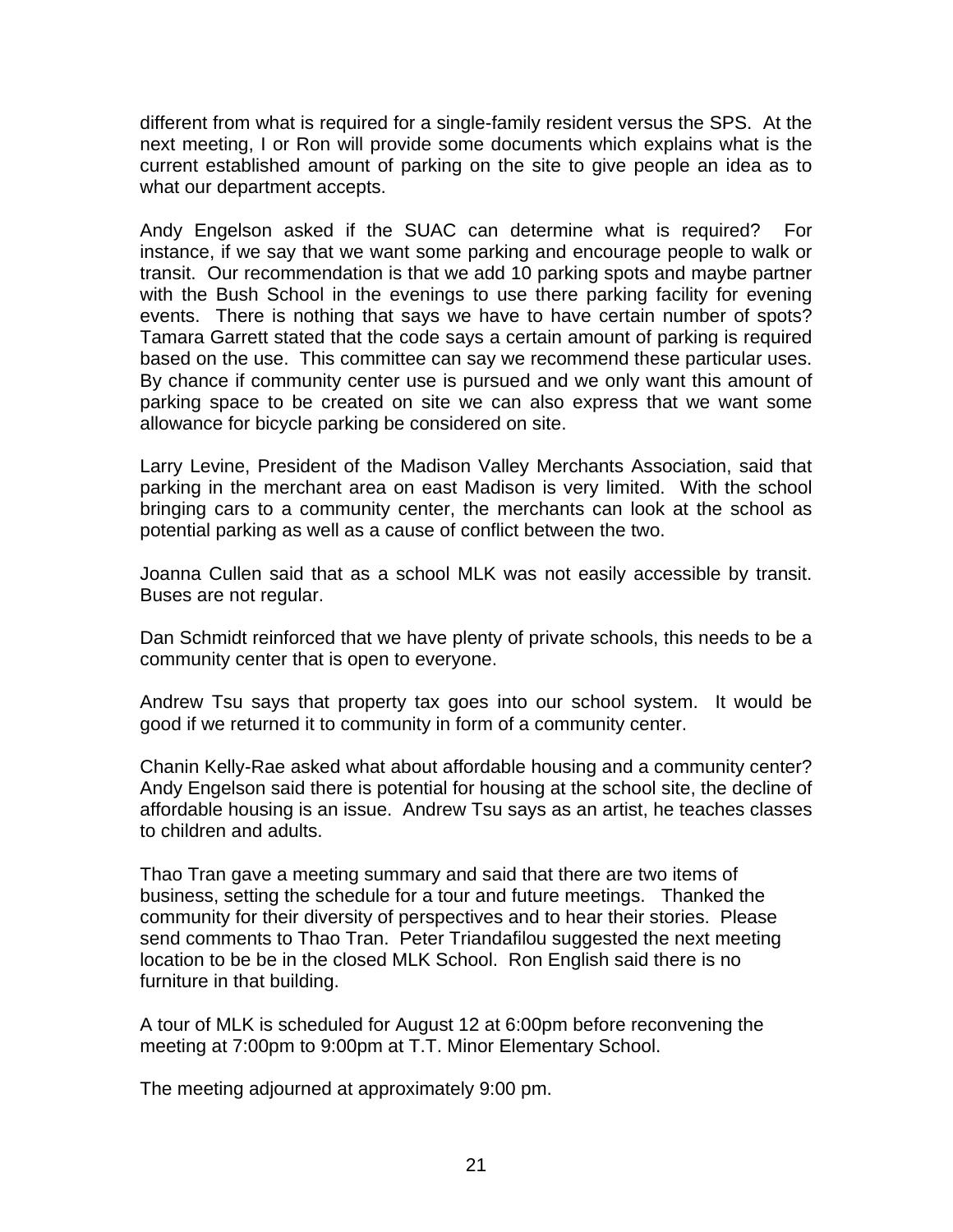**MLK School Use Advisory Committee August 12, 2008 T. T. Minor Elementary School 7:00pm - 9:00pm** 

#### **Committee Members**:

Ron English Sabrina Kang David Barfield Chanin Kelly-Rae Kimberly Larson-Edwards Leah Mena

#### **City Staff:**

Tamara Garrett Thao Tran Sharon Star

#### **Welcome and Introductions**

Meeting convened at 7:10pm. Thao Tran welcomed all in attendance and requested that committee members introduce themselves.

Thao Tran thanked everyone for attending this important meeting because the MLK School has been closed for the last two years. It is mandated in the Seattle Municipal Code that his role is to chair the meeting on behalf of the City. The Committee's task is to have at least three meetings within 90 days to solicit community input for alternative uses for the school. Thao Tran will write a report on behalf of the community for the Department of Neighborhoods Director. A final report will be made available to the public.

Ron English of the Seattle Public Schools (SPS) spoke about the SPS process.

Tamara Garrett of the Department of Planning and Development (DPD) talked about code issues.

Ron English stated that SPS has declared the MLK School to be surplus and currently wants to lease the property. The lease or sale process involves open market transaction for interested parties to submit bids. Usually whoever pays most money would get a chance to obtain the building. In this case, if a community group or combination of groups or non-profit of government agency wants to obtain and operate the building then they would get greater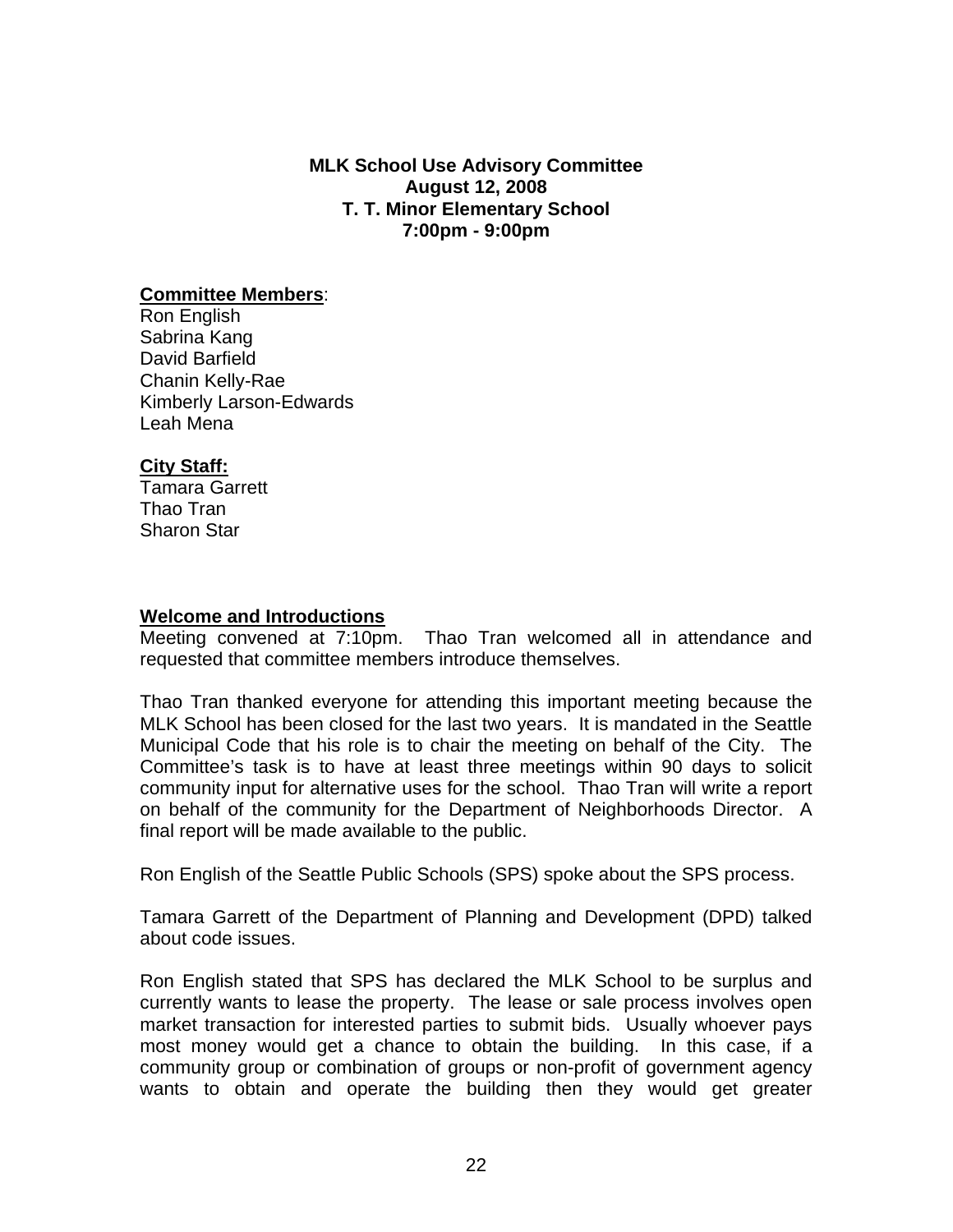consideration. If the SPS accepts the highest bid, then most likely a developer will acquire the building. In this scenario, community use may be at a loss. Individuals or a collection of groups who submit to lease or buy building for at least one-half use for kids to support education will get high consideration. There will be a solicitation process with an open forum and public notice that will possibly be convened a few weeks later. SPS wants to move forward so that a community group will meet the criteria stipulated by the School Board.

Ron English was asked to explain SPS's timeline and to clarify regarding community input process. He stated that the SPS wants to find out first what uses will be allowed.

Tamara Garret referred to the Code language in SMC 23.44.006. She briefly read and discussed uses that are identified in the documents that can be considered at MLK: residential, non residential, such uses as parks, and other ones are identified. There are a lot of uses for the committee to consider for the site. The Committee should look at the criteria mentioned in part of CH 23.78 that would be appropriate for that site.

The Committee began discussion about the process it would undertake. Ron English gave some examples of how the Committee could proceed by working through the Land Use Code. There was some discussion about who made the final decision, whether it was the Director of the Department of Neighborhoods or the Committee. He gave the example of the MacDonald SUAC where it was recommended the school be a community center, education, school related, classroom senior education, non-profit, art, dance and focusing on youth, Boys & Girls Clubs, arts and craft for children. Recommendation can be broad.

Tammy Garrett suggested starting with distinction of the various uses or broader separation of uses. Such as residential uses and get feedback, not with standing single family residence. Someone would have to convert into one Single Family residence too reuse that structure.

Sabrina Kang asked about parking and Tamara Garrett replied that parking is determined based upon the uses and the number of people to use the facility.

Chanin Kelly-Rae stated that what we should discuss is what the greater neighborhood and community would like to see as optional re-uses for the school. Chanin Kelly-Rae asked if anyone is opposed to resident use. That would be the least impact in regards to parking and would have finite number of people.

Leah Mena wanted to ensure that the Committee discussed residential and neighborhood safety.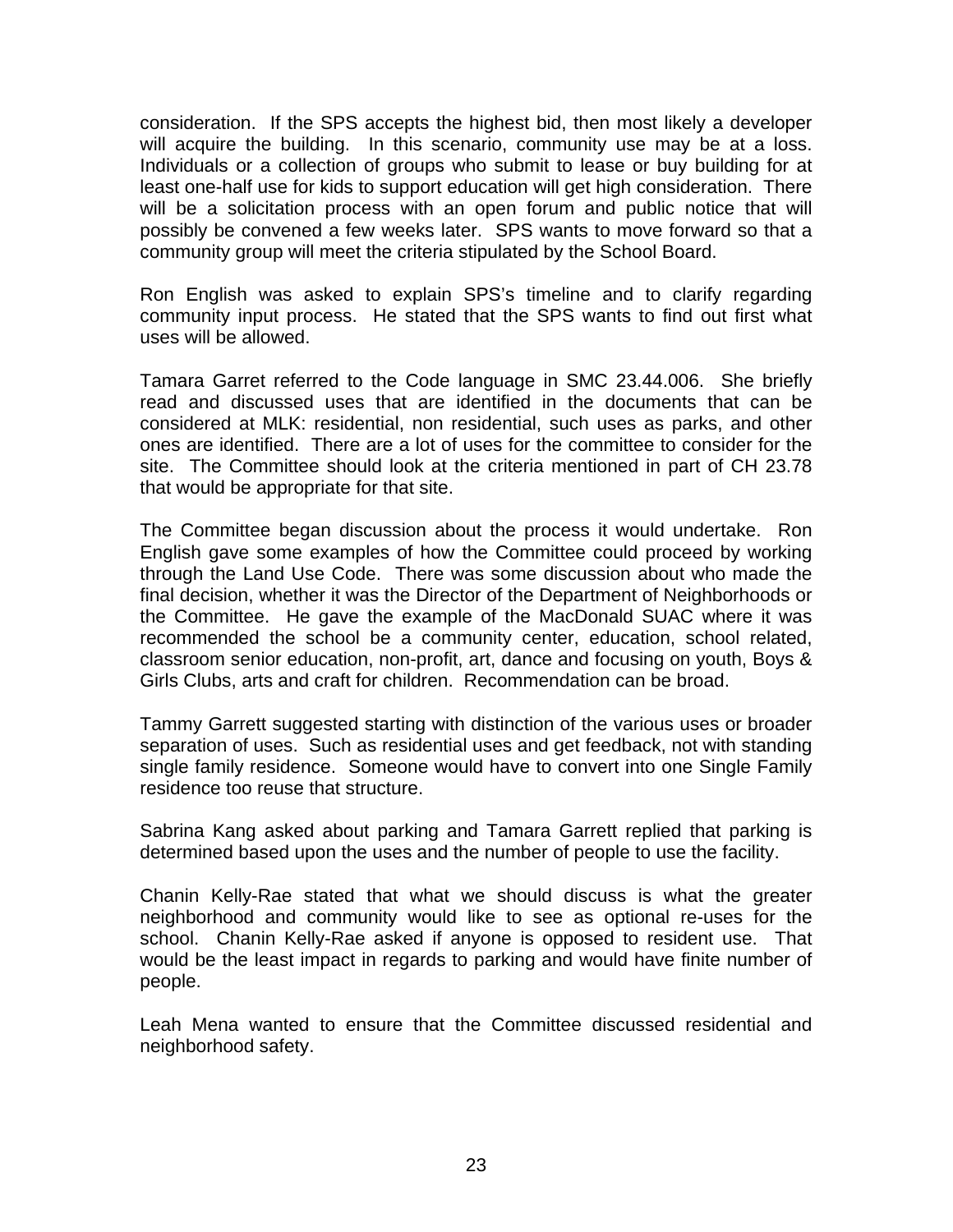Thao Tran asked if anyone is opposed to residential use. Kimberly Larson-Edwards asked at the last meeting what the community wanted. She views it as a plus in terms of having more affordable housing which can increase safety with more people or broadening community use for that area. She would also like to see playground for kids, making sure it is caged and want more community space.

Ron English said the MLK School could use a caretaker because there have been two break-ins at closed schools. He suggested to SUAC to think about using as arts dwelling units, with own studio. Having an entire building as a meeting and community center might be a good way to preserve building.

Chanin Kelly-Rae said we should consider about a caretaker, assisted living, transitional, social services, as a possibility with someone there rather than nonresidential and have economic resources to support the sides.

David Barfield asked about the portables. Ron English replied that the portables there are functional and one is plumbed, and we don't have to take them out.

Thao Tran asked if they wanted to discuss the following: arts, business, arts/artists, or low-income housing.

Chanin Kelly-Rae asked about artists using space. Kimberly Larson-Edwards stated that the Committee consider a requirement for any education program to get the lease from the Youngstown program.

Chanin Kelly-Rae asked if anyone was familiar with Georgetown artist's lofts.

Ron English stated the following for discussion to the committee, caretaker, artist, congregate resident – (assisted living/boarding), affordable housing, transitional living.

Leah Mena asked if we are specific in regards to allowing a non-profit or for profit to re-use the MLK school? Chanin Kelly-Rae is not worried about this. Tamara Garrett read from code regarding what is assisted living.

#### **Voting: regarding affordable housing 6/0 votes in favor**

Tamara Garrett gave a definition on affordable housing.

Larry Levine commented that the Committee was losing public participation and wanted the public to be a part of the discussion.

#### **Public Comment:**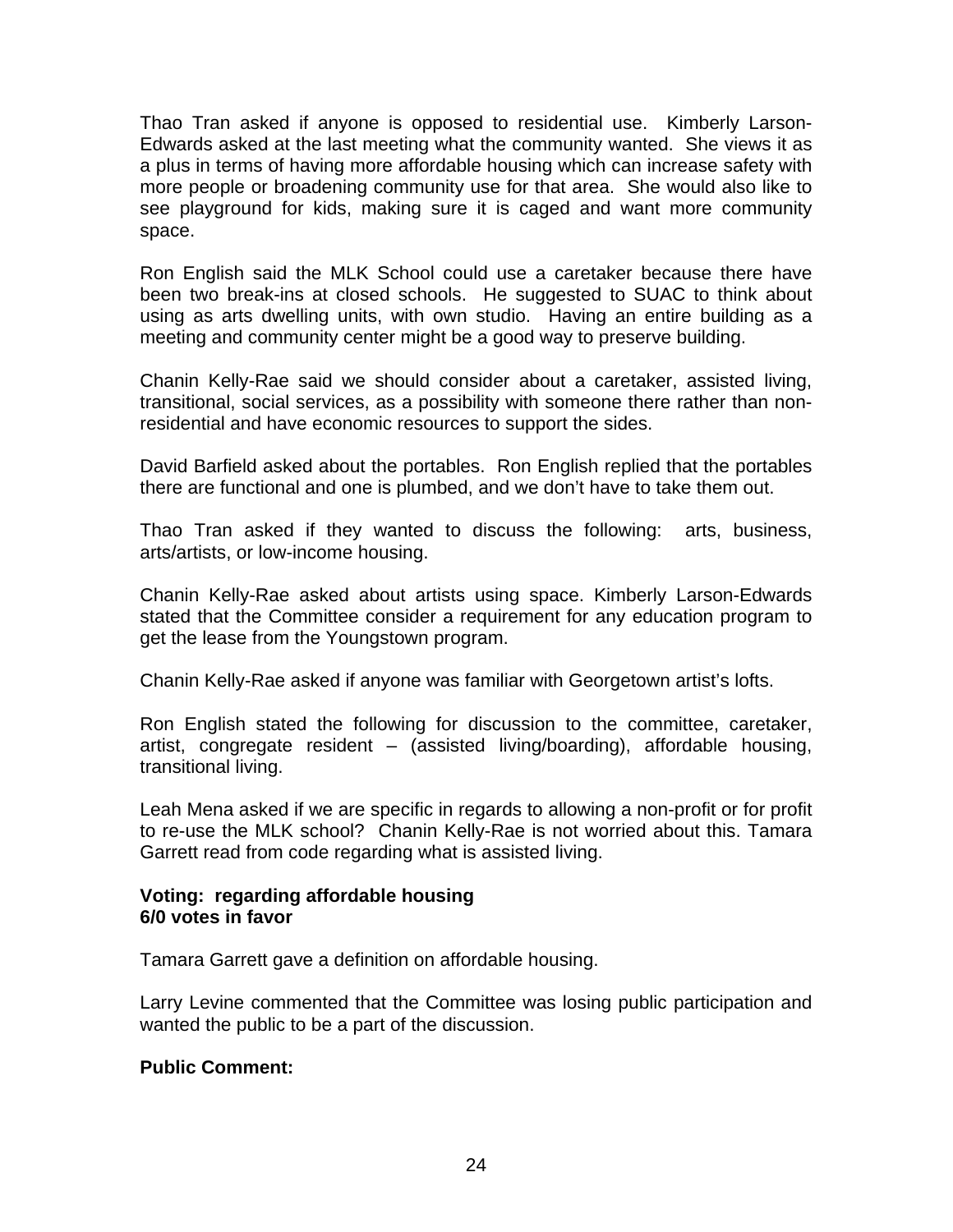Andy Engelson supports the idea for artist dwelling studios, cottage housing, maybe where portable, rental homes with caretaker. Leah Mena asked about reuse. Sabrina Kang stated that the committee should discuss what we will not exclude. Tamara Garrett read from the code about the cottage.

Peter Triandafilou would prefer not to have market rate or above market housing, condos or rentals and absolutely no luxury units. This would better serve the community other than housing and that it was unlikely that people in luxury units would not likely want to live in a facility with community uses.

Ron English pointed out that luxury units might help pay for other parts of building.

Marie Floyd stated that to serve the community in a better way would be to have a community center or childcare as opposed to housing.

Peter Triandafilou stated that it was important for the community to have input. He didn't believe that the notification of this meeting was adequate. Thao Tran stated that public notice is required to announce the first meeting and notices were posted on local library and community center. Peter Triandafilou suggested that the meetings be posted on a website, government site, or Seattle Public School site.

#### **Open Space**

Tamara Garrett described open space from the Land Use Code.

Leah Mena asked about playground structures. Thao Tran stated that, if acquired by Parks, there is still the question of how that use would be reconciled with the building use. Leah Mena expressed that there are community concerns about safety, liability and insurance. Ron English spoke about areas of hidden activity that can not be seen from the street that might make it unsafe.

Kimberly Larson-Edwards expressed safety concerns and wanted more secure and safe playground space.

Chanin Kelly-Rae would prefer a community center with open space, a variety of activities, and flexible hours. She stated that the neighborhood doesn't want after school program. She noted that Phinney has a childcare facility, playground during day, and community center all in one.

Leah Mena mentioned that if no caretaker is in place, some illegal activity will happen if there is not someone on the watch.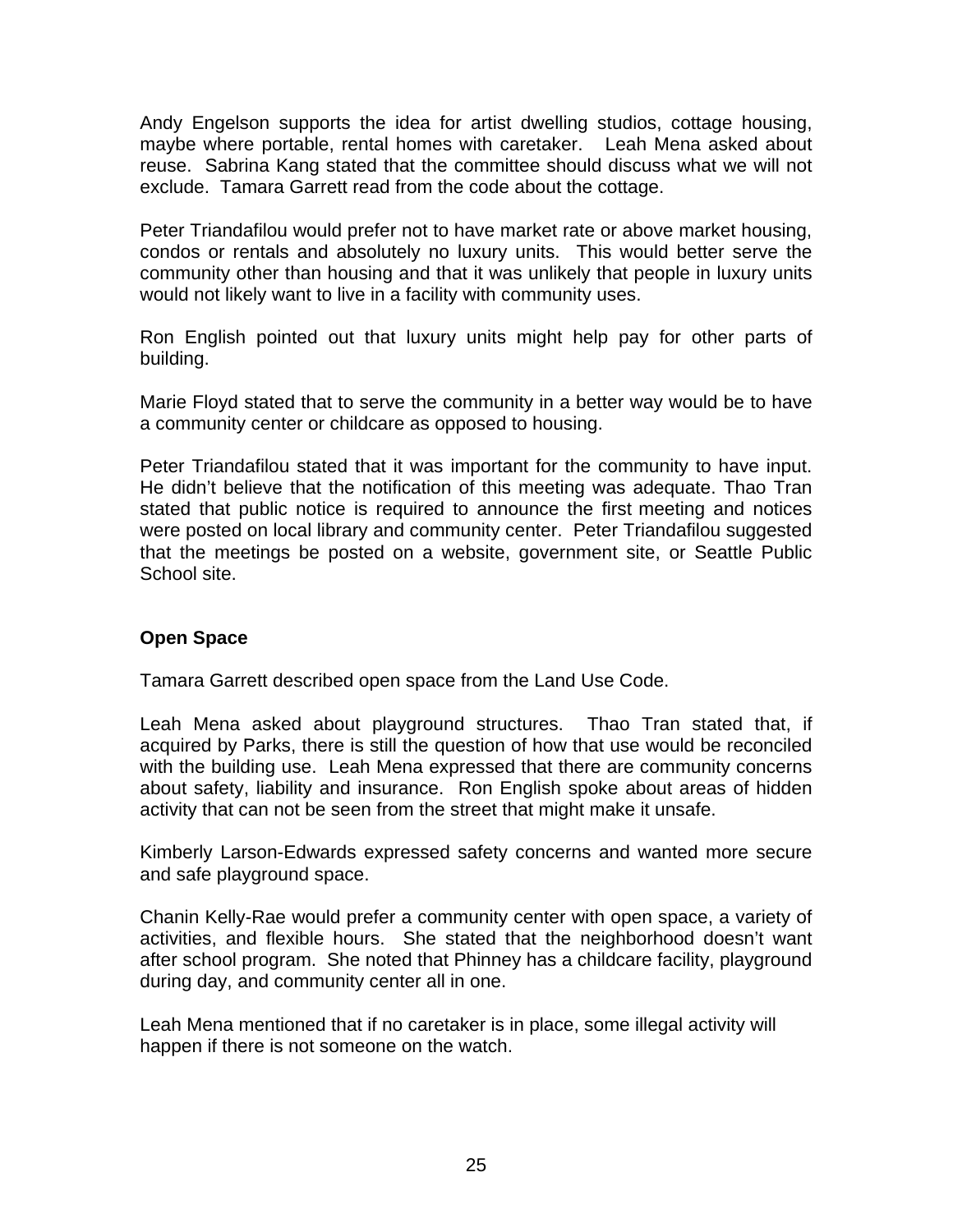Gino Perine agreed not to oppose a community center as long as it's for the community.

#### **Voting in favor of community open space: 6/0**

There was no public comment.

#### **Use or Reuse of Existing School**

Ron English gave a list of uses at different schools. catering, cafeteria, dance studios, martial arts studios, community college, Northwest Girls Choir, senior learning at Sand Point, drivers education and parks, daycare, gyms for basketball or exercise equipment, office- rent, rent out school office. Mixed and match for that neighborhood in a couple of places.

#### **Public Comments:**

Kathryn Keller asked if allowable uses are commercial, administrative, housing, that the committee consider limiting to the percentage of each use. Criteria could be weighed between community center versus commercial use. Ron English raised concern regarding minimum community use or don't want over a fixed percentage. Asked if that was defined?

Michelle Anthony asked about faith based organizations? Tamara Garrett said that would be considered a religious facility.

Peter Triandafilou supports community use. He agreed that there would be a limited amount of profit. He stated that retail, light manufacturing, photography studio uses are consistent with other community facilities. They would add to the community and bring revenue.

Chanin Kelly-Rae asked if the uses would be market rate and geared toward a larger community. She supports market rate for the community and supported that the master tenant be viable and also compatible with community.

Leah Mena asked if there have been other retail uses in other re-used schools?

Ron English replied that there had not in other locations.

Peter Triandafilou asked about Fauntleroy. Ron English replied that the catering hall is a limited use and not a daily use. Fauntleroy is a restaurant and they have a lot of parking. Peter Triandafilou asked if retail, like a framing store with four customers is compatible with securing funding.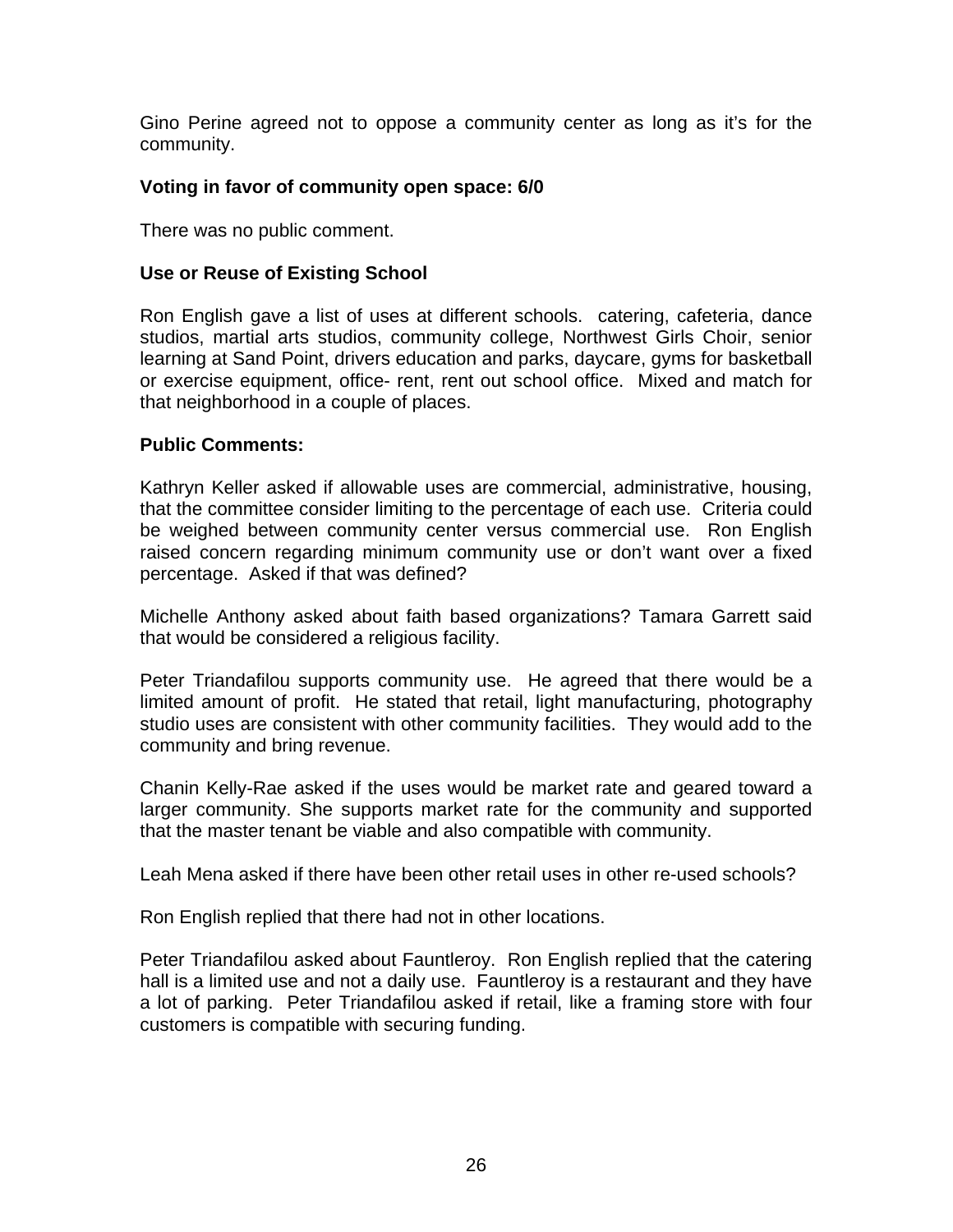Ron English explained more about retail – who are the customers, uses and traffic. He was concerned that there isn't any parking unless you take away land from the playground.

Kimberly Larson said they need to be considered under commercial use.

Thao Tran gave examples of catering food prep, public or professional office, cottage light, storage for personal property.

Sharon Tomiko-Santos appreciates that the Department of Neighborhood is initiating this SUAC process amidst three jurisdictions running their own processes. If the City is running this process, what will they commit and feed into SPS sale or lease. The money shall be use for rehabilitation or expansion of school building to convert into community delivery for non-residential for child and family. State capital appropriations are usually one time. And state anticipates there will be partners with City for financial commitments for purchase for 4/5 school properties. Going back there are some uses that capital monies will not cover, there is a cap on operating costs.

Andy Engelson wants a community center. He has the survey asking what the community preferred among certain uses. He has the results. Thao Tran has them. Please include this survey with the official minutes. Thao Tran will e-mail this survey to the Advisory Committee members to obtain copies.

Thao Tran wants to review the minutes from the last minutes?

Kimberly Larson-Edwards wants to do a wider community outreach. We have email lists to send out. Peter Triandafilou also wants a broader posting. Thao Tran will work with his DON department to see where are the opportunities are for greater outreach.

Leah Mena verbally committed to posting the meeting announcement to her listserv. Peter Triandafilou talked about sending out a postcard on this meeting. Larry Levine seconded it.

The next meeting was scheduled for Wednesday, September 11, at 6:00pm for a tour of MLK and the committee will convene the SUAC meeting at 7:00pm at a location to be determined. Ron English will try and see if T.T. Minor is available on that date for a meeting space. If T.T. Minor is not available then he will try the next nearest school Madrona Elementary and MLK.

The meeting adjourned at 9:15pm.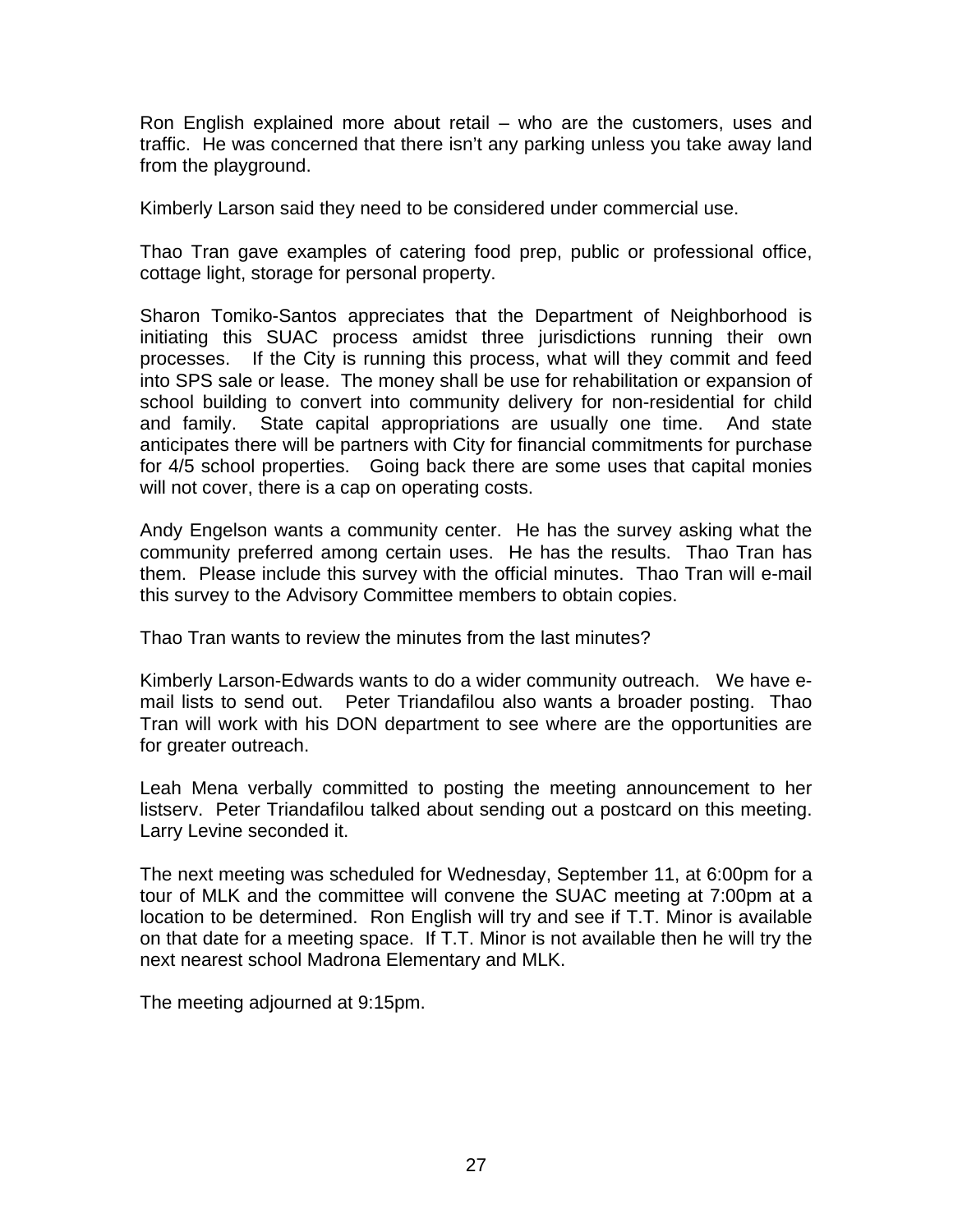#### **MLK School Use Advisory Committee September 11, 2008 Madrona Elementary School 7:00pm - 9:00pm**

#### **Meeting Minutes**

#### **Committee Members:** City Staff:

Leah Mena **Tamara** Garrett Kimberly Larson-Edwards Thao Tran David Barfield **Sharon Star** Sharon Star Chanin Kelly-Rae Karen Gordon Sabrina Kang Ron English

#### **Welcome and Introduction:**

The meeting commenced at 7:12pm. Thao Tran welcomed everyone and thanked them for attending the third MLK SUAC meeting. He proceeded to share information of SUAC roles and responsibilities: MLK has closed for last couple of years and the tasks for the SUAC committee is to come up with a report that lists preferred re-use options for reuse opportunities of the vacated MLK School. This report comes with conditions such as parking, traffic impact, lighting, playground, and open space etc. Thao Tran will write the report on behalf of the Committee, than forward it to Department of Neighborhoods Director who reviews the findings and adopts it as the Departments recommendation to the Seattle Public School (SPS). SPS will do its own selection process for the new tenants of MLK School.

Thao Tran explained that we are here to keep all acceptable options open and not limit the community's options. The parcel can accommodate multiple uses. In the first meeting, the Committee laid out ground rules and at the second meeting, the Committee made some decisions about potential uses. At this meeting, the plan is to discuss the remaining re-use categories as options for MLK School.

The major categories for different re-uses for existing school buildings are education, business, residents and services. The SUAC committee decides if these are viable options for neighborhood and those that live around it.

Thao Tran opened the meeting to the public for questions. Thao Tran stated that in the last meeting some folks felt that this committee deliberated too much and did not have enough public input from the audience. This is an effort to ensure that everyone will be able to be heard in these meetings.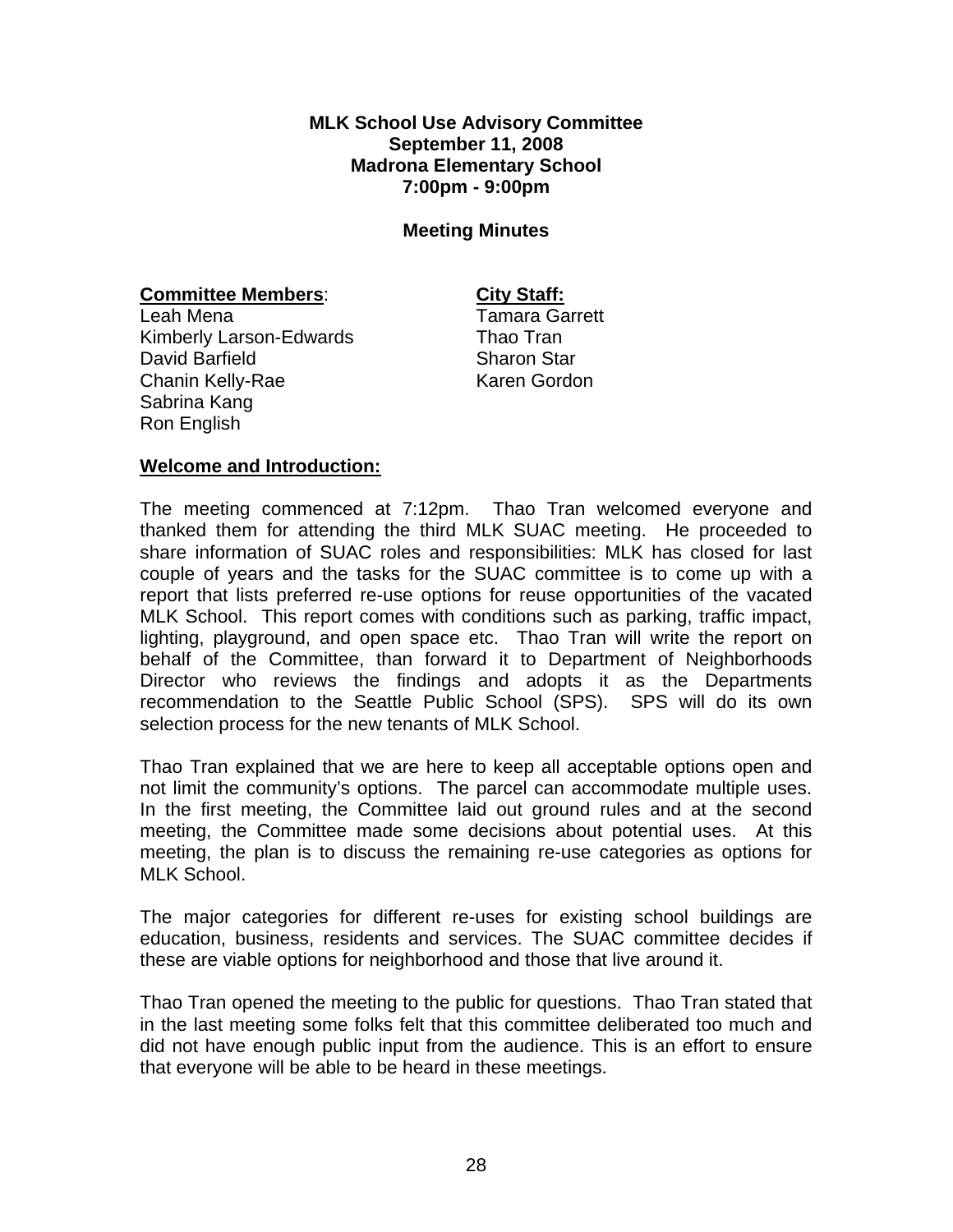An audience member asked about the timeline for the SUAC process? We will have a fourth meeting and perhaps a fifth to complete the whole process. For us to complete it today will require us making decisions today at a relatively fast pace. Thao Tran anticipates that there will be at least a fifth to cover all the issues.

Thao Tran - reviewed the previous meeting decisions.

#### **Affordable housing – in favor voted 6/0 (yes/no). Public Space – need further discussion. Playground – in favor voted 6/0. Open Space – in favor voted 6/0.**

We talked about community center and public safety, in hindsight we were all over the place.

The members of the SUAC introduced themselves.

Richard Greene stated that he was new to the meetings and wanted to know if the School District has ruled out of further use of the MLK School? Ron English responded that the schools was surplused a year ago to be leased out and there are no plans to restore it as a school.

Chris Jackins spoke about how schools should not be sold and should be kept for community and public use.

Thao Tran proposed that the committee should begin agenda business by discussing interest for the re-use options under the categories for arts, business, housing, education, and services. The committee as a whole agreed.

#### *ARTS:*

Chanin Kelly-Rae wants to keep the option open for artist lofts and residential use to be taken in consideration for the MLK site.

Ron English thought he was the one who would weigh the least on the subject. He recalled that four different artist type activities and just read them off: studio or school, classes in dance, ballet and martial arts, and community cultural activities such as theater and dance group presentation and artist dwelling unit. We have one school that has several dwelling units in it. He suggested we look at all four of those and say yes we are in favor for four of those or in favor of three or something like that. All four seem to be very compatible with a large number of neighborhoods and work in all of the other community schools buildings that we have.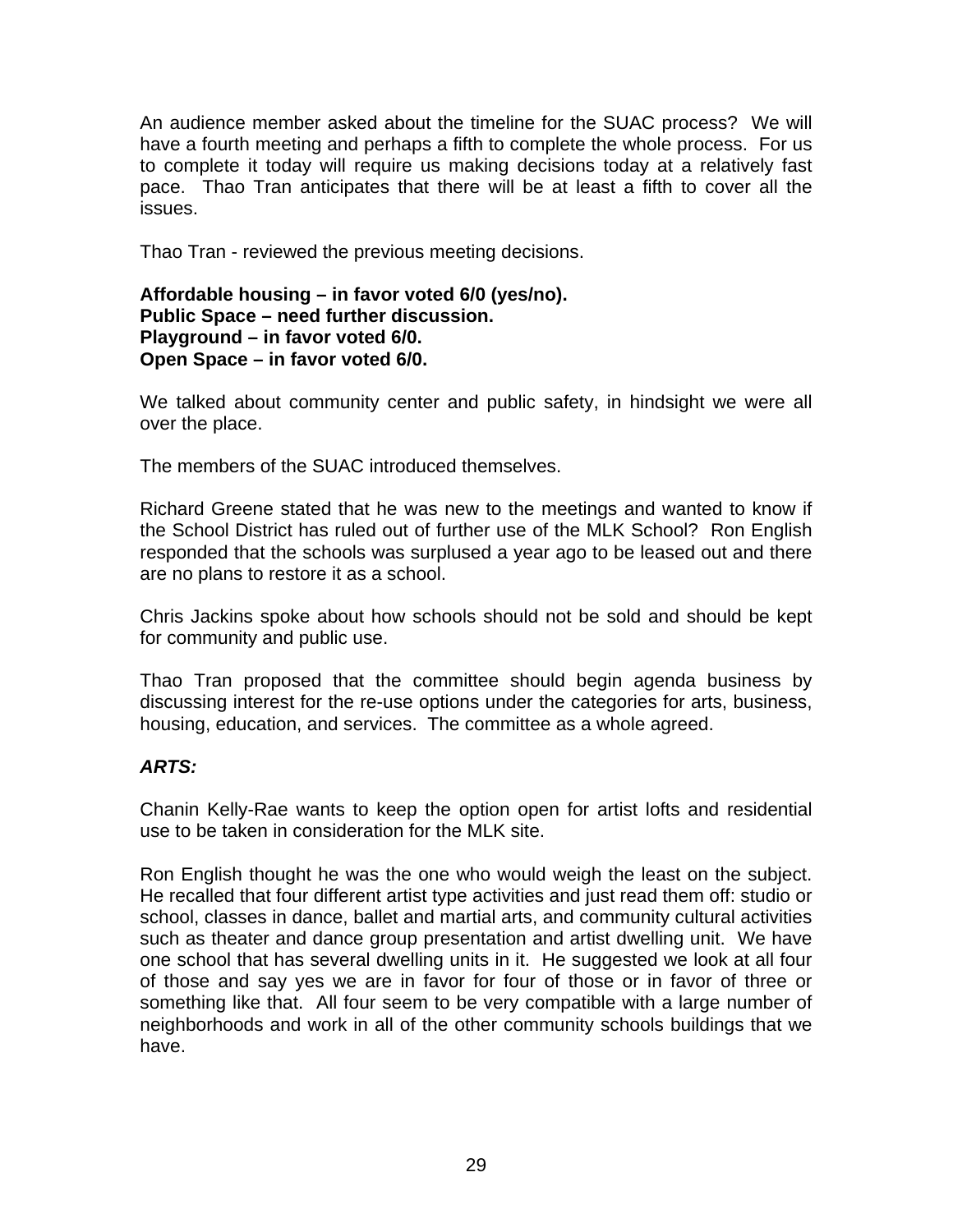Kimberly Larson Edwards asked if there were restrictions around parking for performing arts facilities or does it depend on the size of the seating within a theater?

Tamara Garrett responded that there are some restrictions regarding parking as based on the assembly area size and fixed seating.

Kimberly Larson Edwards asked about the requirements for parking for a performance space.

Tamara Garrett asked if Kimberly Larson Edwards was referring to a performing arts theater. Kimberly Larson Edwards replied yes. Tamara Garrett stated that currently there is no established parking on the MLK property. It would be up to the committee to have that conversation on whether or not parking would be required on-site.

Leah Mena asked if the City will apply zoning for this parking change? Tamara Garrett replied yes. Kimberly Larson Edwards thought there are a lot of regulations around this parking issue and Tamara Garrett said you have to consider it as part of this conversation for choosing uses that may generate a lot of parking. Kimberly Larson Edwards said we have to consider parking as well as aesthetics and safety and noise and other hazards.

Thao Tran asked about parking and is it possible to build out a parking lot? The Committee consulted the site map and asked if it would be possible to add parking spaces to accommodate arts facilities? Tamara replied you could accommodate parking on that site but not a lot unless the proposal was to remove some of the accessory structures on site. Someone asked about accessory structures and Tamara Garrett replied that it was the portables. Thao Tran said that right now it's possible and we can talk about it when we get to conditions.

Peter Triandafilou asked if the school has historically been used as a parking lot on occasion and if there were no requirements for on-street use? How much qualified parking should there be? Tamara Garrett replied that based on research she performed on this site, there isn't any established parking. There may have been some parking occurring on this site, but there are no on-site parking records with DPD's.

Peter Triandafilou also asked for the number of approved parking spaces in the school's current configuration so we can know how much parking is supported in this space.

Tamara Garrett said that there are a variety of ways in which one can configure parking. There are different parking sizes that need to be taken into consideration and is not a straight forward answer. The committee's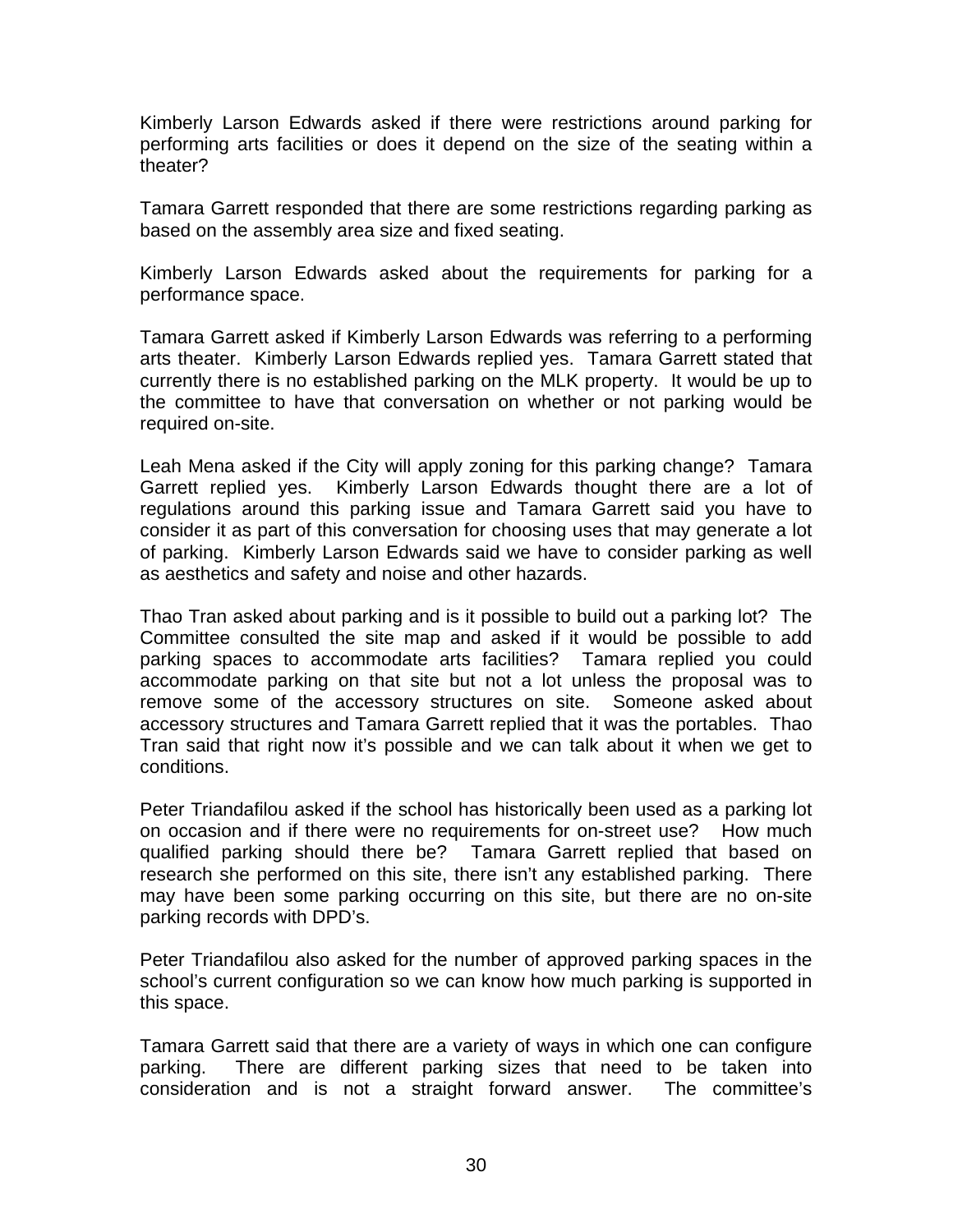responsibility is to determine whether certain uses are appropriate for the school and what the hours and times of use will be. The Committee will have to take into consideration that one, they will have to have established parking on that site and they can add a condition of use that basically states that whoever tries to change the use of that education facility to performing arts use that they have to provide a certain amount of parking spaces. Then it will be up to the applicant that applies to meet that baseline.

Ron English asked if the same problem exists for a community hall. If the community meeting is in the lunch room, would it be possible to write a SUAC recommendation that said that whether it is for a theater or community use that events on the site will have to provide at least enough parking for all participants so that you can have limits on number of people that come. Tamara Garrett said yes.

Kimberly Larson Edwards stated that community meetings will have a lot more people of who live in the neighborhood and will walk versus a performance space where people will travel from farther distances.

Tamara Garrett said that she would research those parking requirements based on size of and the proposed use. She continued to say that would be the next step after this conversation about just the uses.

Peter Triandafilou stated that whatever the uses are, parking is an issue so it comes up with any number of uses and I think it needs to be addressed so we people can have an understanding.

Doug Ito wanted clarification for SUAC designated parking for this site. So it doesn't necessarily have to go with land use code or not. The SUAC can establish no parking if they wanted to or establish it as whatever they decide.

Peter Triandafilou noted that at the Youngstown Art Center the parking was included in the overall development with SUAC recommendations.

Kimberly Larson Edwards wanted to make sure the SUAC knew in general what the building code required to get some sense of guidelines for what seems reasonable for a request within that site.

Sabrina Kang stated that parking and mitigating traffic are a major issue because traffic has been an issue in that area.

Thao Tran stated that parking should be discussed under conditions.

Tamara Garrett wanted Thao Tran to know that the artist studio dwelling should fall under the housing. This is considered a residential use. An unidentified audience member stated interest in a community use multi-purpose arts facility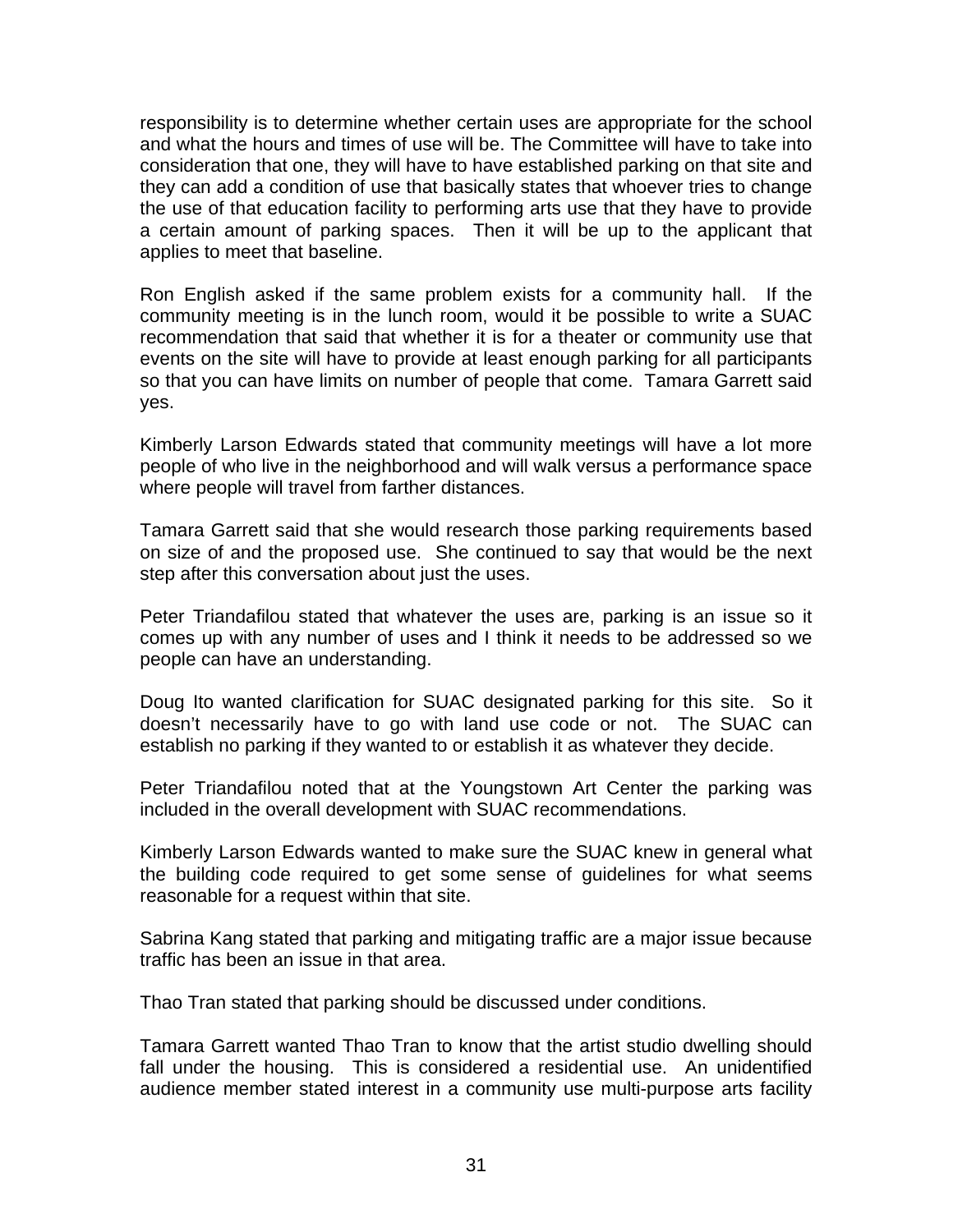where people could do a performance (we are not talking about a giant theater like the Benaroya Hall or anything like that). We are talking about arts where people could work with children and they would have an opportunity to perform or rent out space for dancing performances. We are getting confused with the meaning of "theater".

Chanin Kelly Rae wanted to motion for a vote on arts category.

Harvey Sadis noted that one thing that isn't being talked about is day use versus evening use – what the community wants or allows for increase use of that building in the evening. Is that a variable that needs to be examined? Thao Tran stated yes. Harvey Sadis said some schools have certain covenants with immediate neighbors about the use of the building in the evening so that it doesn't undue pressure on the neighborhood. Thao Tran stated that was going back to parking and Harvey Sadis said that it included people too and the flow of traffic.

Kimberly Larson Edwards wanted more clarity for artist dwelling or studio.

Tamara Garrett read residential use from the code on arts/studios. Kimberly Larson Edwards asked if there is a second type that isn't considered in the housing group. Tamara Garrett replied that was a work space.

Doug Ito offered some clarification on artists dwelling/studios. Arts studio dwelling are a residential use, it is to live and work in spaces of non-toxic hazards. Live work units are commercial uses, live and work and arts or insurance agent. Arts studios are work places that artists travel to and do their arts as commercial use.

Chris Jackins handed out a list of uses that he believes do not serve children and should not be allowed since the purpose of this school and property has been to essentially serve children.

#### **Thao ask for a vote on Arts: 6/0 in favor.**

#### *BUSINESS:*

Ron English read what was passed out at the first meeting that included the following possible business uses: catering, daycares, professional offices, with limited walk in customer services, this is one that I added, retail with a lot of walk in, food preparation that refers to a restaurant in Fauntleroy, cottage type light manufacturing, private hall storage for personal property, and archives. This was on the list at each of those at one or more except for the retail, at SUAC decisions that were made.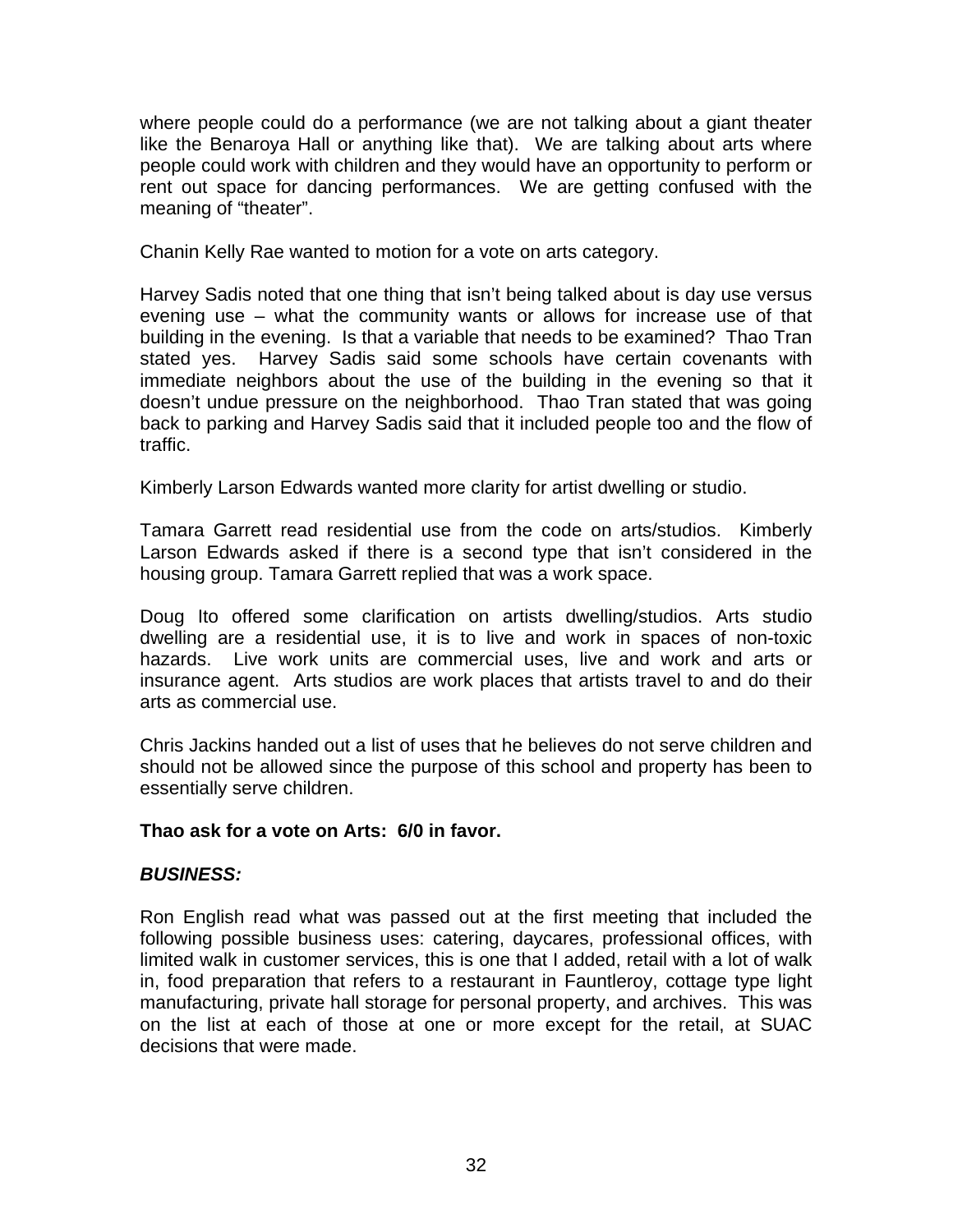Leah Mena asked in terms of education, where does private school fit in the business versus education? Chanin Kelly-Rae replied under education. Leah Mena asked about the daycare piece?

Kimberly Larson Edwards asked if commercial use of artist studio or the live work space would be put on here as a possibility. There are three categories under this, one residential and two are commercial use. So, those two would fall under business commercial.

Andy Engelson asked about dance classes or fitness class. Do those generally fall under arts or are they basically renting the space to offer services to the community, whether its children dance classes or allowed to offer classes at reasonable rates. Would that fall under business or arts?

Chanin Kelly Rae stated that it would go under education or private or non-profit.

Kimberly Larson Edwards said she thought that would be considered non-profit agency providing community service or fitness classes and educational classes.

Ted Howard asked when the committee completes the list, will the Seattle Public Schools lease it to one entity or to a property management company. Ron English stated the tentative plan is to sell or lease to one entity who might have serve as an umbrella for others but the District has experience managing community buildings and in the past someone needs to be an on-site manager whose coordinating different events. The District prefers to get someone who will take over whole building with a variety of different use and we call it a master tenant.

Chanin Kelly Rae asked if that would look like the Phinney Neighborhood Association so that citizens can come together to advocate for a similar organization.

One citizen asked if there was an important distinction with the users as to whether they are for-profit or non-profit. Ron English clarified that the District does not make those distinctions but the District would not choose a purchaser who did not comply with Equal

Opportunity Employer standards (EOE). He also noted that once the District sold the property, they no longer had any enforcement power.

Tamara Garrett clarified the differences between artists use and the community center use.

Katherine Keller supports a community center and wants to see the greatest number of people served, given the location and given some of the issues with that. She also wants uses to be targeted to youth activities. She recommended that some of the uses discussed have "caps" limiting the amount of space used.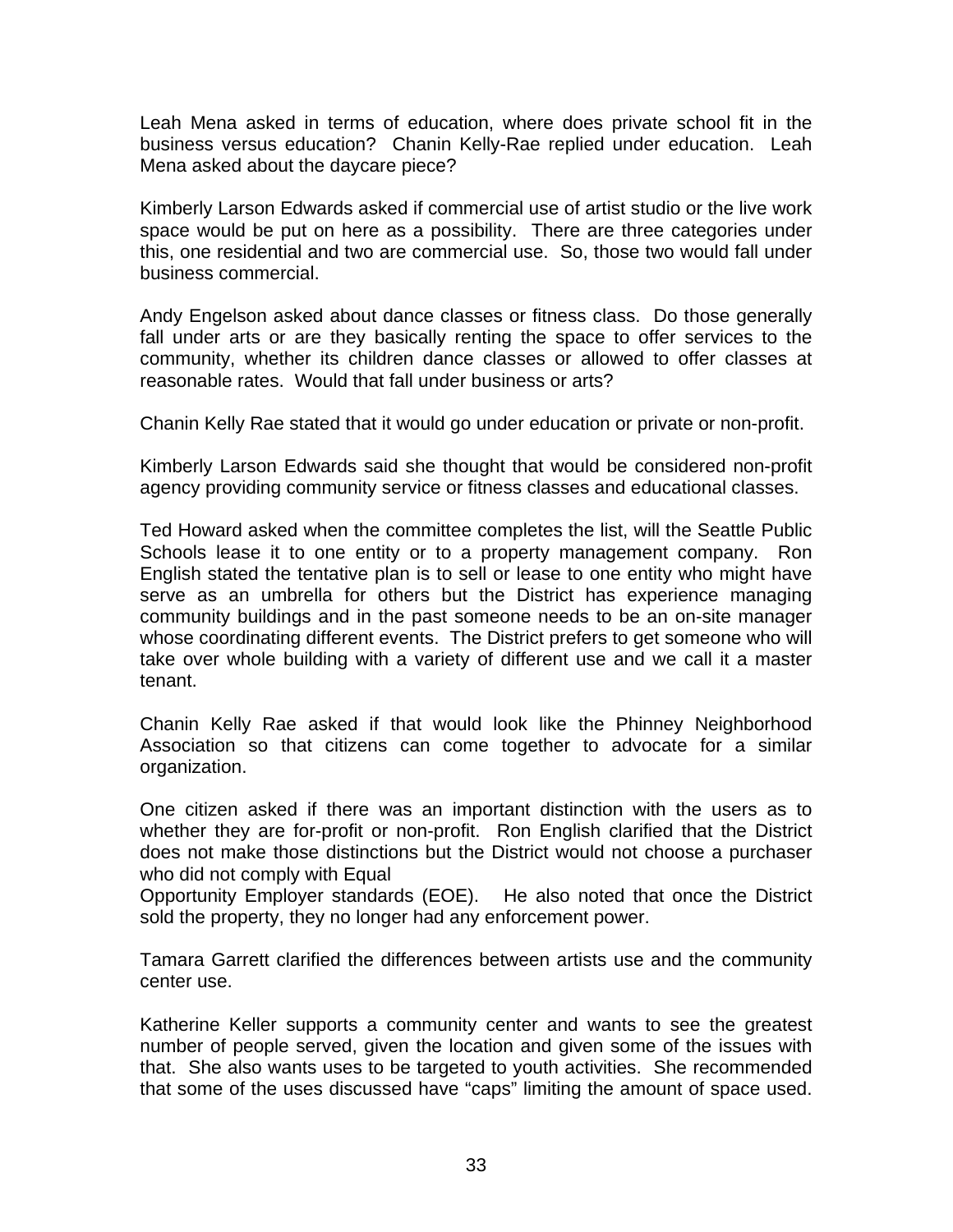Thao Tran responded that the Committee will take those concerns into consideration when discusssing conditions.

Mary Lynn Jensen stated that she would like a vibrant facility and not a storage facility and urged the committee to help create a balance and economic feasibility.

Thao Tran asked for a motion to vote on the use for Business/Commercial.

#### **Chanin Kelly Rae made a motion to adopt the Business/Commerce for general use that is listed.**

Sabrina Kang stated that she does not want the MLK space to become storage since security is an issue.

Kimberly Larson Edwards asked what other people on the committee thought about storage.

Chanin Kelly Rae clarified that no one is suggesting that the whole building be used for storage, but we need to be open to fact 2-5% of the structure might be available for storage. We can talk about limit storage to tenants such as accessory storage. Let's rule out storage for individuals who don't live or work in the building.

#### **Kimberly Larson Edwards seconded the motion.**

**The motion passed 6/0 was approved unanimously for Business/Commercial use for MLK.** 

**The following sub-categories of re-use options were approved:**

**-Catering – 6/0 in favor -Public/Private Daycare (Tamara stated this should be added to Services) – 6/0 in favor -Professional office – 6/0 in favor -Food Preparation – w/conditions (Thao – what are the conditions – they need to be stated here) – 6/0 in favor -Custom craft (please see discussion below) – 6/0 in favor -Entertainment rental – 6/0 in favor -Accessory storage, archives 6/0 in favor** 

#### *COTTAGE MANUFACTURING:*

Tamara Garrett stated the manufacturing definitions. David Barfield had an objection to cottage manufacturing because he believes it doesn't fall under community but is more of a private business. A member of the audience asked if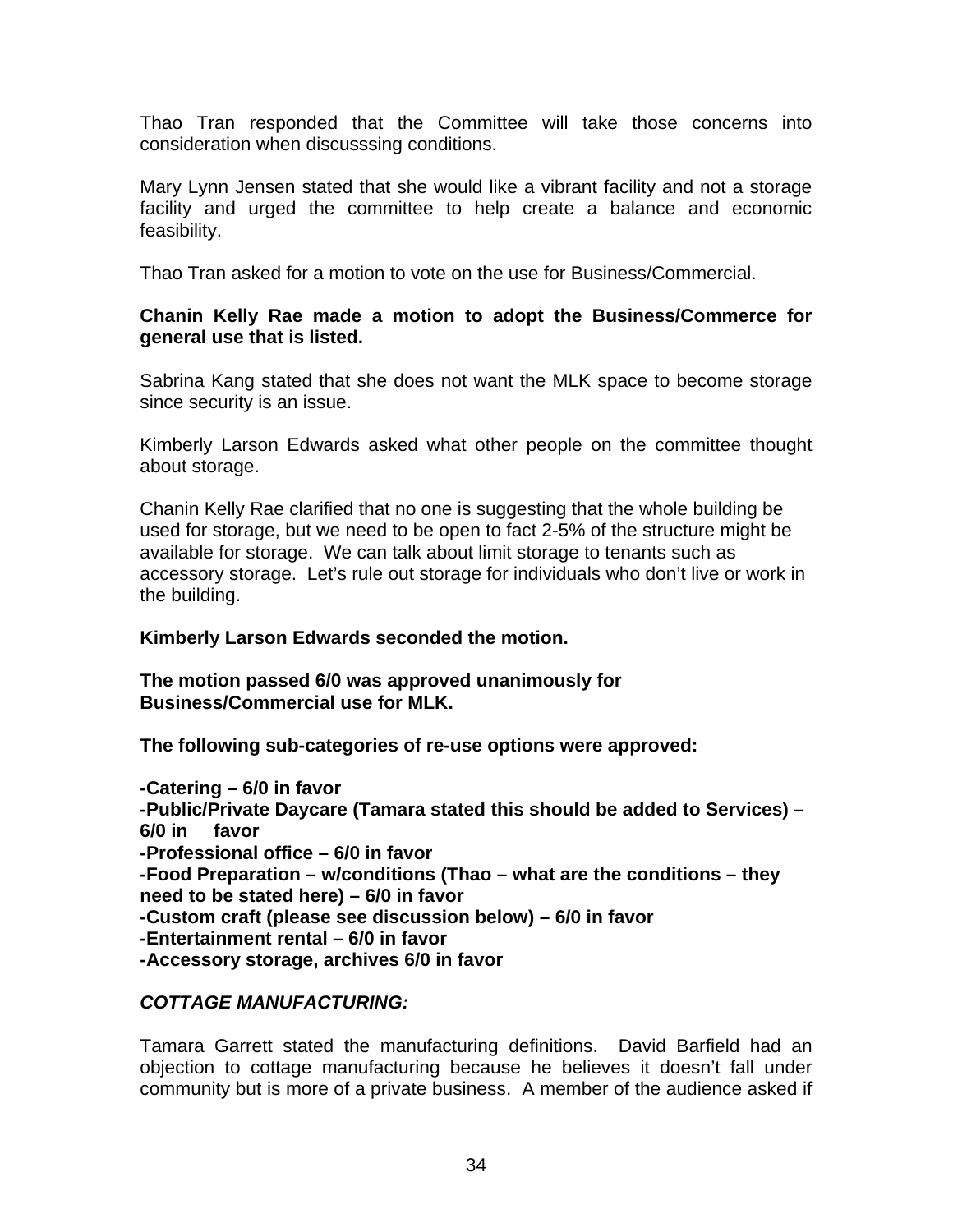a community class produces pottery, does that fall under the same category. Tamara Garrett replied yes. Tamara Garrett also read the definition of Custom Craft from the Land Use Code.

Chanin Kelly Rae stated that she would support custom craft over cottage manufacturing. Thao Tran then asked for a motion.

#### **Chanin Kelly Rae made a motion to change the wording from "Cottage Manufacturing" to "Custom Craft".**

Tamara Garrett read the definition of "private halls."

#### **Chanin Kelly Rae made a motion to restrict from future possible a private hall with parking. David Barfield seconded the motion.**

Ron English noted that in other schools, the master tenant rents out rooms on an hourly rate. This is a good money maker for these buildings and we should be discussing this option as a revenue potential.

Chanin Kelly Rae proposed hourly rental and Tamara Garrett clarified that under the definition of "entertainment use," one of the uses is a lecture or meeting hall, which means a theater and spectator sports facility intended expressly designed for public gathering such as but not limited to commercial spaces available for rent or lease for the purpose of holding meeting or the presentation of public speeches.

#### **Chanin Kelly Rae made a motion to change private rental to entertainment use hourly rental.**

Chris Jackins asked if that was only private rental?

Sabrina Kang said that includes entertainment and then including private rental and this is excluding private clubs being able to use the space all the time.

#### **Committee voted in Favor of having weekly rental spaces available 6/0**

There was a question from the audience about the procedure they were following and where the lists were from. A committee member stated that the list was from previously approved SUAC processes.

#### **Chanin Kelly Rae made a motion to have some of the space open to accessory storage or archives. Seconded by Leah Mena. Committee voted in favor 6/0.**

Ron English asked about retail as an option.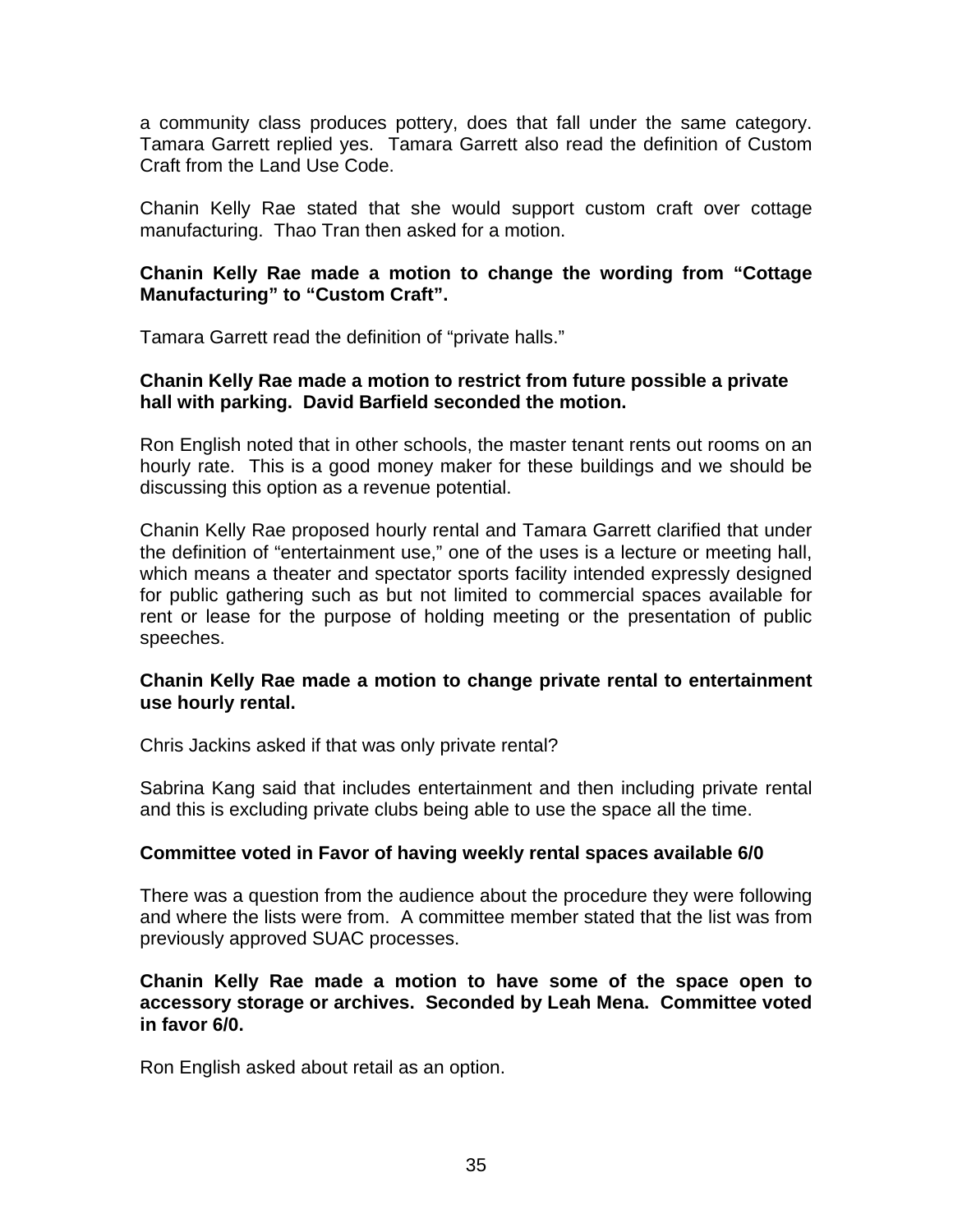**David Barfield made a motion to exclude retail. Chanin Kelly-Rae seconded. Committee voted in favor 6/0.** 

#### **Public Comment on Arts:**

The Committee agreed to discuss the uses for arts, business/commerce now, and wait for next meeting on housing education and other services.

Andy Engelson thanked the Committee for the process and stated that he wanted to meet a 50% target for youth, that he wanted arts and spaces for business/commerce and to serve the community as well as having life long learning into mix.

Peter Triandafilou read a resolution passed to support Andy's community use proposal for MLK School. Peter Triandafilou said there is broader community council to support efforts by the neighborhood to develop that site as a community center. Chanin Kelly Rae asked if that included money. Peter Triandafilou said that the community council was not specific at this time and that the community council does not get any kind of general funding except for grants from DON. The resolution will be sent to Thao Tran for the record.

An unidentified audience member suggested that the SUAC consult community newspapers and the greater Madison Valley Community Council minutes to find out what the community interests were.

Dan Schmitt stated that he and his wife prefer art activities in the building, both performing and visual arts.

Libby Sinclair was supportive of after school program that would be a place for arts program for all ages.

Rich Green stated that he wants the community to have a place for healthy activity, where people are able to walk, ride and get picked up and dropped off.

Sabrina Kang asked if arts and education were a high priority for the community members here tonight.

Andy Engelson said he wanted to ensure that there is a good mix of uses and that there is a balance to serve the community.

Larry Kron stated that he likes education/arts and favors a playground because we don't have that in the neighborhood.

Ron English stated that certain uses are not viable if the State is putting up money. State funding requires that financial strength and the business plan must be demonstrated in order to qualify for funding.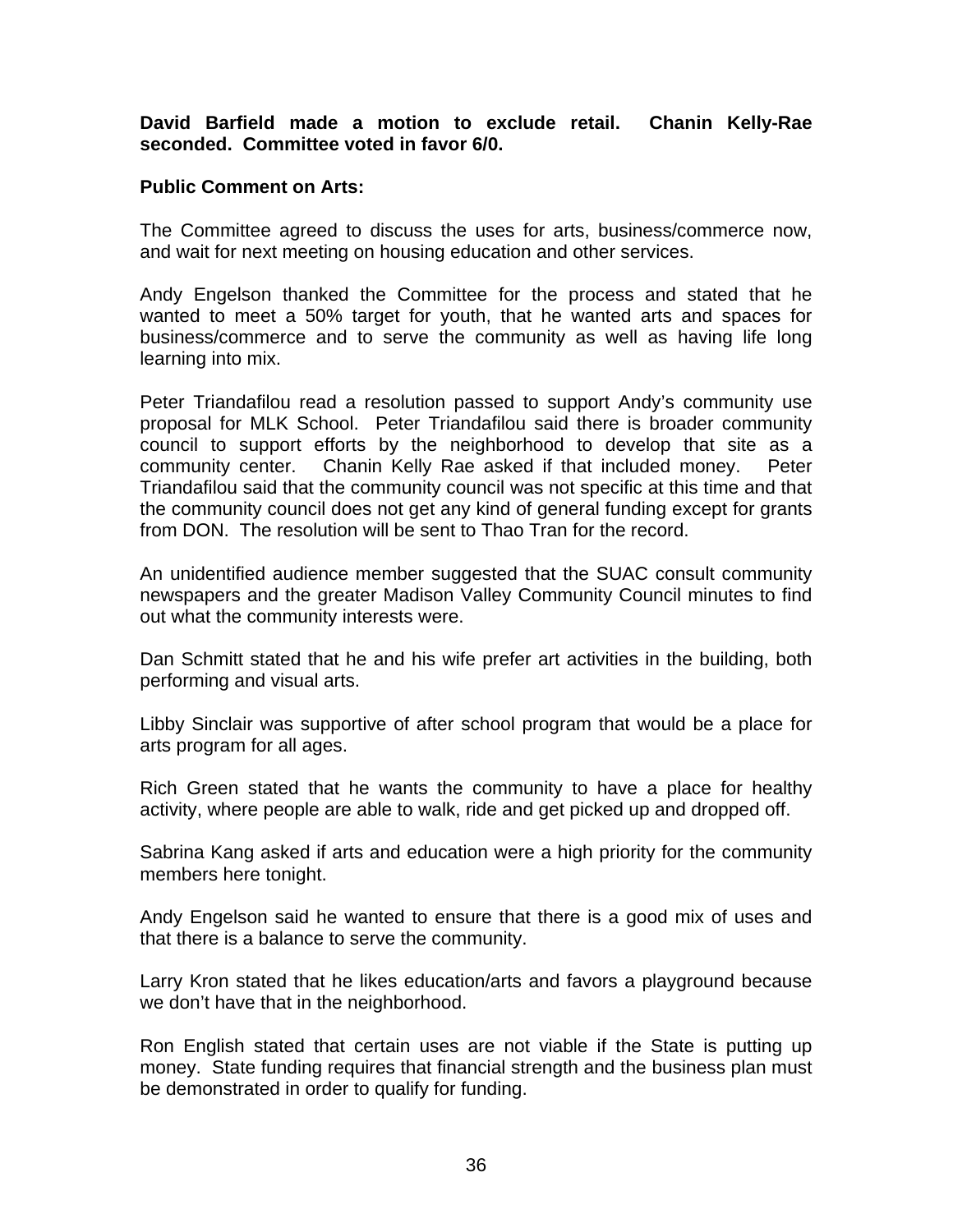Heidi Randall stated that the playground needs to be open to public and urged the School District to give credit to organizations that will maintain the playground for public use.

#### **Public Comment Business/Commerce:**

An unidentified audience member asked if a farmers market was considered retail use and noted that it would bring traffic issues.

Peter Triandafilou stated that he was not adverse to retail with certain caps.

David Barfield thought that groups interested in lease by square feet should be set a triple net rate meaning that the landlord doesn't pay anything and all tenants are responsible for \$3-5/square foot per year with a discount for youth to support kids. A sale would obligate the School District to do an appraisal.

David Barfield was also concerned about retail noting the difficulty of not much parking for potential shoppers.

Chris Jackins asked what is allowable in current zone. Tamara Garrett read the code for SDS reuse and said they are required to go through SUAC process.

Retail will be tabled for now.

Next meeting is scheduled for Tuesday, September 30 at Madrona Elementary.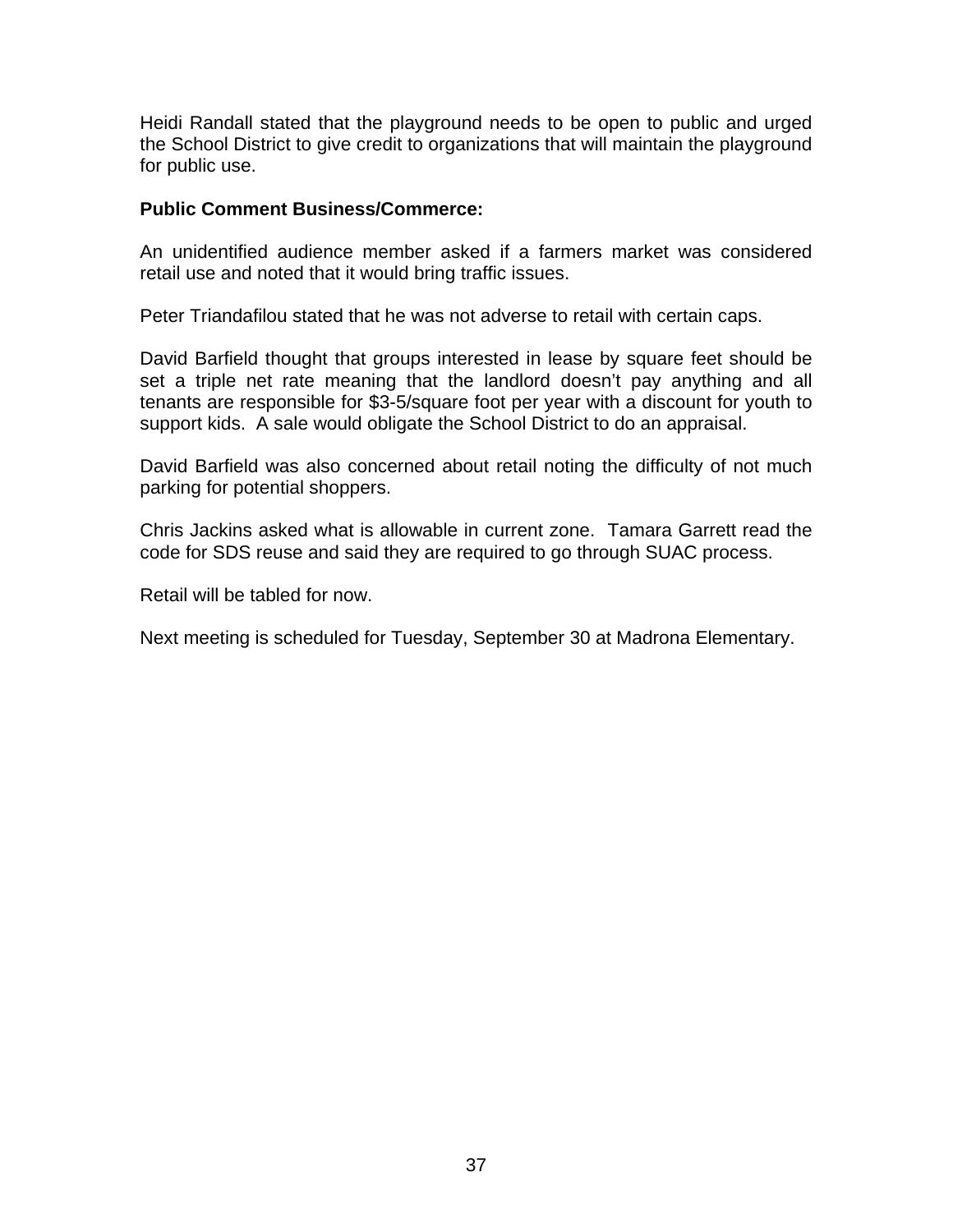**MLK School Use Advisory Committee September 30, 2008 Madrona Elementary School 7:00pm - 9:00pm** 

#### **Meeting Minutes**

**Committee Members:** City Staff:

Leah Mena Tamara Garrett Kimberly Larson-Edwards Thao Tran Ron English Sharon Star Sabrina Kang

#### **Welcome and Introduction:**

The meeting commenced at 7:10pm. Thao Tran welcomed everyone and thanked them for attending the third MLK SUAC meeting. He proceeded to share information on the roles and responsibilities of SUAC: MLK has closed in the last couple of years and the tasks for the SUAC committee is to come up with a report that lists preferred re-use options for the vacated MLK School. This report comes with conditions such as parking, traffic impact, lighting, playground, and open space etc. Thao Tran will write the report on behalf of committee, the report will then be forwarded to the Department of Neighborhoods Director who reviews the findings and adopts the report as the Departments recommendation to Seattle Public School (SPS). SPS will do its own selection process for the new tenants of MLK School.

Thao Tran explained that we are here to keep all acceptable options open and at the same time not limit options as a community. The parcel can accommodate multi-uses.

The major categories for different re-uses for existing school buildings are education, commercial, residents and services. The SUAC committee decides if these are viable options for neighborhood.

The Committee members introduced themselves.

Thao Tran explained that at this fourth meeting the Committee will continue to discuss the various use options for the school and cast our votes for them. After the discussion on re-use options are complete then we will talk about mitigation or conditional factors that we want to recommend to the Seattle Public School.

Thao Tran explained the public comment period and how there will be opportunities for the public to comment under each categories of re-use options discussed.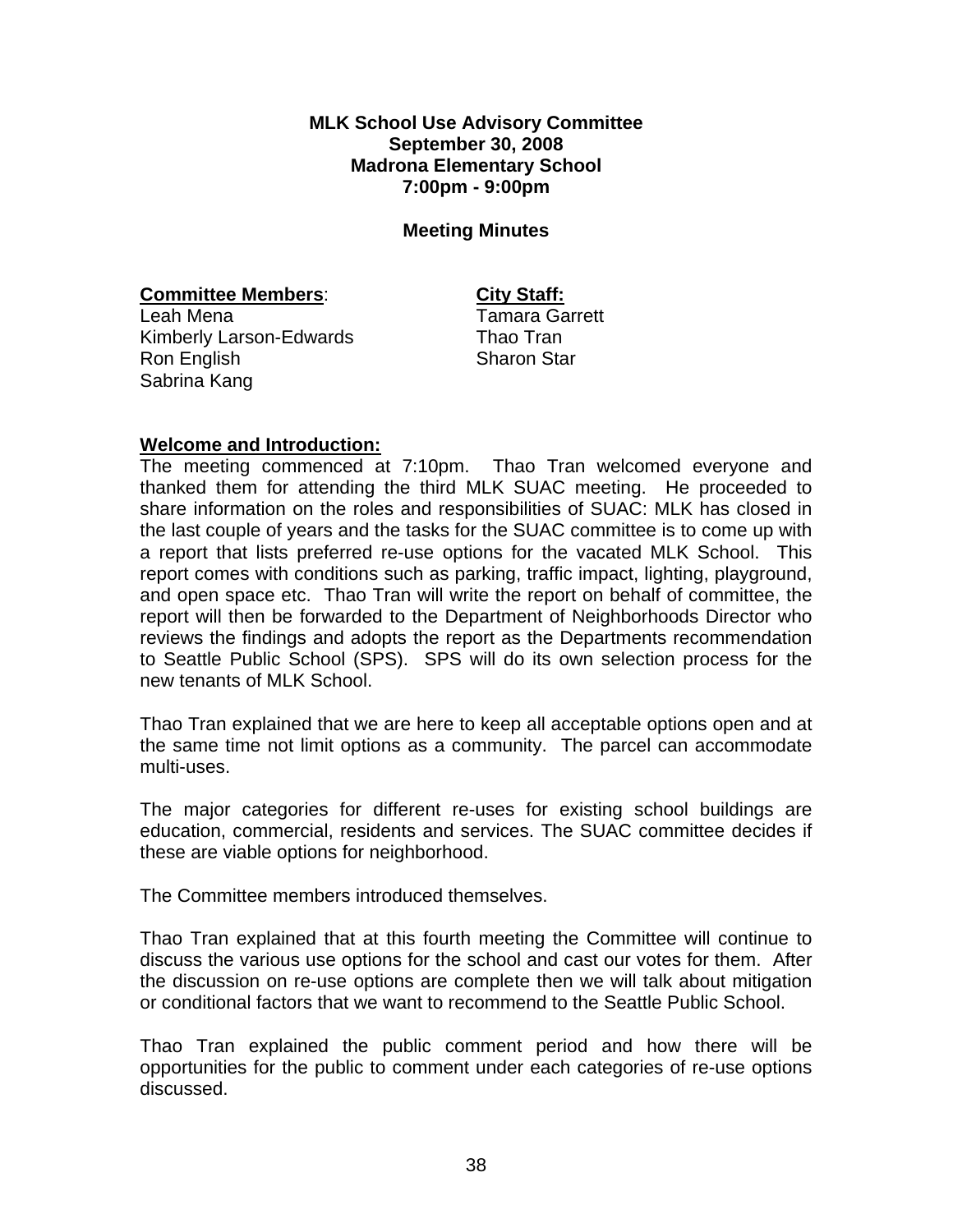#### *PUBLIC COMMENT*

Chris Jackins passed out written comments from neighbors to committee members stating that they want it left as a school. He also commented that the meetings should be at MLK School.

Thao Tran reminded the Committee and audience that it is not the purpose in this meeting to decide whether the school will remain a public school. That decision has been made and if there is Committee members who agree with Mr. Jackins that position can be included as part of a minority report.

Adrienne Bailey stated that she wants the community to work together to have a holistic educational program.

Ron English expressed that the report should state what is already allowed and what the Committee recommends.

David King suggested that the art studios be considered. This is his first meeting and he asked about the committee process. He wanted to know who gets to ultimately decide on the use of the MLK.

Thao Tran responded that the Seattle Public Schools (SPS) is the decision maker as the owner of the property.

#### *MINUTE APPROVAL*

#### **The minutes were unanimously approved with a vote of 4/0.**

#### *DISCUSSSION*

Andy Engelson asked if there is quorum.

Thao Tran stated that the quorum is a simple majority and there is a quorum because there are 5 out of 7 voting members present.

Thao Tran reviewed the lists of previously approved uses, uses pending discussion and conditions.

Sabrina Kang asked if there are any objections to any of the categories that will be discussed in the evening.

Thao Tran reviewed the **Education** list that was previously discussed – public / private college class, adult/elder education, vocational / education for disabled.

Ron English suggested adding tutoring, childcare, and daycare.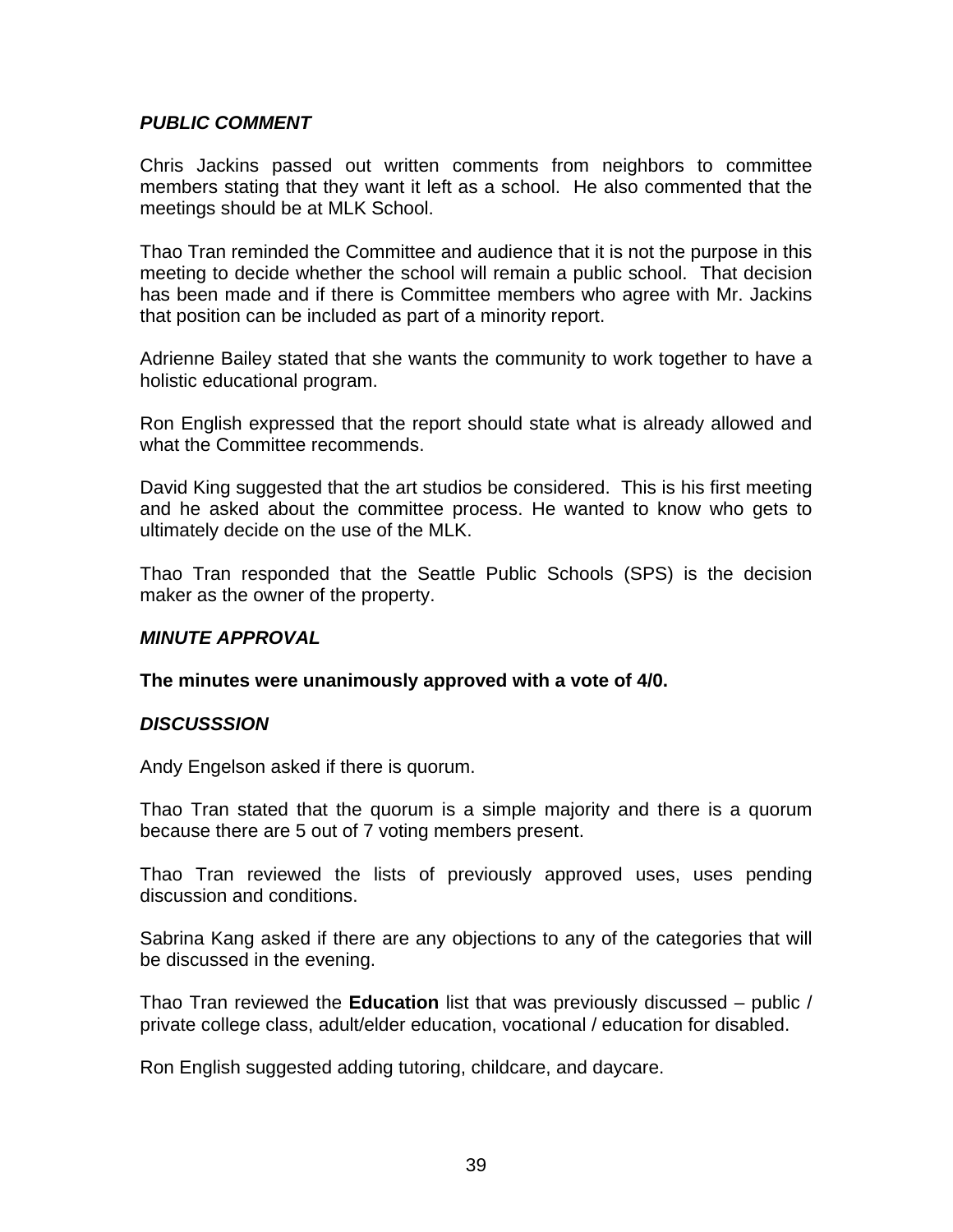Sabrina Kang suggested adding preschools.

Kimberly Larson suggested adding library and museum to the list.

Andy Engelson asked again about a quorum. Thao Tran responded again that a quorum is a simple majority.

Ron English suggested adding a basketball and participatory sports activity under education. He is concerned about the definition of community center. He wants to know the definition of entertainment use.

Tamara Garrett read from the Code defning "entertainment use" as a commercial use which benefits the public. Entertainment use is accessory to playground and will not be a part of commercial use. A "Community Center" is an institution use by a non-profit organization… open widely for the public and community use"

Ron English wants to spell out participatory or sports activities such as open gym or play court.

Andy Engelson asked that after school program to be added to the list.

Adrienne Bailey asked that structured and unstructured physical activity be included as a way to include everyone. This would include exercise but also dances, free activity, pick up game, tai chi groups and things with free flow of activities.

Leah Mena asked if there are any objections to the list.

Chris Jackins stated that the only uses that should be allowed are to bring back the educational use.

Adrienne Bailey stated that she is feeling angst with public, private colleges and tech schools, big institution being crammed down our throats in small spaces. MLK School is the heart of the valley. She wants to see the institution as a partner and not a lead in the programs.

Ron English disagreed and gave the Sandpoint School as an example of a master tenant who uses half the building for classes.

Katherine Keller stated that the list speaks to master tenants and we don't want these entities to come in and be a master tenant. The groups in this list appear to be groups that would want total site control.

Thao Tran suggested changing the label "college" to "courses".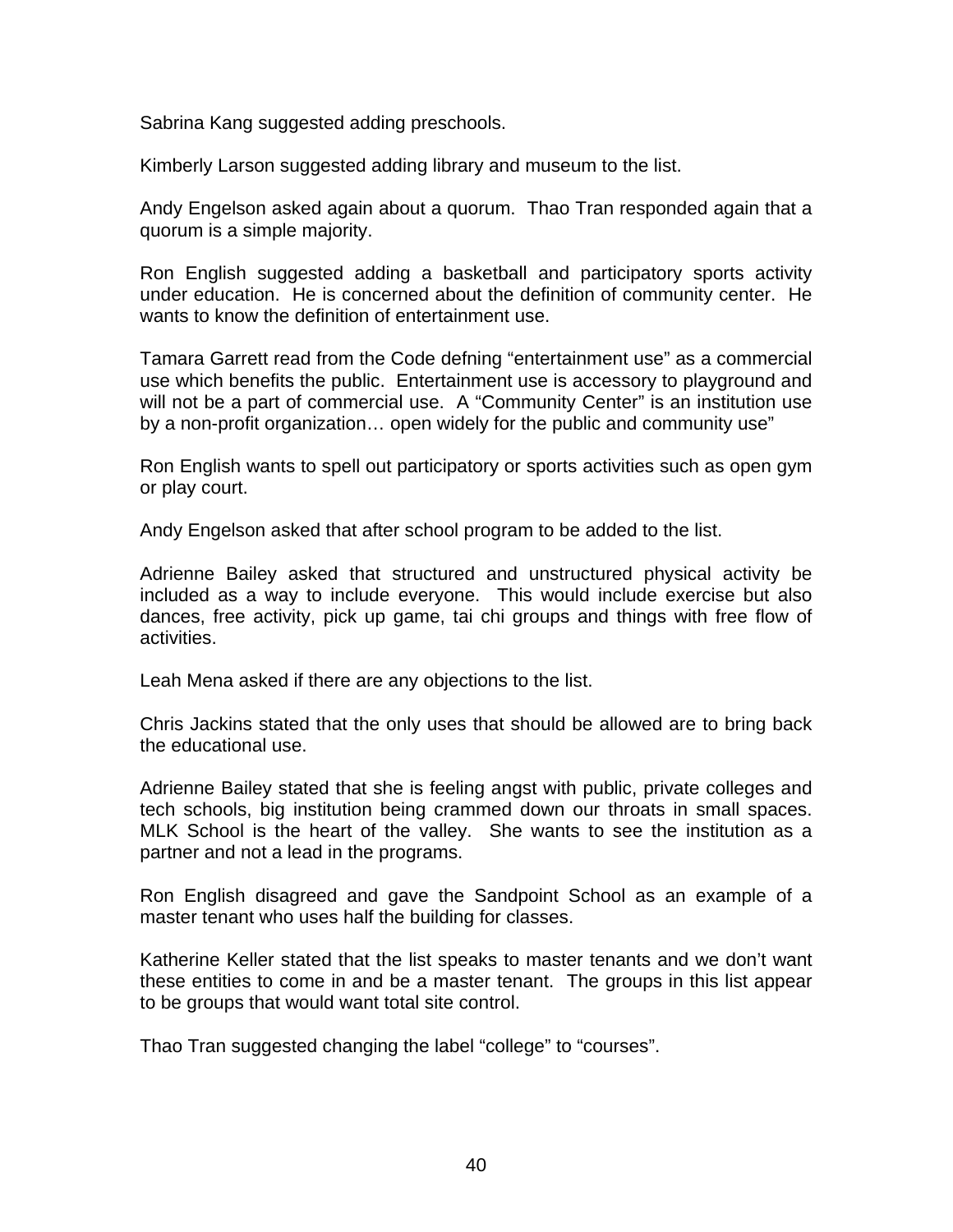Ron English suggested changing it to college, university and technical school classes?

Rep. Sharon Tomiko-Santos asked if Ron English was representing himself of the School District.

Ron English replied that he has used his own discretion in terms of putting himself in the neighborhood and what he would like to see for the school as an individual.

Rep. Sharon Tomiko-Santos stated that his role needs to be clarified.

Sabrina Kang stated that Ron's experience and background has contributed to the working knowledge of the committee. Ron English responded that in the future he will state when he is speaking from his own viewpoint and not that as a representative of the SPS.

Leah Mena asked for a straw poll from the audience on the private college issue. Are there just one or more people that are concerned about private colleges?

Doug Ito said that it is a redundancy to add private college when you already have education use.

Adrienne Bailey stated that the community has a history of private institutions taking over the community so you will have a whole group in the community that will be concerned over that.

Thao Tran said that the proposal is to adopt inter-generational label and erase private and public education.

Ron English asked to add child, adult and senior education.

Tamara Garrett stated that the list of things being discussed are not labeled under land-use code and suggested that she and Thao Tran meet to review under which categories these suggestions would fall.

Thao Tran asked for a motion to keep inter-generational language putting parenthesis with adult, children and senior.

Kimberly Larson said she would support museums for use but would not be an entire use of the school.

#### **MOTION**

**The Committee voted to approve the list of Education category 4/0 in favor.** 

**DISCUSSION ON 'SERVICE' CATEGORY**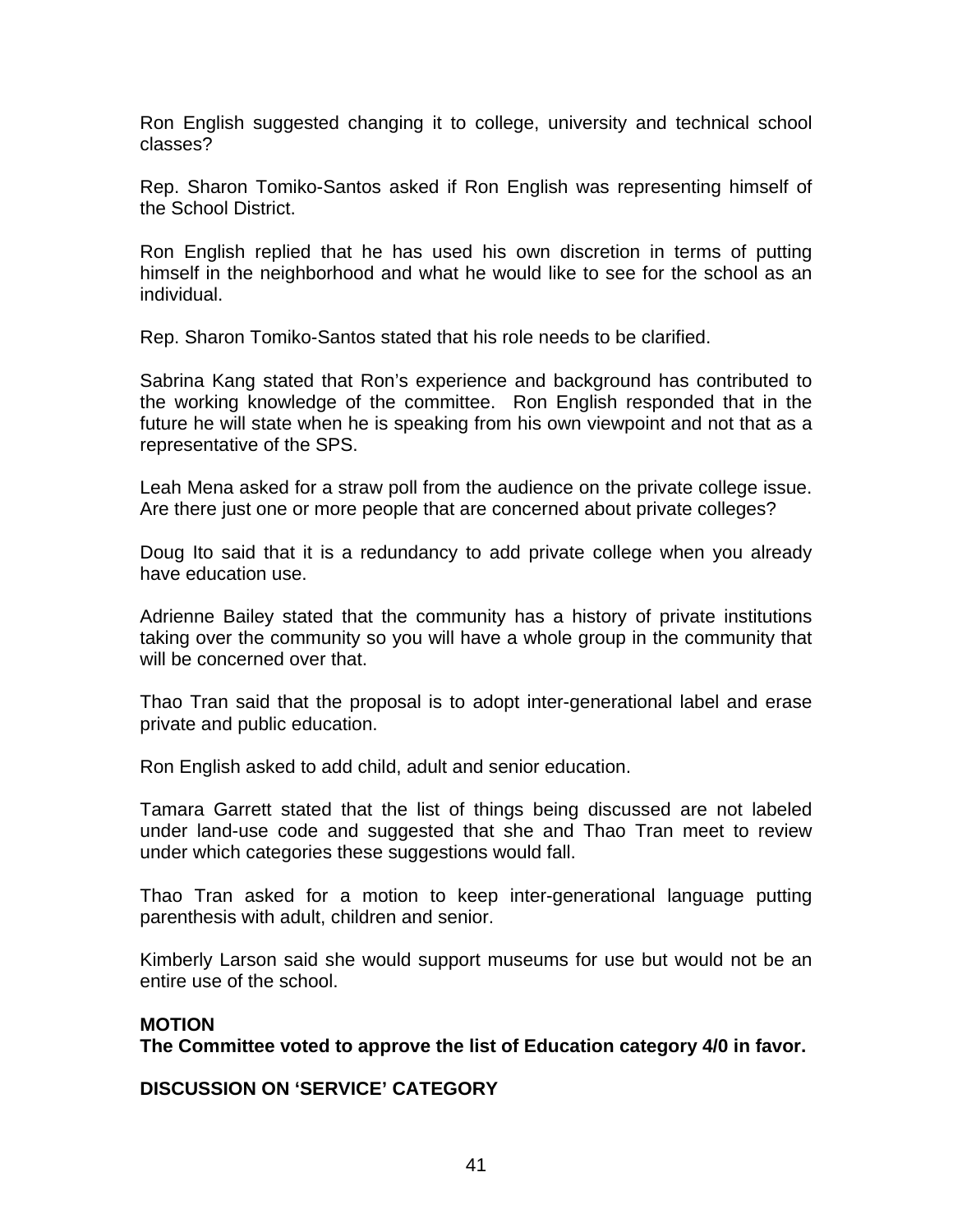Religious Service: faith-base, church, sinagog and mosque; daycare, well-baby clinic, co-op nursery, public health, non-profit organization providing public service.

Kimberly Larson wanted to note that she would be in favor of percentage of use and not have religious services use the whole facility.

Ron English wanted to discuss daycare, and to better define the co-op nursery category?

Kimberly Larson stated that her recollection at the last meeting was that the Committee did not approve private clubs and wanted to know why they were still listed under the 'business' category?

Ron English stated that it appears as if there was already a pre-natal care facility near the school.

Leah Mena asked if the Committee should change it to public health services.

Ron English stated that if the Committee includes health service, does that also include dental office, wellness center and baby clinic?

Tamara Garrett said that it did.

Sabrina Kang read the section on private club uses to clarify Andy Engelson's question on the Committee previous decision in regards to allowing private clubs rent the school facility.

Ron English clarified that the word "rental" is under business.

The Committee members concurred that was their previous decision.

Ron English stated that the Seattle Public Schools have traditionally rented out our auditorium and parking spaces as a fundraising and profit making venture. Several audience members objected to the use of public space for religious purpose. Ron English asked Tamara Garrett what the Code process would be for a church to buy MLK and then convert it into a church.

Tamara Garrett stated that without a SUAC, the church would have to go through an administrative application process.

Ron English said that the School District does not support a restriction that is listed as permissible in the code.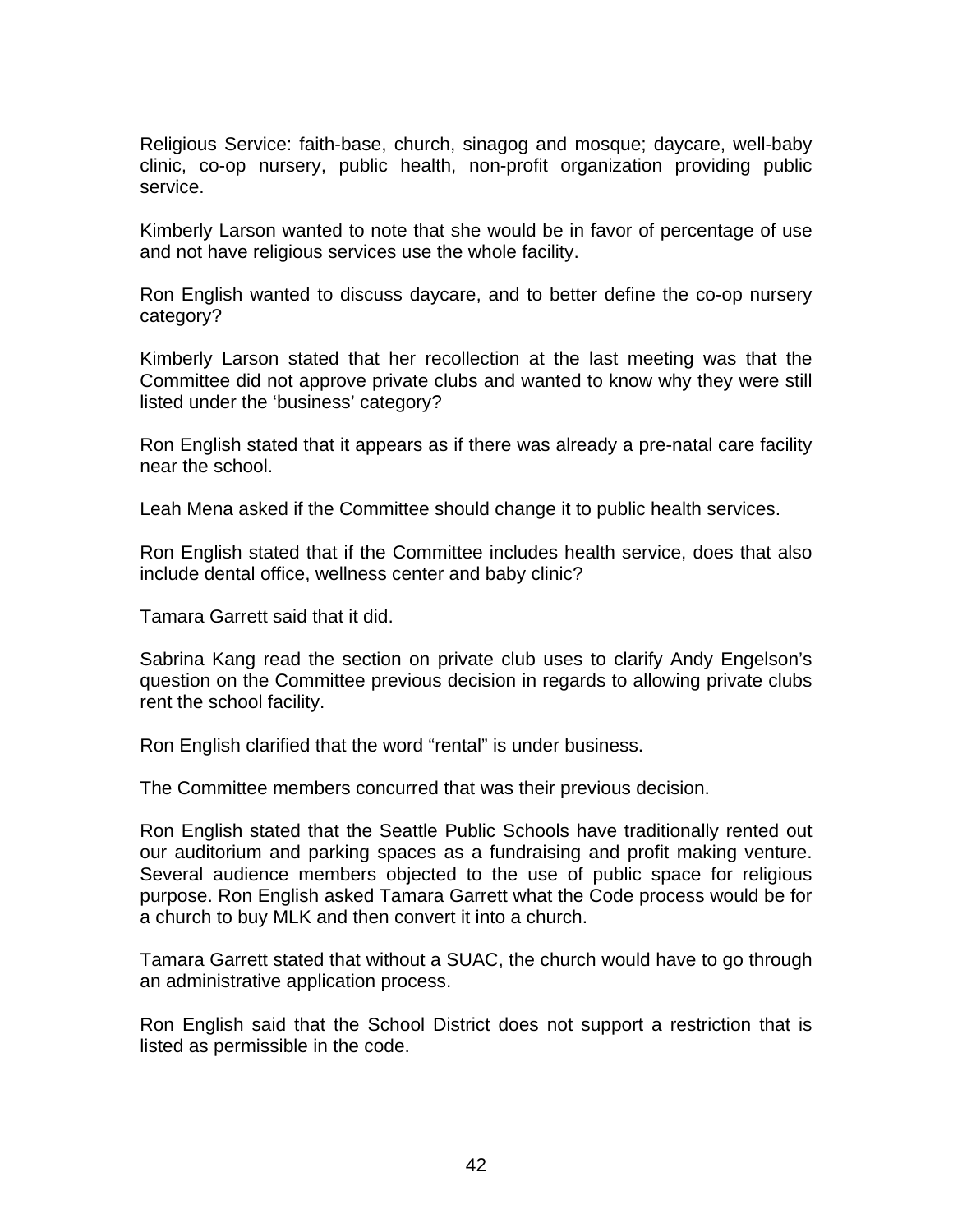Tamara Garrett stated that the following institution uses may be permitted uses in a single-family zone; community centers, child-care centers, private schools, centers for advance schools, religious institutions, and libraries and other similar institutions. The following are prohibited: hospital, colleges, museums, vocational schools and private clubs.

There are certain uses that are allowed outright and there are others that are permissible uses with application pending approval by DPD.

#### *MOTION to VOTE on PROPOSED LIST OF SERVICES AS PROPOSED*  **Leah Mena made the motion and Kimberly Larson seconded. The vote was unanimously in favor, 4/0.**

The next meeting is scheduled for October 21 at T.T. Minor.

The meeting adjourned at 9:25 PM.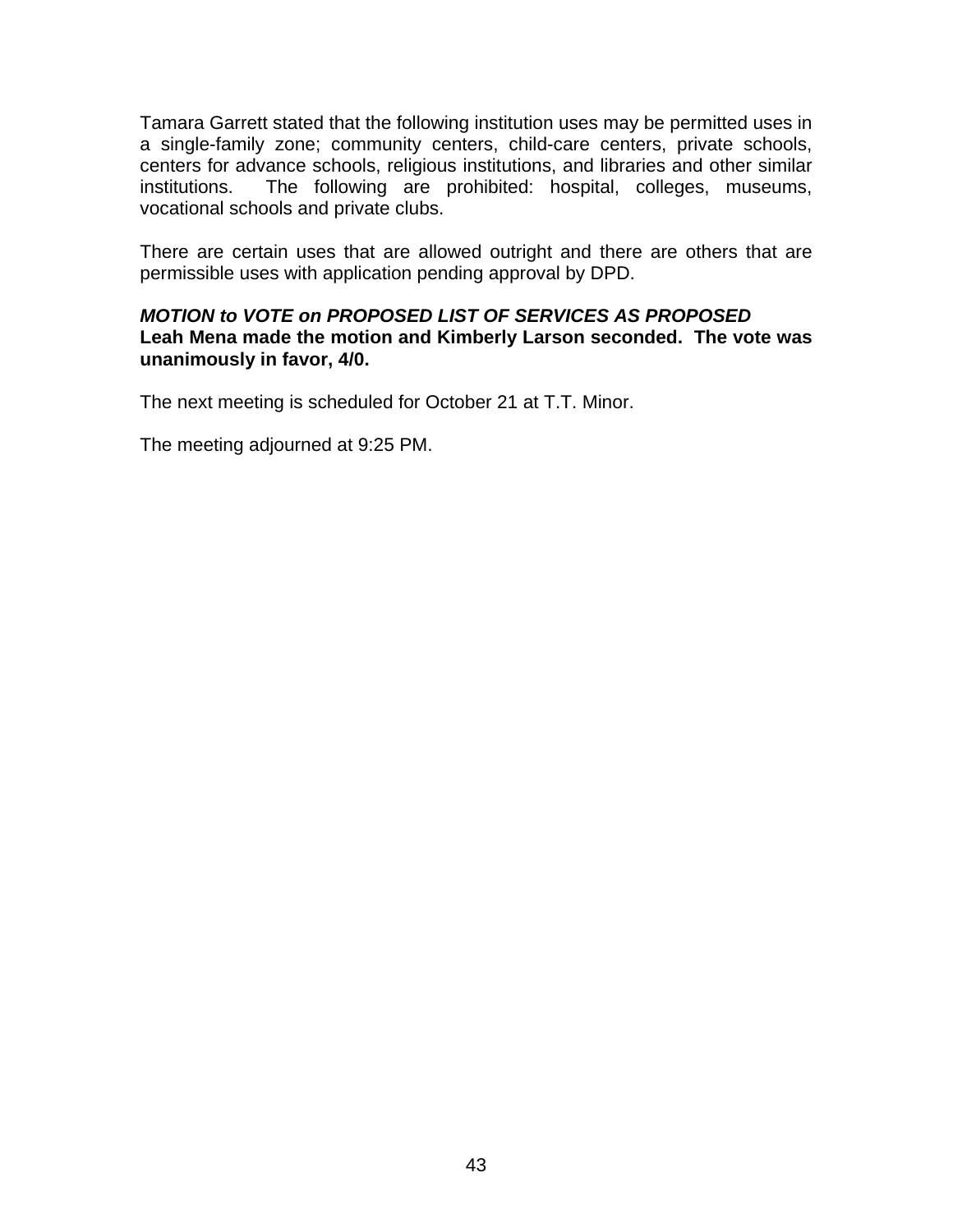**MLK School Use Advisory Committee October 21, 2008 T.T. Minor Elementary School 7:00pm - 9:00pm** 

#### **Meeting Minutes**

#### **Committee Members:** City Staff:

Leah Mena Tamara Garrett Kimberly Larson-Edwards Thao Tran Ron English Sharon Star Sabrina Kang Chanin Kelly-Rae David Barfield

#### **Welcome and Introduction:**

The meeting commenced at 7:10pm. Thao Tran welcomed everyone and thanked them for attending the fifth MLK SUAC meeting. He proceeded to share information on the roles and responsibilities of SUAC. Thao Tran will write the report on behalf of committee, and then the report is forwarded to the Department of Neighborhoods Director who reviews the findings and adopts the report as the Departments recommendation to Seattle Public School (SPS). An initial notice was sent to residents and property owners within 600 feet of the school and multiple outreach advertisements with local newspapers and worked with community organizations to identify candidates to serve on the Steering Committee. We interviewed and selected the Committee members who were introduced to the audience. All meetings are open to the public and the meetings are recorded and summarized in minutes

The Committee is tasked with coming up with comprehensive uses and the goal is not to exclude use but consider all uses that would be desired to benefit the neighborhood. The second part is to come up with conditions to mitigate the impacts of the different various uses. Thao Tran then gave examples.

Thao Tran handed out MLK SUAC Possible School Re-Use Options – Approved to Date (10/15/08). This meeting is dedicated to identify conditions to mitigate impacts of the possible re-uses. The committee reviewed and approved the agenda.

Sabrina Kang made some suggestions to the last set of minutes, specifically changing "with the report that the list preferred re-use options for the vacated school and this report comes with conditions, Sabrina Kang would like it to say "that list preferred re-use options and conditions for the vacated MLK School." Thao Tran asked to have Sabrina Kang write the suggested changes on the minutes and give it to him after the meeting.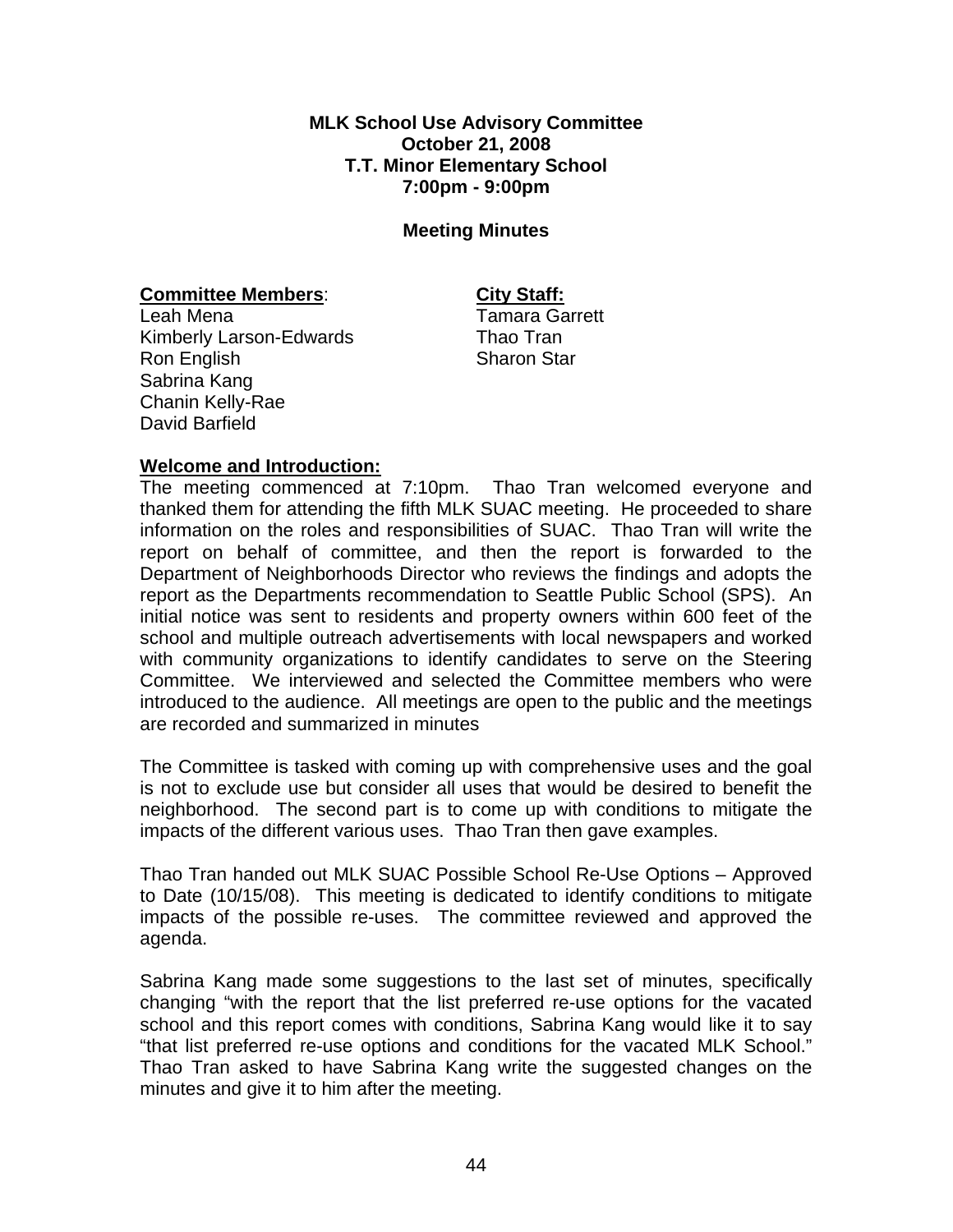Ron English suggested a change on page 4, with regard to an exchange between himself and Represenative Sharon Tomiko Santos. He said two things, one that is written there and would like to add a sentence "in the future I will be clear when I'm stating the district position as opposed to when I'm stating my own personal opinion." Thao Tran asked Ron English to make note and will incorporate all into the minutes.

Kimberly Larson-Edwards wanted to make note on name spelling corrections.

Adrienne Bailey also said she wanted to send Thao Tran her comments.

#### *MOTION:*  **Ron motioned to have the minutes approved as amended. Chanin Kelly-Rae seconded All in Favor – All All Opposed – None**

Minutes were approved with a unanimous vote.

#### *PUBLIC COMMENT - 10 minutes*

Ted Howard asked what the timeline was for a decision to be made. Thao Tran spoke about the City's timeline and Ron English spoke about the School District's timeline. The hope is to wrap up the meeting today with the adoption of conditions. After the final meeting, Thao Tran has 30 days to write a report. The report will be comprehensive and technical information with discussion and what the community would like to see with the re-use options with those conditions. DON Director will review and approve the report. Within 30 days, the SUAC will be given a copy and the be able view it and with the approval from Stella Chao, DON Director, the report will then be forwarded to Seattle Public School as the City's recommendation. The SUAC doesn't decide on the tenant/landlord. Ron English stated that the School District will go through a process to pick and entertain offers to either buy the property or to lease it. The School Board will give advantage to master tenants or buyers who are going to provide services to kids. The process will take several months before we conduct formal solicitation for proposals. We will have public hearing not unlike the one tonight. Basic framework has been set by the school board and a combination of money and service to kids.

Andy Engelson asked if there will be another public meeting to discuss the recommendations. Ron English said he would be more comfortable doing a formal meeting to approve the full report. Thao Tran agreed that the committee will meet again for a sixth meeting for this purpose.

Adrienne Bailey asked to get the draft report before the meeting.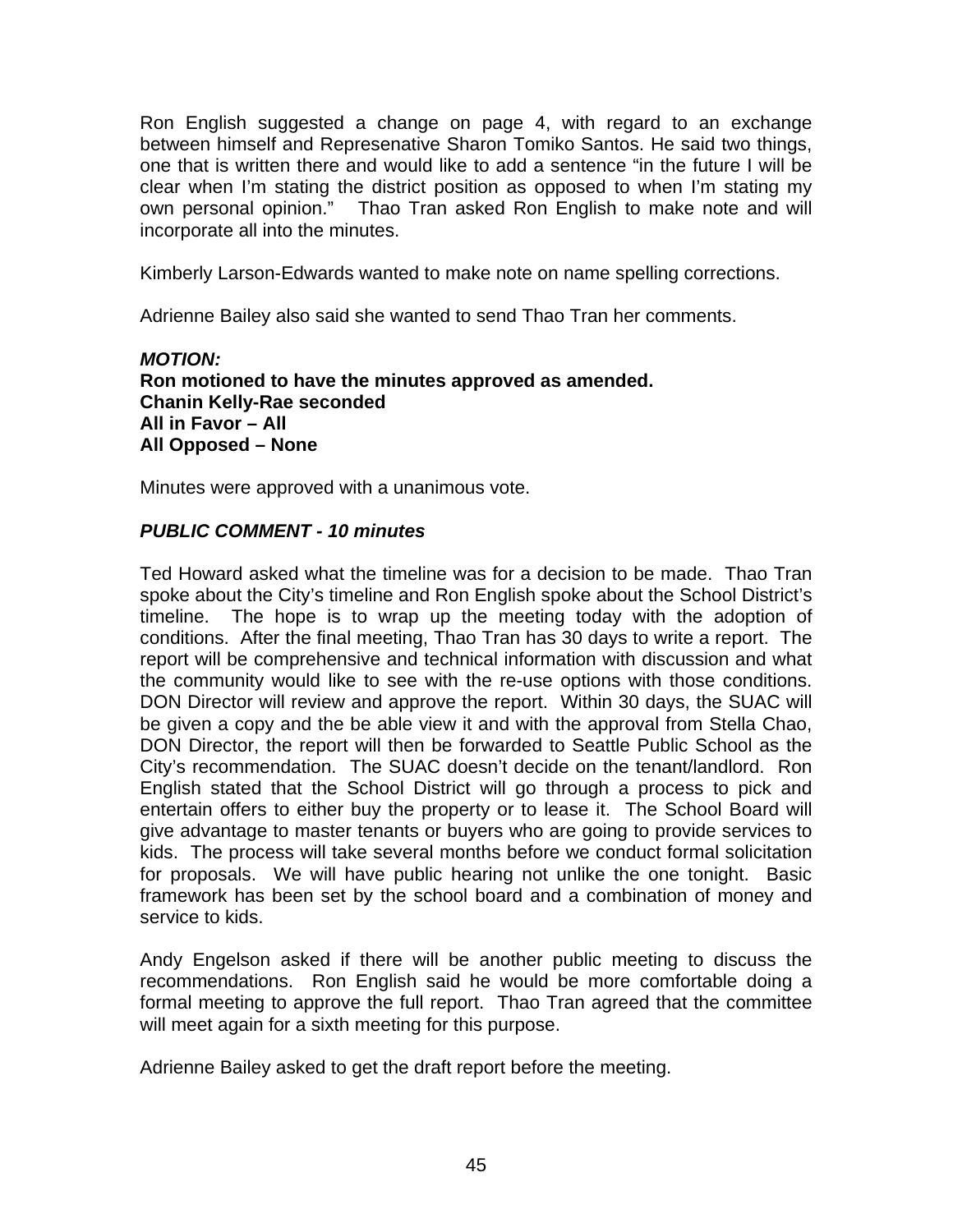Thao Tran agreed to provide the report.

Ron English said that he would post the report on the SPS website. Once posted community would like the link to access the report.

Cheryl Harris asked how "services for children are defined." Is it open ended or particular services, can it be used as a playground in the neighborhood or daycare center?

Ron English replied if it involves kids K-12 and helps kids, then it will be good for them. The School Board will be very flexible with that definition.

Chris Jackins made two points. The first is that he doesn't want the City to allow uses or departures from the zoning codes on parking, etc. unless they will agree not to sell the property. He also opposes all re-uses even if they are compatible with the zoning. He wants SPS to quickly re-open the facility to serve as a public school. He also referred to Bagley school and their parking situation in which SPS expanded the school site and took 25% of the kid's playground to create parking. This is an example of poor use of public schools.

Thao Tran referred to the "MLK SUAC Possible School Re-Use Options" list and asked the Committee to review it. Kimberly Larson-Edwards wanted to ensure that the list states: "performing arts space to designate that it is not only for theater and dance but for other performing arts". She also wants to clarify that the intention was to include "accessory storage not personal property storage" meaning that any of the tenants could be allowed to store items on site within reason and it not for resident storage.

Ron English referred to the last meeting and talked about medical services to non-hospital type medical services and human services that we had listed under Services category. For inter-generational educational classes, child, adult and elder will be added in parenthesis.

David Schmidt asked what the difference is between physical education and participatory sports and structure and unstructured physical activity and why there is a need for both of these. Adrienne Bailey clarified the difference and why. She stated that the mind set is usually focused on organized sports and she wants it to be more flexible. Ron English suggested to keep "physical education and participatory sports" and put in parenthesis "structure and unstructured physical activity".

Kimberly Larson-Edwards commented that she thought that the committee had said no to a Farmer's Market because of traffic. Leah Mena thought that a portion with a condition was discussed. Chanin Kelly-Rae said that at other Farmer's Markets, parking is an issue. Sabrina Kang stated that she remembered that Farmer's Market was not approved.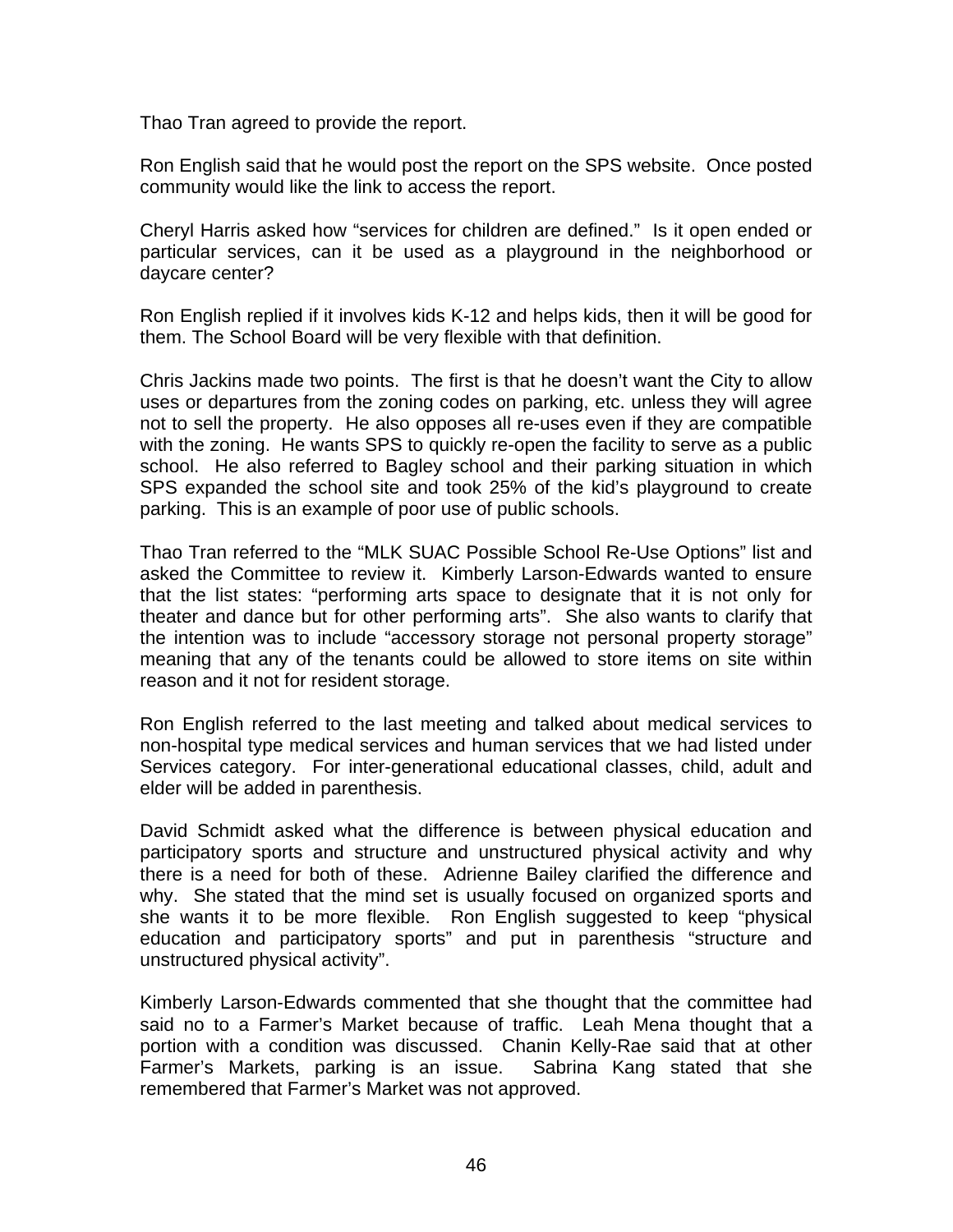John Coldewey asked that since the committee has worked out priorities, what the community can do here to help.

Thao Tran clarified why and how the list was prepared. John Coldewey said he feels he should be voicing his position on these items.

Ron English said what the Committee is trying to develop an approved list of possibilities and the school district will look at the priorities the neighborhood is talking about. Kids are a priority and what is most important to see in the building needs to be addressed to the school district when that process starts at the beginning of next year.

Kimberly Larson Edwards thought that in the SUAC report we could note that in meetings the community voiced strong preference for XYZ. Chanin Kelly-Rae said that information will be in the report so they can see it and the Committee needs to stay clear and focus on approving a list and conditions of approval.

Molly Clevelandof the First A.M.E asked that it be noted that the HeadStart program is interested in the building. Sabrina Kang wanted them to make sure they give their input too.

John Coldewey stated that having something for the kids is good and he would like to see it move beyond to benefit the neighborhood.

Yann Christensen asked if there is bias towards the specific needs of the neighborhood. Tamara Garrett said this was a public asset and noted that parking will be an issue for whatever goes into the school. Chanin Kelly-Rae concurred and said that even when the school was in use, parking was a problem.

John Coldewey asked if the Committee will be working on a list of priority or ranking. Committee members said no.

Sabrina Kang was concerned because the Committee wants to be as inclusive as possible and open minded to what conditions would work for the neighborhood.

Peggy Papsdorf passed out an invitation to a meeting to discuss State funds and legislation involved with the process.

Kimberly Larson Edwards said that playground/field space will be brought up with conditions.

Chanin Kelly-Rae stated that "preservation of open space for community use" be put in parenthesis after structure and unstructured physical activity. She clarified playground versus outside.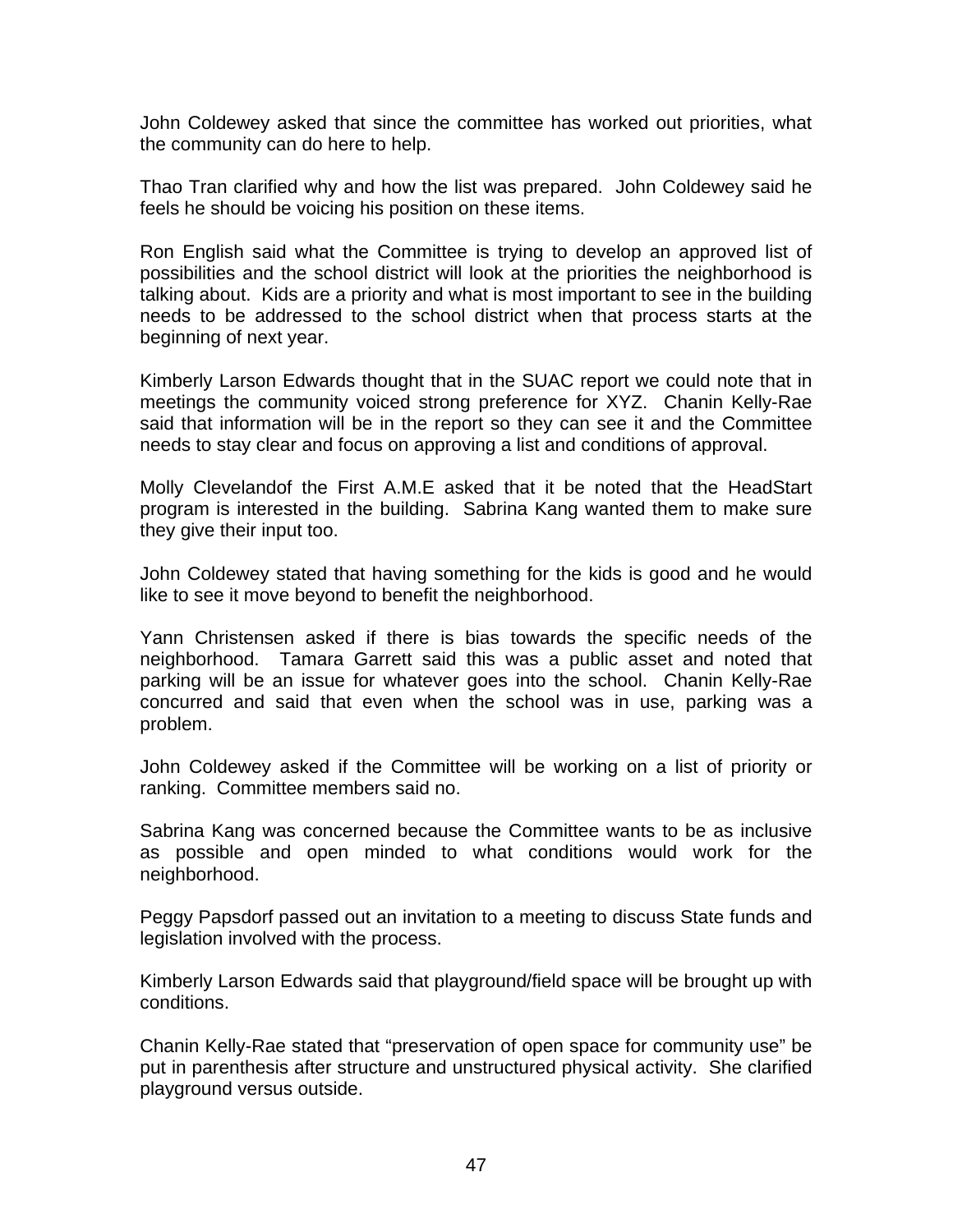At this time the meeting was convened to talk about conditions, with five minutes for public comments.

Thao Tran identified potential conditions that might be imposed.

Sabrina Kang spoke about the traffic issue and that it should not be categorized as a major condition. Sabrina Kang does not see parking as a problem. She explained her reasons.

The Committee discussed the following conditions: parking – percentage of usage, landscaping, playfield, safety, light, traffic flow, open space, hazardous materials, signage, extension and maintenance/ground, play area usage, noise, hours of operation access within reason – min/max.

The committee included adopting the CAM 117 which is a DPD Client Assistance Memo with an analysis of traffic flow and parking needs with recommended standards that need to be met. Ron gave examples of how they use it to help a neighborhood recently.

Kimberly Larson Edwards asked if they had examples of parking for performing arts space or anything like that.

Tamara Garret stated that the code dictates what can be mitigated and it says Code 23. 78.0101 SUAC responsibilities, sub C which she read. She thinks the code restricts how broad the conditions can be and includes parameters.

#### **Public Comment**

Robert Stevens said that all the parking can be a part of the master building permit. If you don't have enough then you move to mitigating.

Tamara Garrett said the Land Use Code parking requirements are based on the use proposed within the building or on site. It states that there can be a 20 parking space waiver that is allowed and additional space for non-residential uses. If a proposal to re-use a school and uses the SUAC process in order to reuse the school, then any parking requirement identified in the SUAC over rules the Code.

Andy Engelson stated that the community wants a multi-use facility and Doug Ito had suggested that some of the existing blacktop be used for parking spaces. They have had conversations with the Bush School who are currently making their parking available to community group and a Buddhist church. They wanted to let the Committee know and any proposal that comes need to seriously look at parking impacts.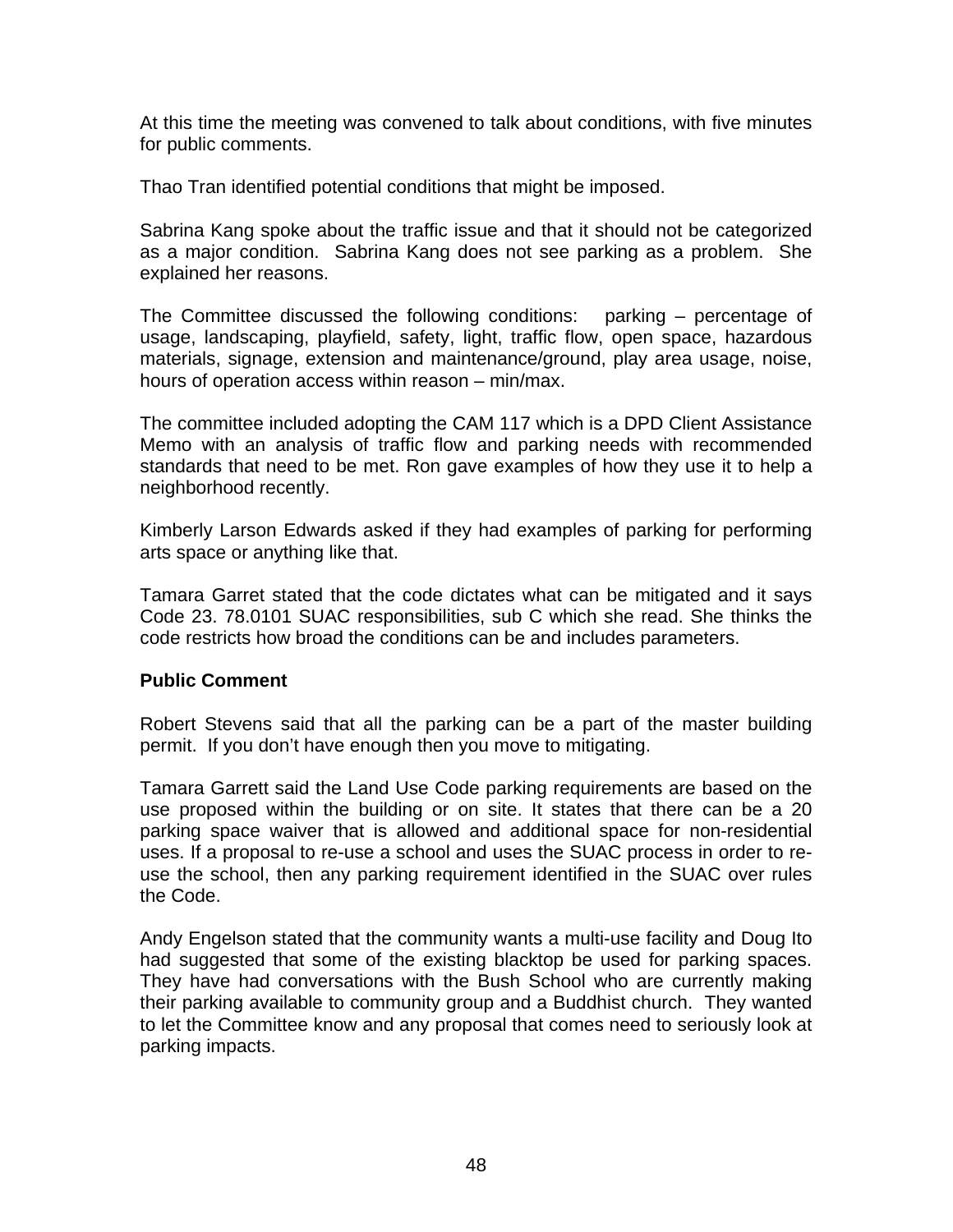Sabrina Kang asked if they would have to tear down the portables to accommodate the parking. Andy Engelson replied that they would.

Sabrina Kang stated that the neighborhood is very interested in the play-court. A short discussion on the various options of how to use the blacktop/play-court area followed.

Adrienne Bailey spoke about the Police Environmental Safety program and talked about lighting and sound. These are important issues as well.

Andy Engelson wanted to state that they want to address the parking issues and encourage the committee to recognize that there group is concerned with this issue.

Thao Tran closed public comment.

The Committee decided to add other nuisances to the list.

Thao Tran began the discussion of parking/traffic flow. Ron English suggested using the existing Code standards, referring to the CAM. Ron provided more of an explanation on this condition. There was a question from the audience about the "service level" that Ron referred to as "C" and Tamara Garrett clarified the service levels ranging from "A" to "F" with"A" being the lowest and "F" the highest.

**Action item**: Ron English will get the above information/definition to community.

There was another discussion on uses of the parking and the blacktop area. Chanin Kelly-Rae gave examples of why she thought it best not to exclude parking in this area and asked for options. Sabrina Kang said she thought that the condition is to allow the tenant to create parking on the site because right now there is not an existing use for that. David Barfield spoke about McGilvra School covered play area and he is in favor of using some of the playground for parking.

**Ron English made a motion: 1) Allow parking to be established on the playground area and don't specify the amount, provided adequate space is retained for open unstructured playground use and provide appropriate safety measures that take to assure the safety of kid's versus vehicles.** 

#### *Public Comment:*

Chris Jackins requested more conditions because parking is taking more playground space that is meant for children.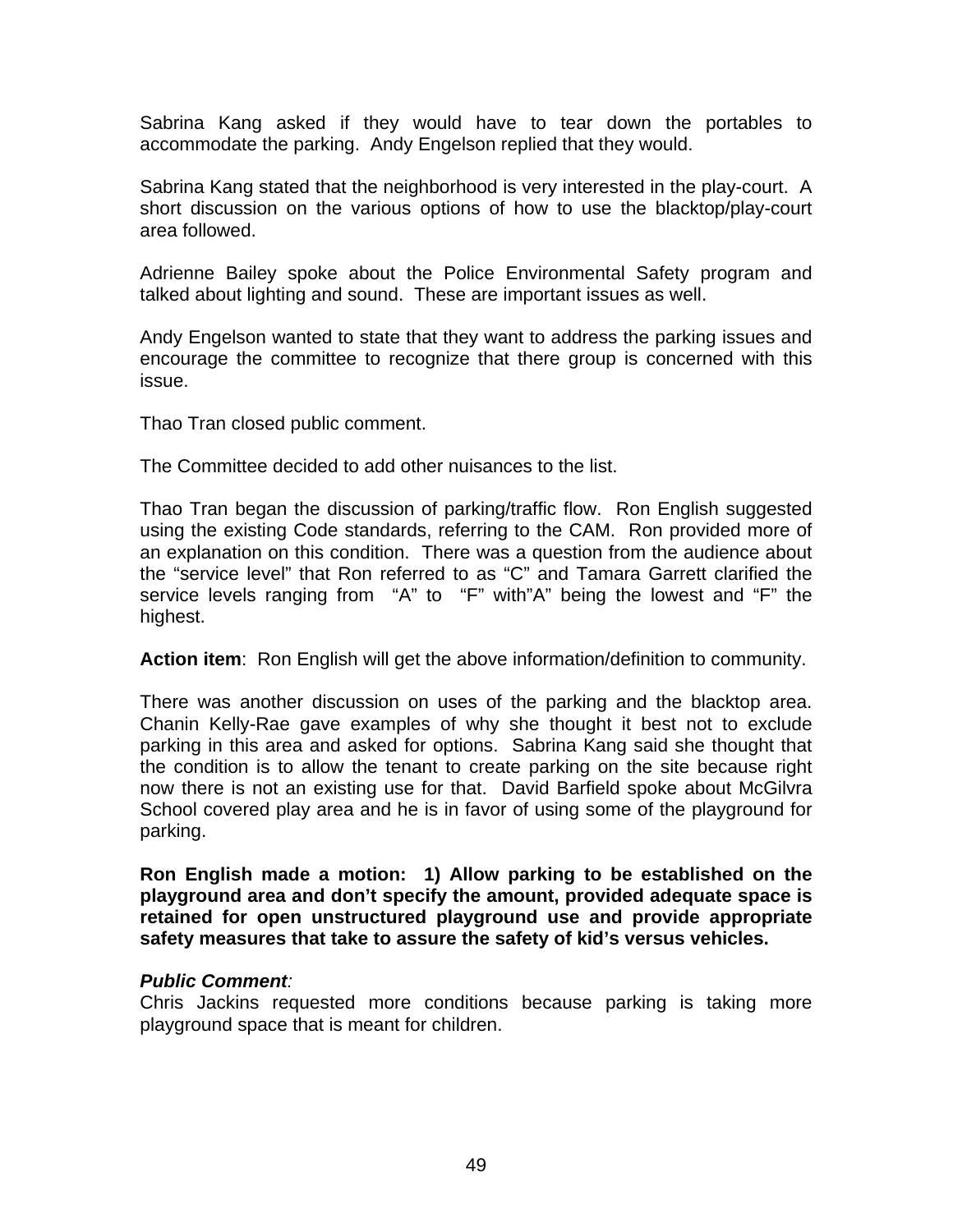Robert Stevens asked if both the District and the City, if creating a mixed-use of facility would require a permit process to change from play to mixed-use property?

Andy Engelson wanted some parking and didn't mean to confuse the community or the Ccommittee.

#### **Thao Tran asked for a second on the motion, Leah Mena seconded. The vote was in favor, 7:0.**

A quick discussion continued on **Traffic/Parking** flow because Kimberly Larson Edwards stated that the committee needs to find out first what level to ask from any tenant/user before we vote. Committee decided to return to this item.

#### **Land and Exterior Maintenance**

Chanin Kelly-Rae stated there needs to be some dedicated resource for maintenance and upkeep of surrounding area. Ron Englishread from the Macdonald SUAC, paragraph K. The master tenant shall keep the building and grounds well maintained clean and litter free, graffiti on property whether of sides, building or property.

Chanin Kelly-Rae wanted to vote on Ron's suggestion from MacDonald SUAC.

#### **Chanin Kelly-Rae - motioned for comment. Leah Mena seconded the motion. The motion passed unanimously, 7:0.**

Public Comment - no comments

Ron English read from Macdonald SUAC, that it does not specifically refer to noise but it does cover hours of operation. He read the recommendations for activities to stop at 8:00pm and that the Director of the Department of Neighborhood overruled the hours in 2004. Ron English stated the hour of operation should be from 6:00am to 9:00pm. He believed that quiet activities after 9:00pm are appropriate for a community center.

Leah Mena asked about permits and stated that the neighborhood has an agreement between the Bush school and the neighborhood.

Ron English also included provisions of limiting how many times an event can happen in a year. The committee discussed the actual hours briefly.

#### **Public Comment**

Robert Stevens suggested looking at the City's Park & Recreations Department hours of operations to develop a baseline.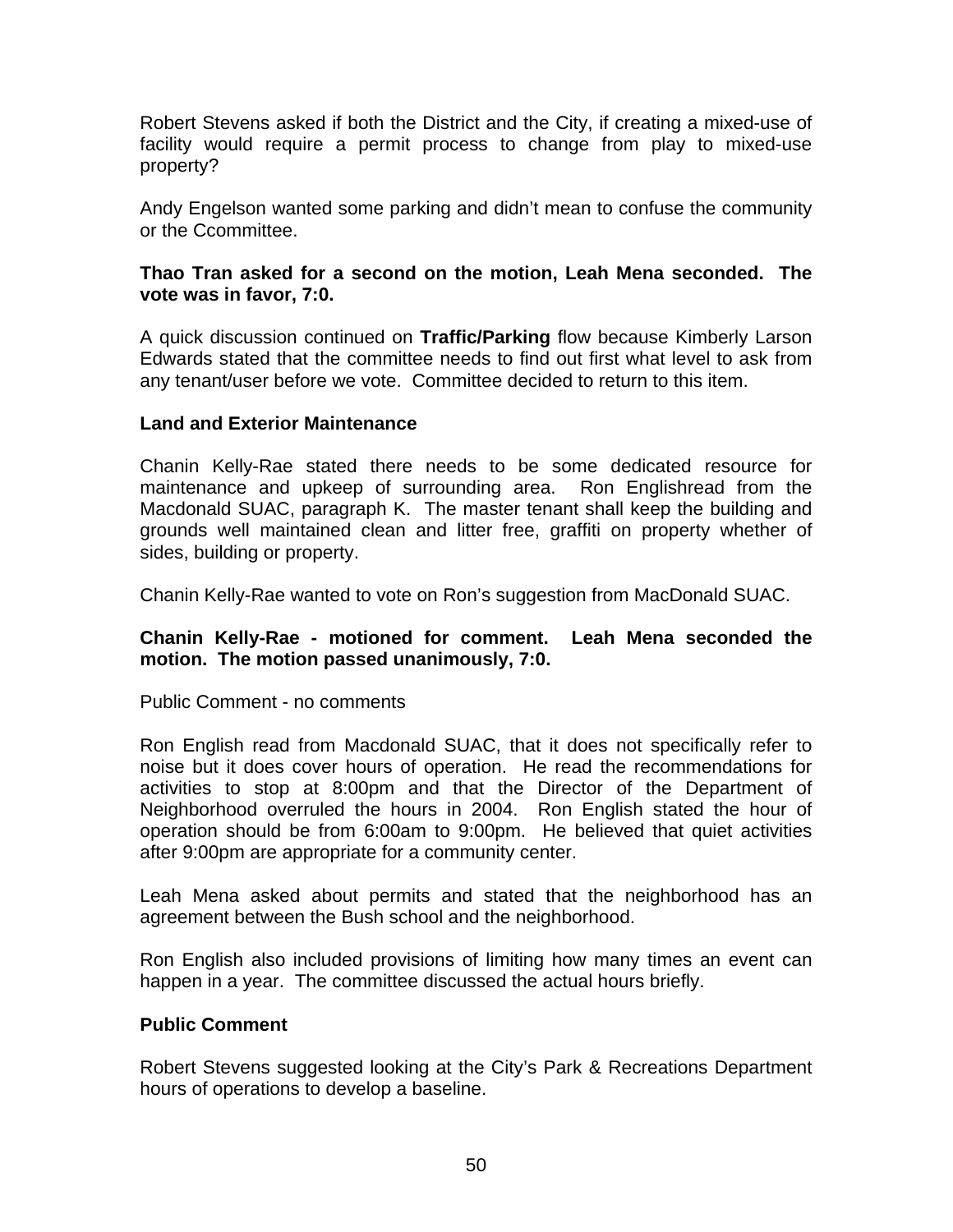Adrienne Bailey spoke on the difference between inside/outside noise. She stated the conditions for outside hours of operation should be 10:00pm and that there should not be a noise issue inside. Putting too tight parameters will injure the master user's ability to utilize the space. It is easy enough to look at the sound ordinance and use the basic.

Robert Stevens suggested the programming should regulate the hours.

Kimberly Larson-Edwards asked if the discussion is for 6:00 a.m. – 10:00 p.m. and if people were disagreeing.

Andy Engelson said that saying 10:00 p.m. is setting limitations that could impact a wedding, for example. Adrienne Bailey asked if Kimberly Larson-Edwards meant 10:00pm outside but longer times for inside. They all agreed to limit activities outside of the building from 6:00 a.m to 10:00 p.m., which they thought would be reasonable.

Thao Tran asked about the Parks guideline and if that can be incorporated similarly to the MacDonald guideline. Robert Stevens said you need a baseline then special programming hours of operations. Thao Tran asked a motion to adopt the Parks guideline. Ron English clarified asked that we deal with the inside versus outside and special events separately. He stated that normally amplified noise is not allowed after 10:00 p.m. Thao Tran closed public comment.

**Chanin Kelly-Rae made a motion to vote on hours of 6:00 a.m. to 9:00 p.m. for exterior use. Leah Mena seconded the motion. The motion was approved by a unanimous vote, 7:0.** 

**Chanin Kelly-Rae made a motion to vote on hours of 6:00 a.m. to 10:00 p.m. for interior use.with an exception for special occasions not to exceed 12 occasions per year where the evening time can be extended to 12:00 midnight. Leah Mena seconded the motion.** 

#### **Public Comment**

Andy Engelson stated that he was uncomfortable with this motion because uses such as performing arts and music performance could have a conflict.

Adrienne Bailey suggested hours of 7:00 a.m. to 11:00 p.m. for the interior and 7:00 a.m. to 10:00 p.m. for outside.

Leah Mena asked about why they couldn't work out an agreement with the neighborhood like the Bush school does. An open discussion ensued.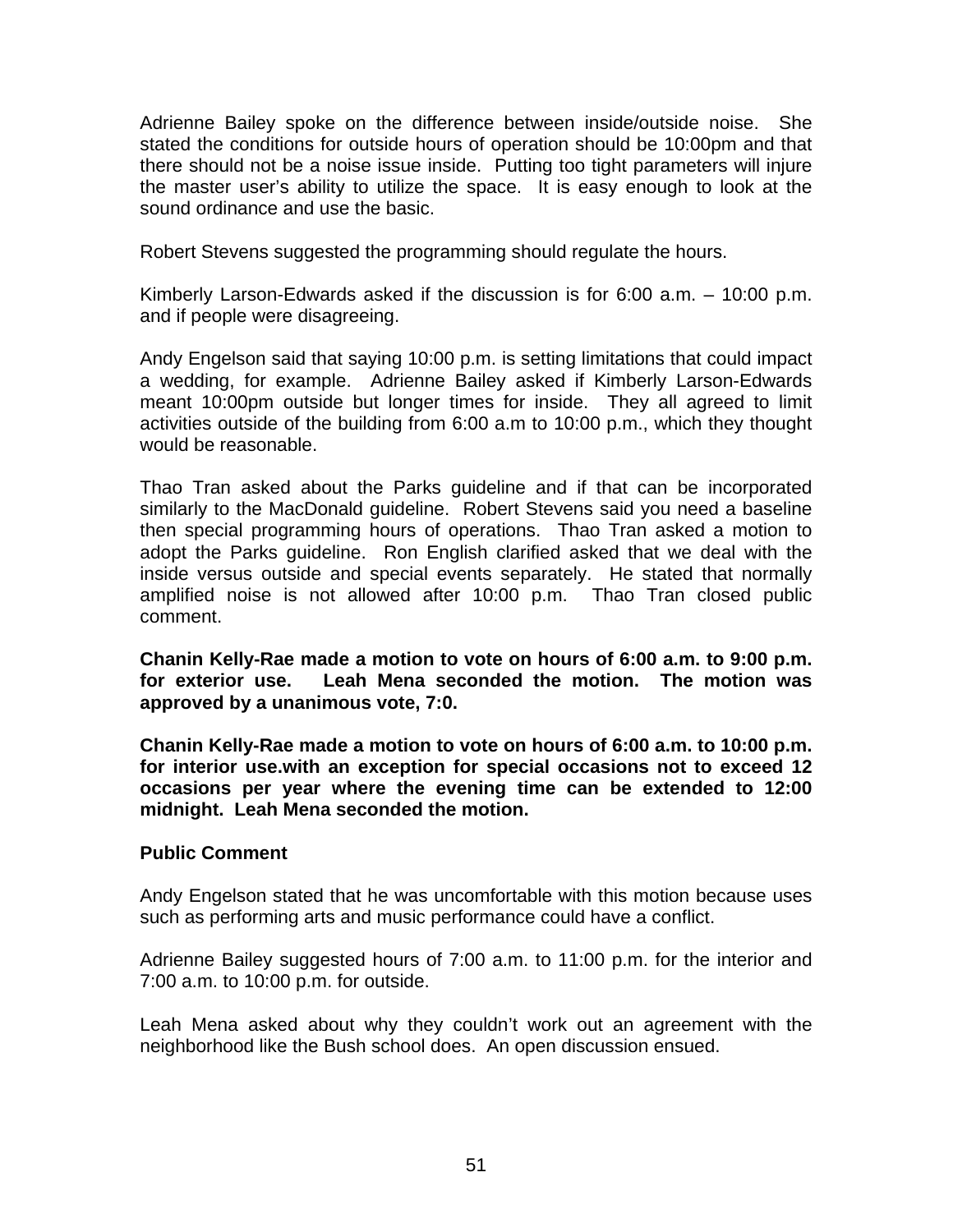Robert Stevens stated that traditional and special baseline hours of special events will be based upon City Ordinance for the particular program.

Chanin Kelly-Rae was concerned that any user would want two to three months of events happening until midnight. She thought this is not appropriate for this neighborhood.

Adrienne Bailey thought some kind of language that says you will work with the community but cutting it off totally is wrong. She thought keeping users to an exact number is detrimental. Thao Tran closed out public comments on this issue.

Chanin Kelly-Rae made a motion for hours of operations from 6:00 a.m. to 10:00 p.m.

Angie Bolton said that theater and/or dance isn't loud and is inside. She gave an example on a show that gets out at 11:00pm. Sabrina Kang said in those hours three times a week would not work in this neighborhood.

Ron English made a suggestion of renting out the gym for adults who will pay.

**Chanin Kelly-Rae made a motion to recommend hours of operations for non-residential uses inside facility, Monday through Sunday, from 6:00am until 10:00pm and at the user's discretion 16 nights over the course of a year at the time of their choosing until midnight. David Barfield - seconded the motion. The motion passed, 4:0:1 (Kimberly Larson Edwards opposed).** 

Doug Ito asked if it is possible for DON and DPD to draft motions for all this and send it out early so the public can give concise and precise comments to the School Board.

The next meeting is scheduled on Thursday, November 20, 2008 at T.T. Minor from 7:00pm – 9:00pm.

Tamara Garrett will bring information on City Noise Ordinance Regulations to next meeting.

The meeting adjourned at 9:15 PM.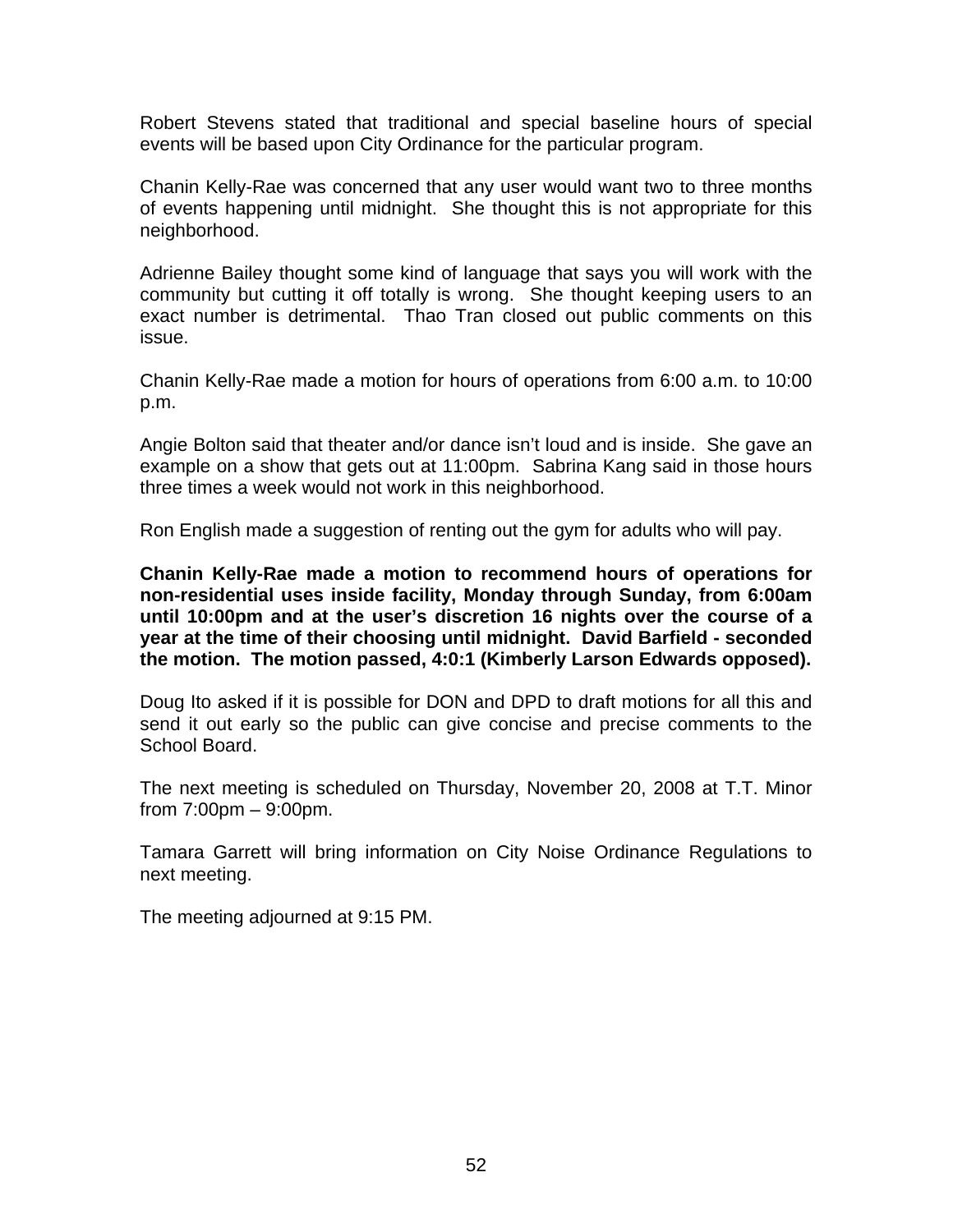#### **Martin Luther King Jr. School Use Advisory Committee November 20, 2008 T. T. Minor Elementary School 7:00 PM - 9:00 PM**

#### **Meeting Minutes**

#### **Committee Members: City Staff:**

Sabrina Kang Tamara Garrett Kimberly Larson-Edwards Thao Tran Ron English Sharon Star Chanin Kelly-Rae David Barfield

#### **Welcome and Introduction:**

Meeting commenced at 7:10 PM. Thao Tran welcomed everyone and thanked them for attending the sixth Martin Luther King (MLK) SUAC meeting. He stated that the Committee started this process two months ago and we have approved the reuse options. He stated that the Committee is now engaged on the topic of conditions and criterias for the use of Martin Luther King Elementary School. Thao Tran provided a draft report to everyone and said that the  $6<sup>th</sup>$  page contains the reuses for what the committee has approved. The parts that are not bolded or highlighted are a starting point to think about, after hearing public and committee comments he thought that it would be helpful. Thao Tran said he hoped to post it on the Seattle Public School (SPS) website for community members to view and comment before approval.

Thao Tran stated the rule for public comment is to allow for Committee to deliberate and then open for five minutes of public comment and allow for 30 seconds per individual. When public comment has been heard, the committee will make a motion and vote.

Thao Tran asked for comments on draft reports and Ron English handed out his suggested edits on the MLK report. Other committee members had comments as well and asked if they went over the report section by section using Ron English's document.

Ron English also thought it is important to change title and delete some of the appendices because they are not relevant to their decision. Changes he recommended from pages 1 & 2 are because he didn't know what the "Draft Recommendations by SUAC or DCLU January 1998 Letter" is referred to. He thinks if we put the MLK Floor Plan then the Site Plan also needs to be included. Ron English will verify the correct spelling to the MLK. Ron English handed out all the SUAC for the past years that was requested by committee/public members.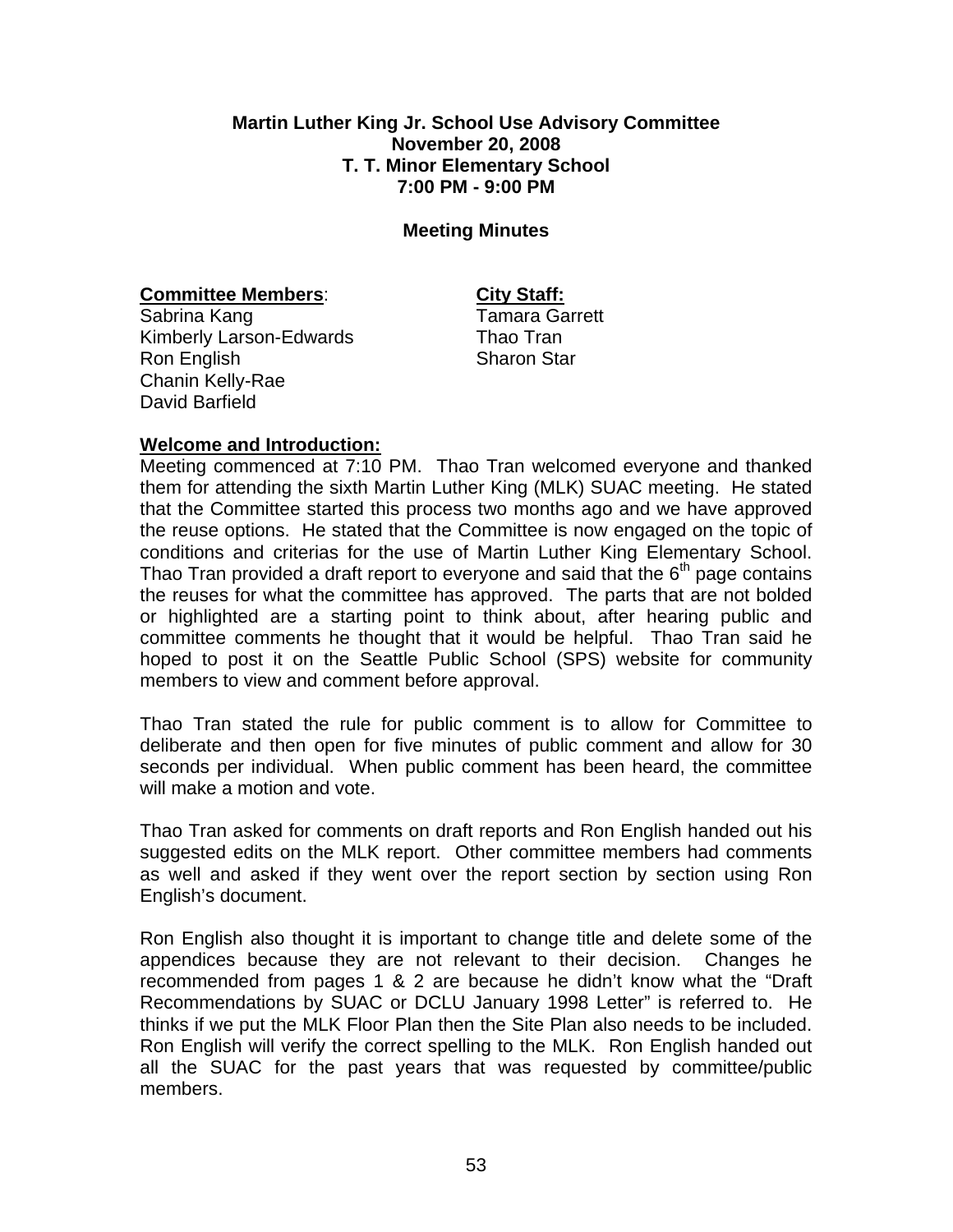At this point the committee reviewed the draft report with all their recommended edits and changes. The committee also gave Thao Tran their handwritten comments on the draft report.

The following edits to the draft report was discussed:

#### **Page 1**

Ron English will check for the correct name of the school. Spell out all MLK abbreviations to Martin Luther King and center the November 20, 2008 date.

#### **Page 2**

Spell out codes in the Background section and include Tamara Garrett as resource staff.

#### **Page 3 and 4**

#### *Uses*

Ron English suggested deleting "and be given priority".

#### *Parking*

Ron English suggested some language cleanup by deleting "kids versus vehicles" and replacing it to "pedestrians" and change "tenants" to "users" in the sentences that reads "tenants shall be encouraged to use alternative modes of transportation". Add "paved playground" in section C. Ron English is concerned that this is regulatory document and is careful when there are language that are imposing requirements that may become an issue later when enforcement occurs.

Ron English stated that the grassy area is 40x80 equal to 8-9 parking spaces. Kimberly Larson-Edwards wants language to preserve the grassy area on the school. Chanin Kelly-Rae is not comfortable with describing surface type because she anticipates that during events such as PTA people are going to want to park on areas even the lawn. She wants to leave the discretion to the tenants to decide how they want to manage the parking and open space.

Tamara Garrett answered a question from Chris Jackins asking if there are any restrictions about the school grounds being maintained with grassed or can a user decide they want to pave over all the grass? Tamara Garrett said either is possible if the future tenants decide that they will have to go through a change of use then some type of construction application as part of the review and there will be a question whether the tenant is providing parking on-site or not. If they are providing parking on-site, it has to meet development standards. They will determine it by creating a more impervious surface.

David Barfield said that MLK School has always has had a parking problem. He does not know what a big deal is when we should just leave this issue open. The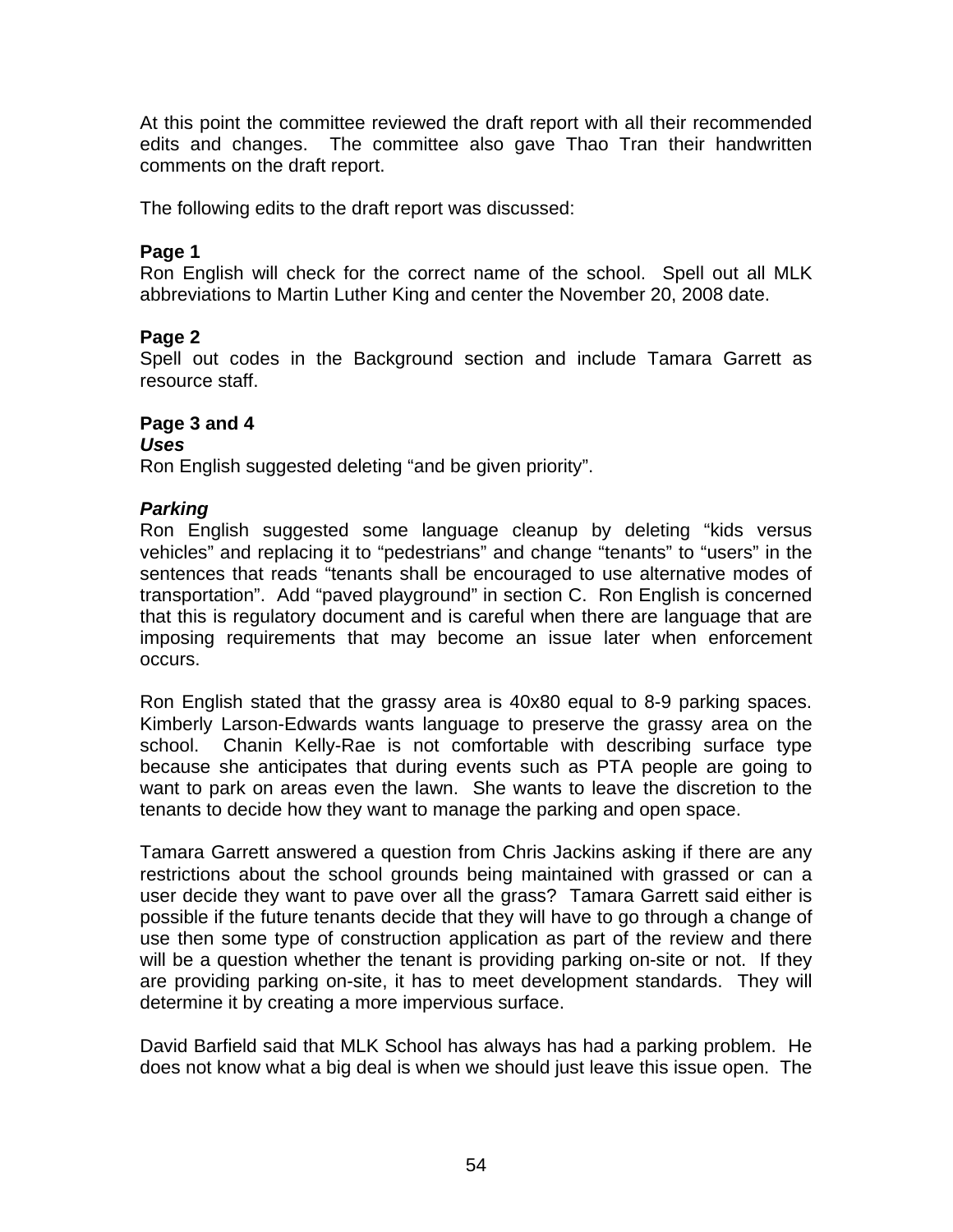playground area has never had any grass that you all are speaking of. If that area is so small than who is going to park there?

Tamara Garrett mentioned that the applicants will have to go through DPD anyway to change the use of the surface area so that will be addressed at a later time.

#### *Play and Public Area*

Ron English had three changes. The first is the issue of if there is a school or a daycare operating that they ultimately have control of the playground and can lock others out. He also wants to include a childcare and daycare as possible users of the play and public area. The third issue is that he wants the client or tenant to have the ultimate say in how they want the public or play area surfaced. Delete "east" and add "suitable size." Add "when not in use by the occupants…" and "or childcare or daycare…"

Peter Triandafilou gave a suggestion to allow reconfiguring the area and require a minimum requirement area for the playground for so many square feet to give the tenants the possibility of rearranging the space to meet all needs. Ron English articulated the point if you specify in some effect you are dedicating that many square feet to open public park use, you are converting into public and Parks Department is not willing to pay for it. You will essentially change from school to park. Chris Jackins brought up a joint use between schools and parks and Ron English said it doesn't apply to this because there is no school.

Tamara Garrett said per code 23.78.010.C which she read to help committee needs to be included in first paragraph. The Code said the priority for the neighborhood is encouraged rather than the SPS. After hearing Tamara Garrett's comment, Thao Tran stated that the community point out that they want stronger language that preserves playground and have more control and the code actually favors this.

#### **Page 5**

E. - Ron English wants to delete the statement "reasonable times and fees" and replace it with "some space in the building and gym should be available for community use at reasonable times and fees."

J. – Add "including consulting with the police department" to help prevent illegal activity. Ron English said that the School District will do the police a favor by requiring the tenant to sign a good neighbor agreement that would give the police access to the property when suspected of illegal activity.

K. – Add "except security lighting."

L. – Include "reader boards that comply with DPD standards should be allowed" Ron English also suggested changing the formatted of document.

Tamara Garret said she was concerned with what reasonable fees should be. Kimberly Larson-Edwards fees would be comparable with other places.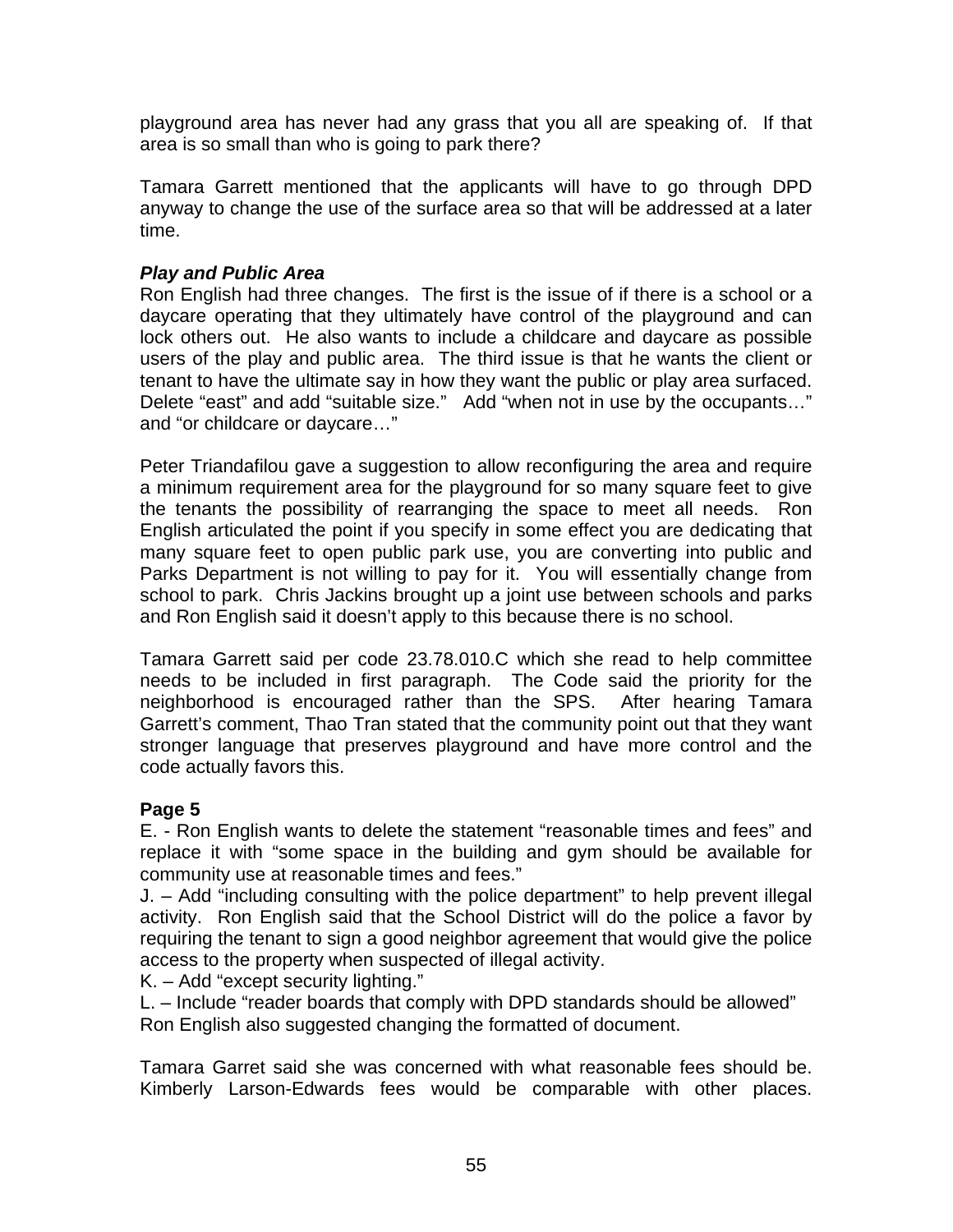Adrienne Bailey says that comparable with other community center that is owned by the City but this fee structure will be different because this is a nongovernmental landlord. David Barfield expressed that he doesn't want to restrict what the tenant charges. Adrienne Bailey thought this a police protocol and it needed to be included in line item J. Tamara Garrett proceeded to read from code about reader boards and their size. This was for L. Katherine Keller asked if people care if the signs are handwritten at all. There were consensus that that is not an issue.

#### **Page 6**

Chanin Kelly-Rae made a motion to approve the recommendations on the entire page.

#### *Arts Uses*

Kimberly Larson-Edwards requested to add "custom" before crafts at the beginning of the sentence.

#### *Business Uses*

Kimberly Larson-Edwards thought FARESTART was an example of a program and wanted to say "social services programs like FARESTART". Spelling change – "none" to "non". Kimberly Larson-Edwards asked about retail. Chanin Kelly-Rae proposes to add the sentence from University Height SUAC in Criteria H at the end of non-retail category "to limit retail sales and service uses as accessory to principal use. These accessory uses may include but are not limited to outdoor cares, coffee shops, arts and crafts sales, flea markets."

Tamara Garrett states her concerns that the uses listed don't correlate with what's in the code so DPD who are the ones to implement this SUAC when reviewing proposals for change of use or establish of use may find this report confusing. Tamara Garrett wants to work with Thao Tran to categorize these uses and create a chart or list referencing each one by code and then matching it to the MLK list. Andy Engelson asked to be sure that the public sees it.

#### *Housing Uses*

Kimberly Larson-Edwards asked to have "unit" changed to "unit(s)".

#### *Education Uses*

Adrienne Bailey asked to remove "for the disabled" and replace with "all activities with ADA".

#### *Service Uses*

Ron English had changes under "religious/spiritual use" and wants to change "offices;" to "office for".

Doug Ito brought up the issue that in the McDonald School SUAC the Advisory Committee excluded certain uses specifically any needle exchange programs